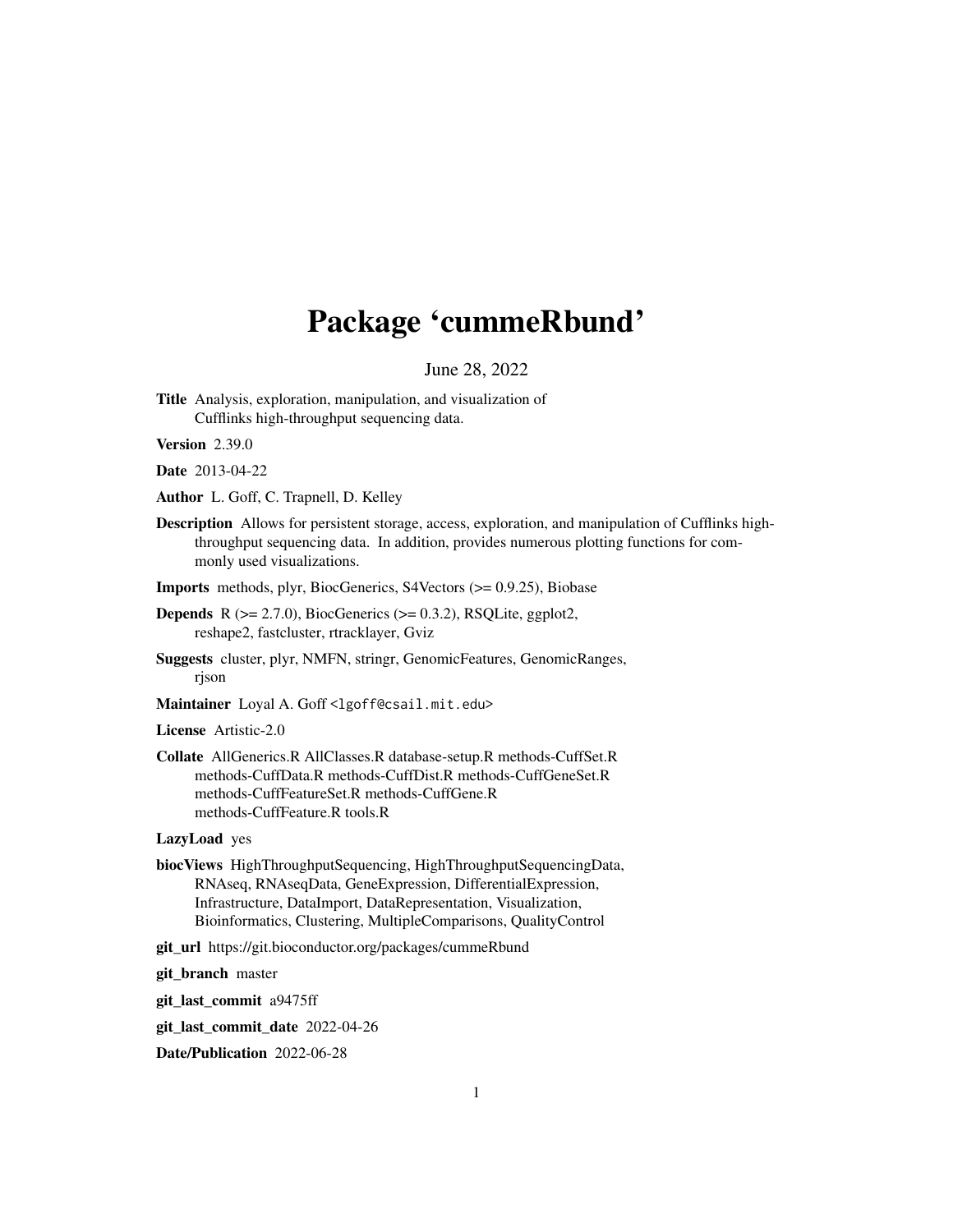# R topics documented:

| 3                      |
|------------------------|
| 5                      |
| $\overline{7}$         |
| 8                      |
| 9                      |
| 10                     |
| 11                     |
| 12                     |
| 13                     |
| 14                     |
| 15                     |
| 17                     |
| 18                     |
| 19                     |
| 20                     |
| 21                     |
| 22                     |
| 24                     |
| 25                     |
| 27                     |
| 28                     |
| 30                     |
| 31                     |
| 32                     |
| 33                     |
| 34                     |
| 35                     |
| 37                     |
| 38                     |
| 39                     |
| 40                     |
| 41                     |
| 42                     |
| 43                     |
| 44                     |
| 45                     |
| 46                     |
| getGenes<br>47         |
| getLevels<br>48        |
| getRepLevels<br>49     |
| 50                     |
| getSigTable<br>51      |
| <b>JSdist</b><br>52    |
| 53                     |
| <b>JSdistVec</b><br>54 |
| 55                     |
|                        |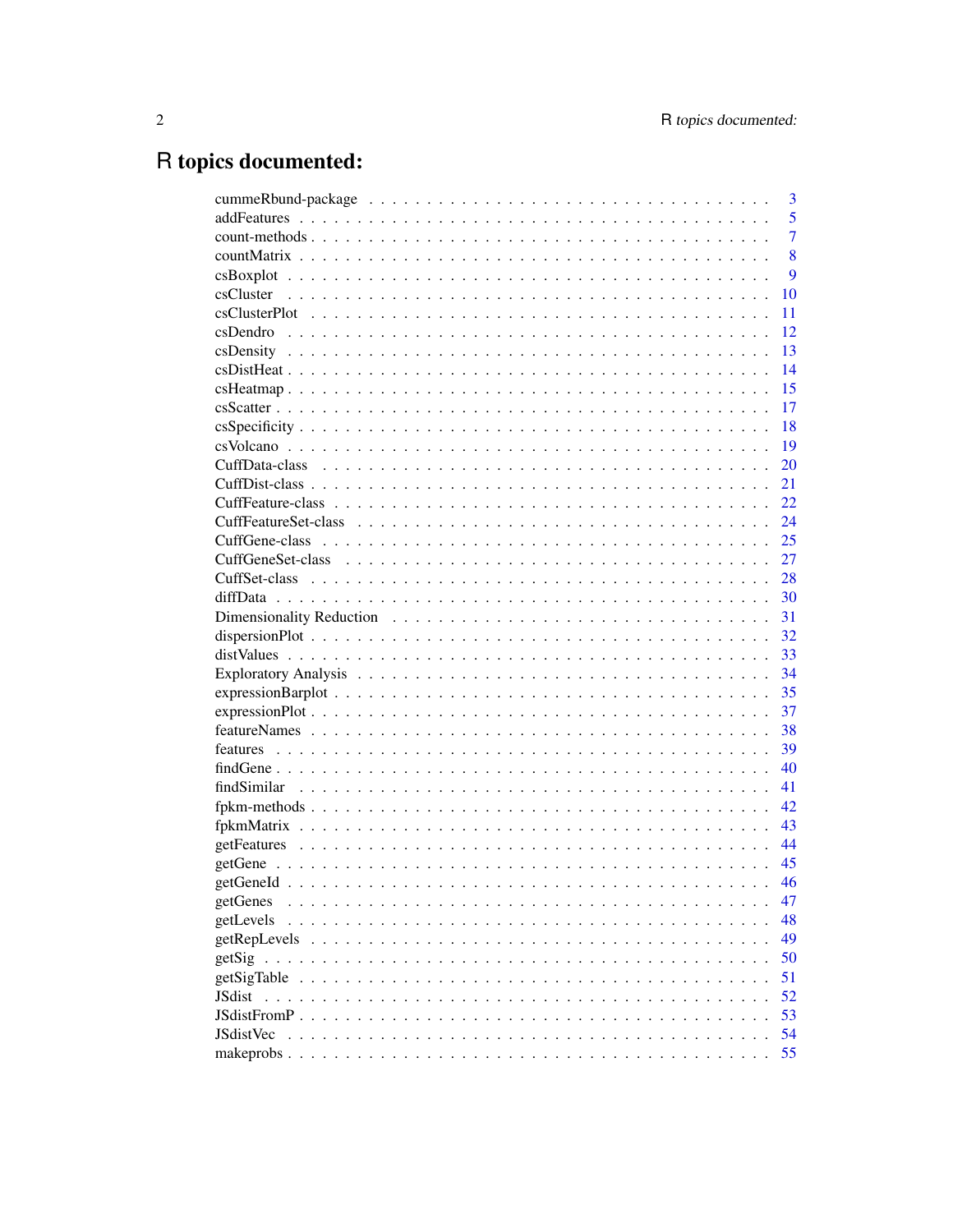<span id="page-2-0"></span>

| 70 |
|----|
|    |
|    |
|    |
|    |
|    |
|    |
|    |
|    |
|    |
|    |
|    |
|    |
|    |
|    |

cummeRbund-package *cummeRbund: The finishing touch on your Tuxedo workflow. Analysis, manipulation, and visualization of Cufflinks HTS data. ~~ package title ~~*

# Description

Allows for persistent storage, access, and manipulation of Cufflinks high-throughput sequencing data. In addition, provides numerous plotting functions for commonly used visualizations. ~~ A concise (1-5 lines) description of the package ~~

# Details

| Package:      | cummeRbund                                                                                              |  |
|---------------|---------------------------------------------------------------------------------------------------------|--|
| Version:      | 0.1.3                                                                                                   |  |
| Suggests:     |                                                                                                         |  |
| Depends:      | $R$ ( $>= 2.7.0$ ), RSQLite, reshape2, ggplot2, methods                                                 |  |
| License:      | MIT License                                                                                             |  |
| Collate:      | AllGenerics.R AllClasses.R database-setup.R methods-CuffSet.R methods-CuffData.R methods-CuffDist.R met |  |
| LazyLoad: yes |                                                                                                         |  |
| biocViews:    | HighThroughputSequencing, HighThroughputSequencingData, RNAseq, RNAseqData, GeneExpression, Differ      |  |
| Packaged:     | 2011-08-05 18:03:50 UTC; lgoff                                                                          |  |
| Built:        | R 2.12.1; ; 2011-08-05 18:03:57 UTC; unix                                                               |  |

Index:

| CuffData-class       | Class "CuffData"       |
|----------------------|------------------------|
| CuffDist-class       | Class "CuffDist"       |
| CuffFeature-class    | Class "CuffFeature"    |
| CuffFeatureSet-class | Class "CuffFeatureSet" |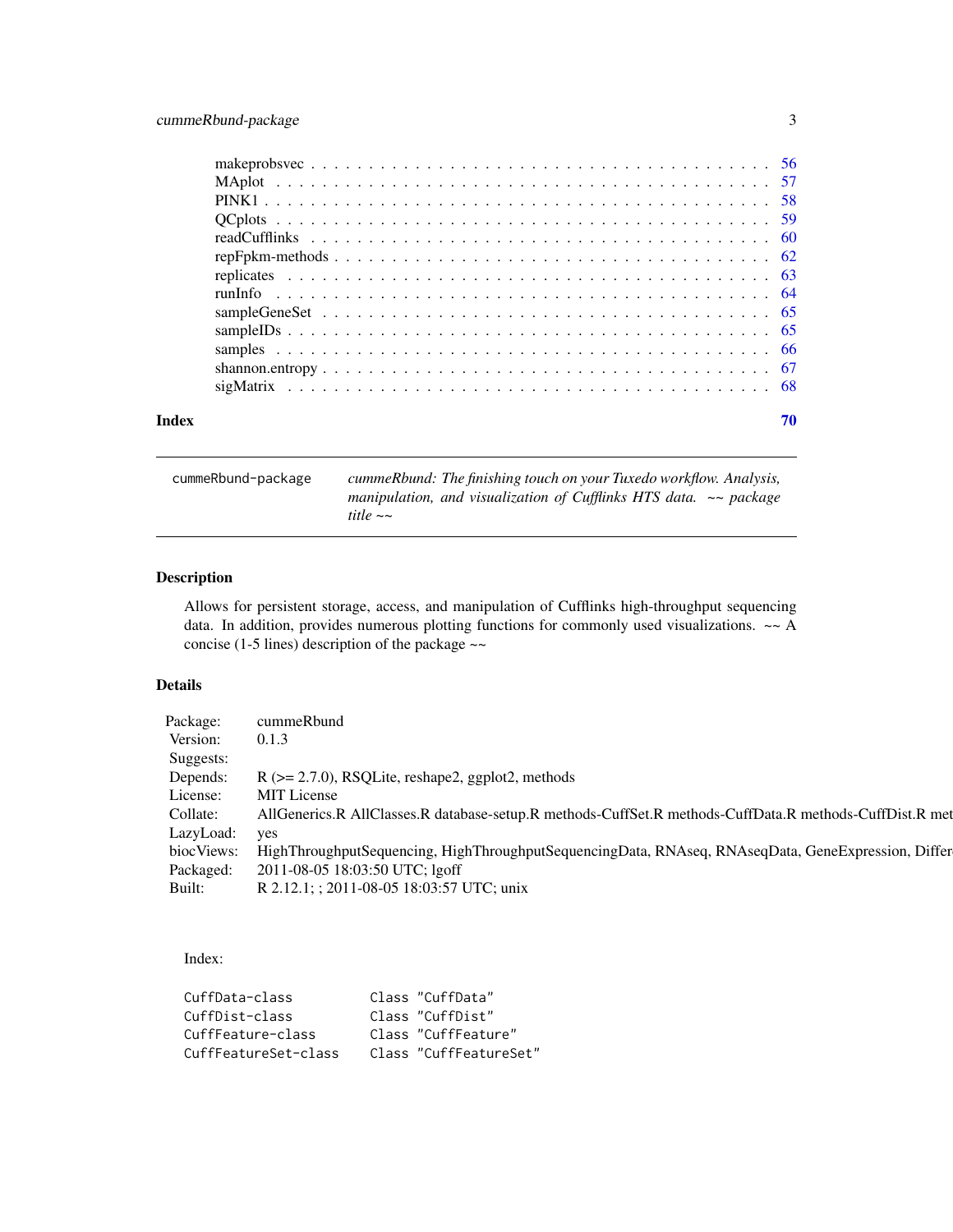| Class "CuffGeneSet"<br>Class "CuffSet"                          |
|-----------------------------------------------------------------|
|                                                                 |
|                                                                 |
| Jensen-Shannon distance on columns                              |
| addFeatures                                                     |
| ~~ Methods for Function addFeatures in Package                  |
| 'cummeRbund' ~~                                                 |
| createDB                                                        |
| csBoxplot                                                       |
| ~~ Methods for Function csBoxplot in Package                    |
| 'cummeRbund' $\sim$                                             |
| Density plot of CuffData                                        |
| ~~ Methods for Function csDensity in Package                    |
| 'cummeRbund' ~~                                                 |
| csHeatmap                                                       |
| ~~ Methods for Function csHeatmap in Package                    |
| 'cummeRbund' $\sim$                                             |
| Scatter Plot                                                    |
| ~~ Methods for Function csScatter in Package                    |
| 'cummeRbund' ~~                                                 |
| Volcano Plot                                                    |
| ~~ Methods for Function csVolcano in Package                    |
| 'cummeRbund' $\sim$                                             |
|                                                                 |
|                                                                 |
| cummeRbund: The finishing touch on your Tuxedo                  |
| workflow. Analysis, manipulation, and                           |
| visualization of Cufflinks HTS data.                            |
| Differential comparison data                                    |
| ~~ Methods for Function diffData in Package                     |
| 'cummeRbund' ~~                                                 |
| ~~ Methods for Function dim in Package 'base'<br>$\sim\sim$     |
|                                                                 |
| Barplot                                                         |
| expressionBarplot-methods                                       |
| ~~ Methods for Function expressionBarplot in                    |
| Package 'cummeRbund' ~~                                         |
| Expression Plot                                                 |
|                                                                 |
| ~~ Methods for Function expressionPlot in                       |
| Package 'cummeRbund' ~~                                         |
| Feature names                                                   |
| ~~ Methods for Function featureNames in Package                 |
| 'cummeRbund' ~~                                                 |
| Features                                                        |
| ~~ Methods for Function features in Package                     |
| 'cummeRbund' ~~                                                 |
| Retrieve FPKM values<br>~~ Methods for Function fpkm in Package |
|                                                                 |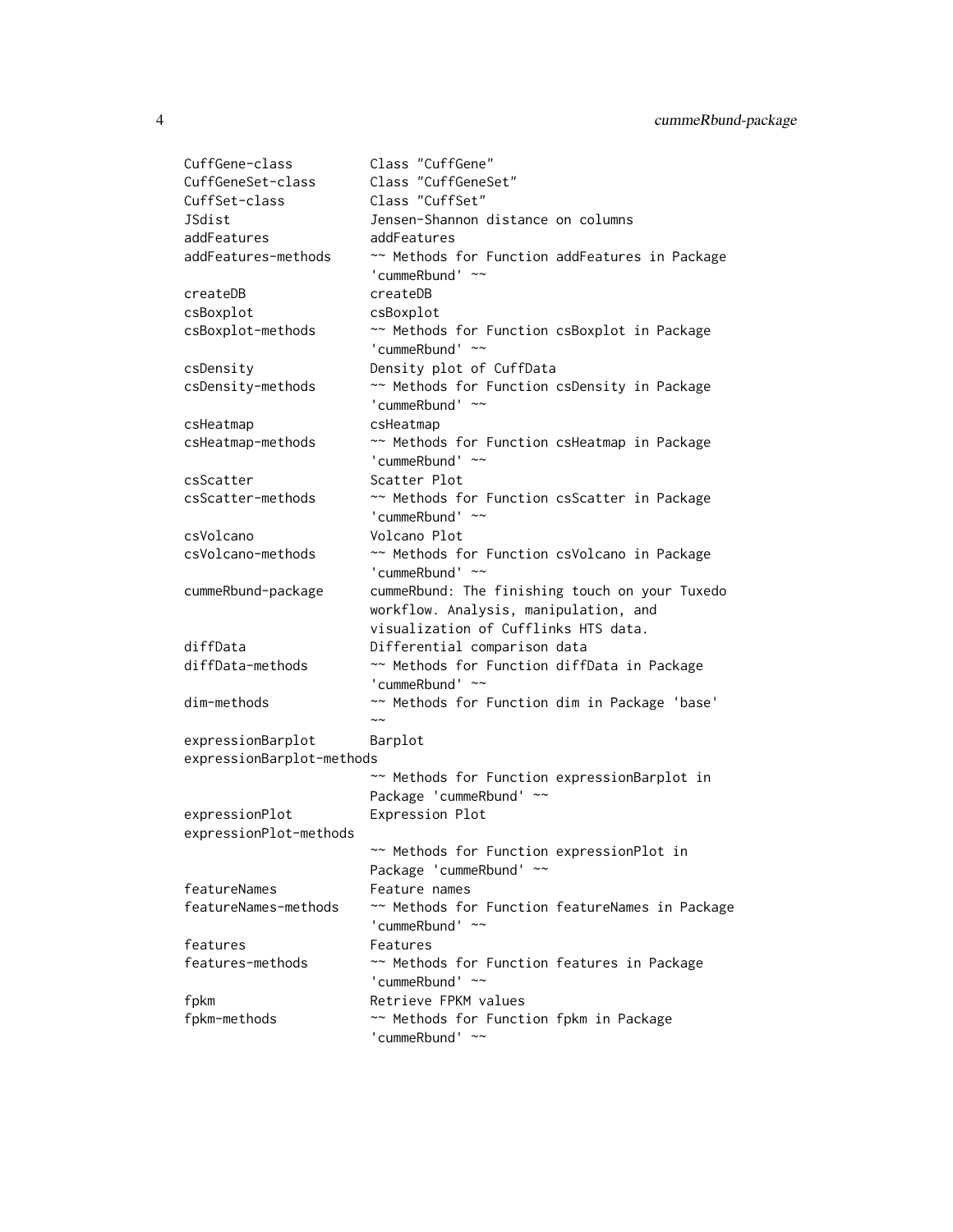#### <span id="page-4-0"></span>addFeatures 5

| fpkmMatrix         | Retrieve FPKM values as matrix                                       |
|--------------------|----------------------------------------------------------------------|
| fpkmMatrix-methods | ~~ Methods for Function fpkmMatrix in Package<br>'cummeRbund' $\sim$ |
| getGene            | getGene                                                              |
| getGene-methods    | ~~ Methods for Function getGene in Package<br>'cummeRbund' $\sim$    |
| getGenes           | getGenes                                                             |
| getGenes-methods   | ~~ Methods for Function getGenes in Package<br>'cummeRbund' $\sim$   |
| getLevels          | getLevels                                                            |
| getLevels-methods  | ~~ Methods for Function getLevels in Package<br>'cummeRbund' $\sim$  |
| length-methods     | ~~ Methods for Function length in Package<br>'base' $\sim$           |
| makeprobs          | Transform a matrix into probabilities by<br>columns                  |
| readCufflinks      | readCufflinks                                                        |
| samples            | Get sample list from CuffData object                                 |
| samples-methods    | ~~ Methods for Function samples in Package<br>'cummeRbund' $\sim$    |
| shannon.entropy    | Shannon entropy                                                      |

Further information is available in the following vignettes:

cummeRbund-manual An R package for visualization and analysis of Cufflinks high-throughput sequencing data (source, pdf)

 $\sim$  An overview of how to use the package, including the most important  $\sim$   $\sim$  functions  $\sim$ 

# Author(s)

L. Goff, C. Trapnell

Maintainer: Loyal A. Goff <lgoff@csail.mit.edu>

# References

~~ Literature or other references for background information ~~

addFeatures *addFeatures*

# Description

Adds a data.frame of features to a the SQLite backend database.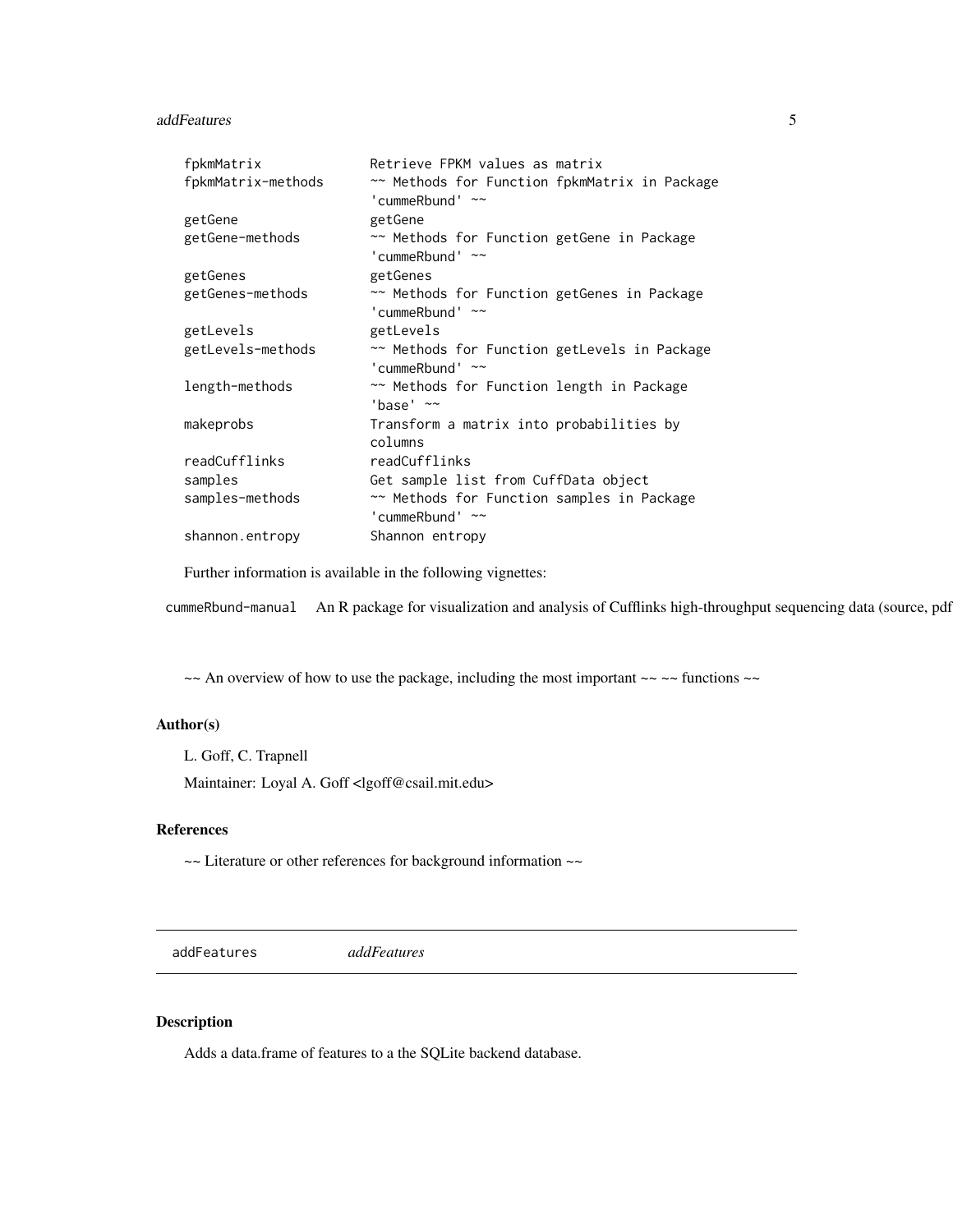# Usage

```
## S4 method for signature 'CuffSet'
addFeatures(object, features, level="genes", ...)
```
# Arguments

| object   | An object of class ('CuffSet' or 'CuffData')                                                                                              |
|----------|-------------------------------------------------------------------------------------------------------------------------------------------|
| features | A data frame of features to add. 1st column MUST contain ids (ie. gene id for<br>'gene' features, isoform_id for 'isoform' features, etc) |
| level    | One of c('genes','isoforms','TSS','CDS') to indicate which type of featurs you<br>are being added, and to what data-level.                |
| .        | Additional arguments.                                                                                                                     |

# Details

None

# Value

None

# Note

None

# Author(s)

Loyal A. Goff

# References

None

# Examples

#None yet.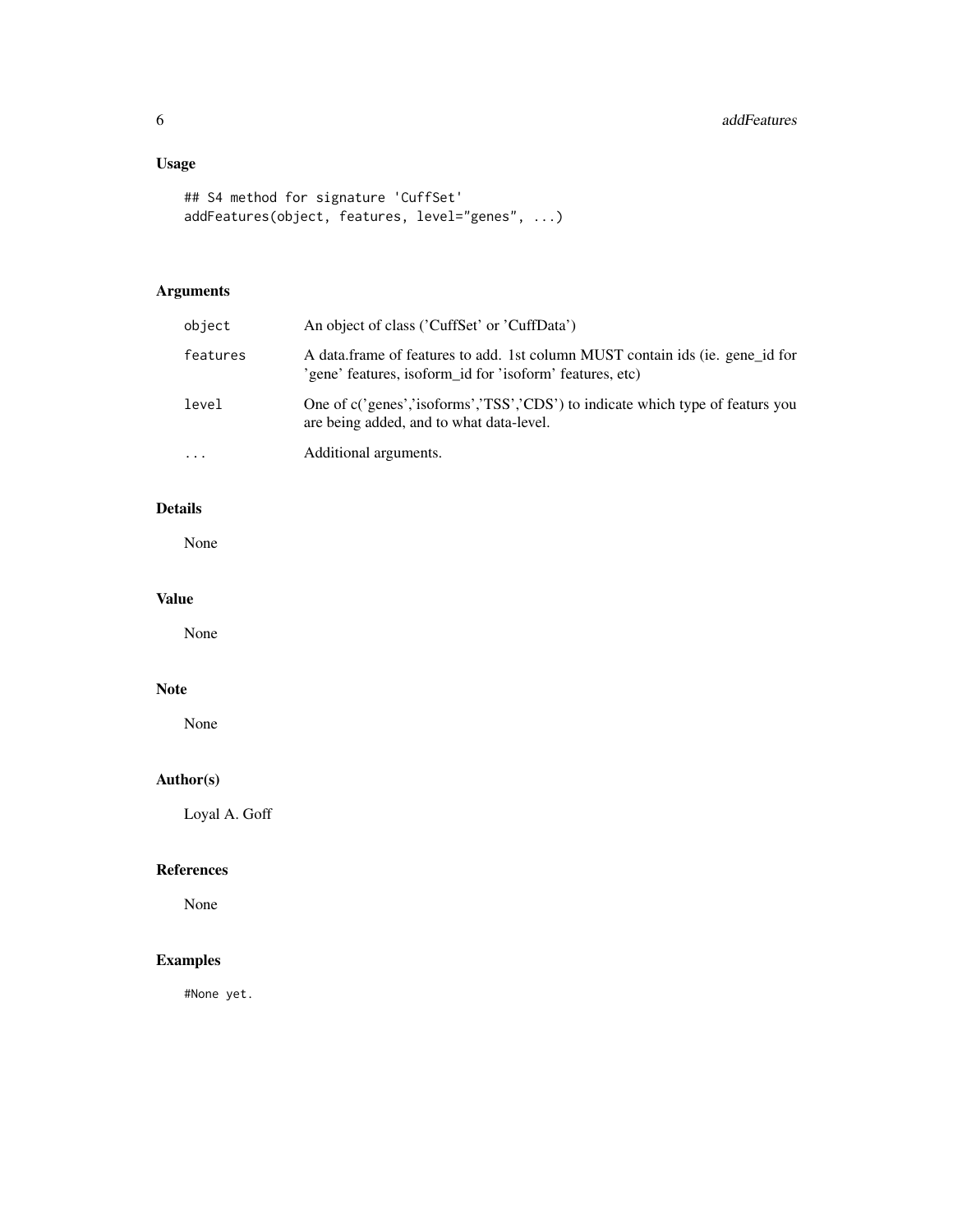<span id="page-6-0"></span>

# Description

Returns a data.frame from @count slot

# Details

Returns a data.frame of count values.

#### Value

A data.frame of count-level values for a set of features.

### Methods

```
signature(object = "CuffData")
signature(object = "CuffFeature")
signature(object = "CuffFeatureSet")
```
# Note

None

# Author(s)

Loyal A. Goff

# References

None

```
data(sampleData)
count(PINK1)
```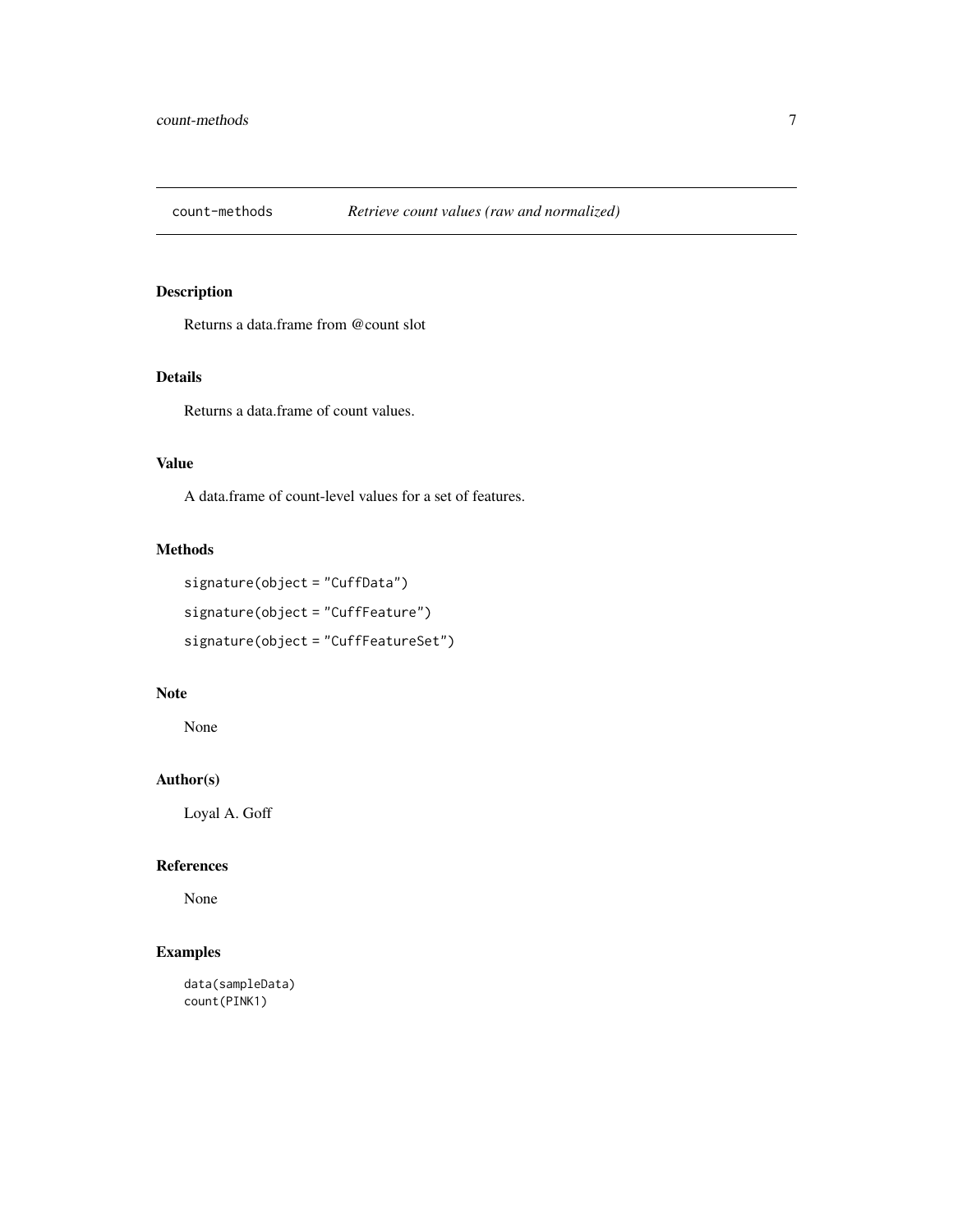<span id="page-7-0"></span>countMatrix *countMatrix*

# Description

Retrieve count values as gene by condition matrix

# Usage

```
## S4 method for signature 'CuffData'
countMatrix(object,fullnames=FALSE,sampleIdList)
## S4 method for signature 'CuffData'
repCountMatrix(object,fullnames=FALSE,repIdList)
```
# Arguments

| object       | An object of class ('CuffData','CuffFeatureSet','CuffGeneSet','CuffGene',or 'Cuff-<br>Feature')                 |
|--------------|-----------------------------------------------------------------------------------------------------------------|
| fullnames    | A logical value whether or not to concatenate gene short name and tracking id<br>values (easier to read labels) |
| sampleIdList | A vector of sample names to subset the resulting matrix.                                                        |
| repIdList    | A vector of replicate names to subset the resulting replicate matrix.                                           |

# Details

None.

# Value

A feature x condition matrix of count values.

# Note

None

# Author(s)

Loyal A. Goff

#### References

None.

```
data(sampleData)
countMatrix(sampleGeneSet)
repCountMatrix(sampleGeneSet)
```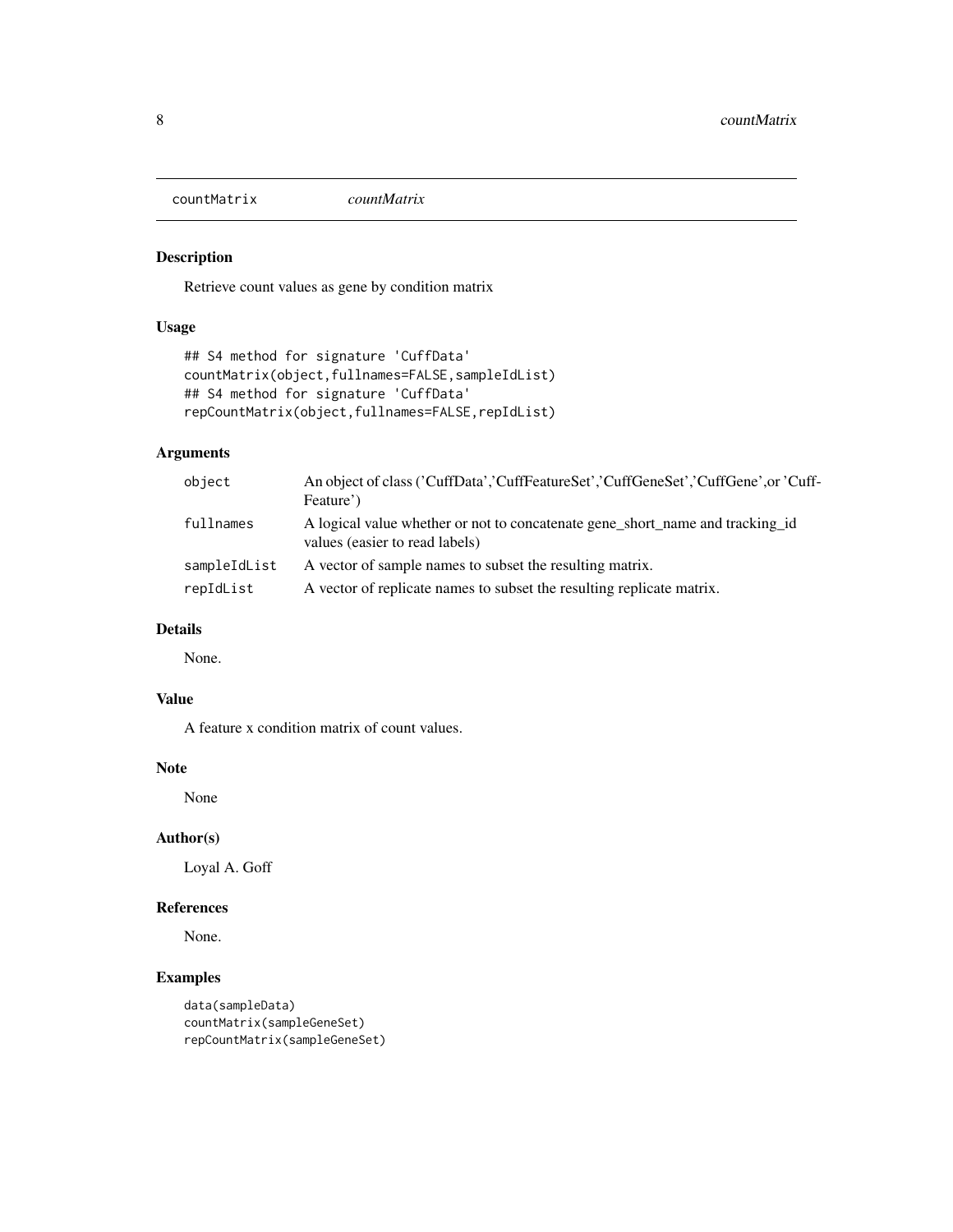<span id="page-8-0"></span>

# Description

Creates a ggplot2 plot object with a geom\_box layer displaying summary statistics for FPKM values across samples (x).

#### Usage

```
## S4 method for signature 'CuffData'
csBoxplot(object, logMode=TRUE, pseudocount=0.0001, replicates=FALSE,...)
```
# Arguments

| object      | An object of class CuffData.                                                                     |
|-------------|--------------------------------------------------------------------------------------------------|
| logMode     | A logical argument to $log10$ -transform FPKM values.                                            |
| pseudocount | Value added to FPKM to avoid log-transform issues.                                               |
| replicates  | A logical value whether or not to plot individual replicates or aggregate condi-<br>tion values. |
| $\cdots$    | Additional arguments to csBoxplot                                                                |

# Details

None

# Value

A ggplot2 plot object with a geom\_box layer.

# Note

None

#### Author(s)

Loyal A. Goff

# References

None

```
a<-readCufflinks(system.file("extdata", package="cummeRbund")) #Read cufflinks data and create CuffSet object
genes<-a@genes #CuffData object for all genes
csBoxplot(genes)
```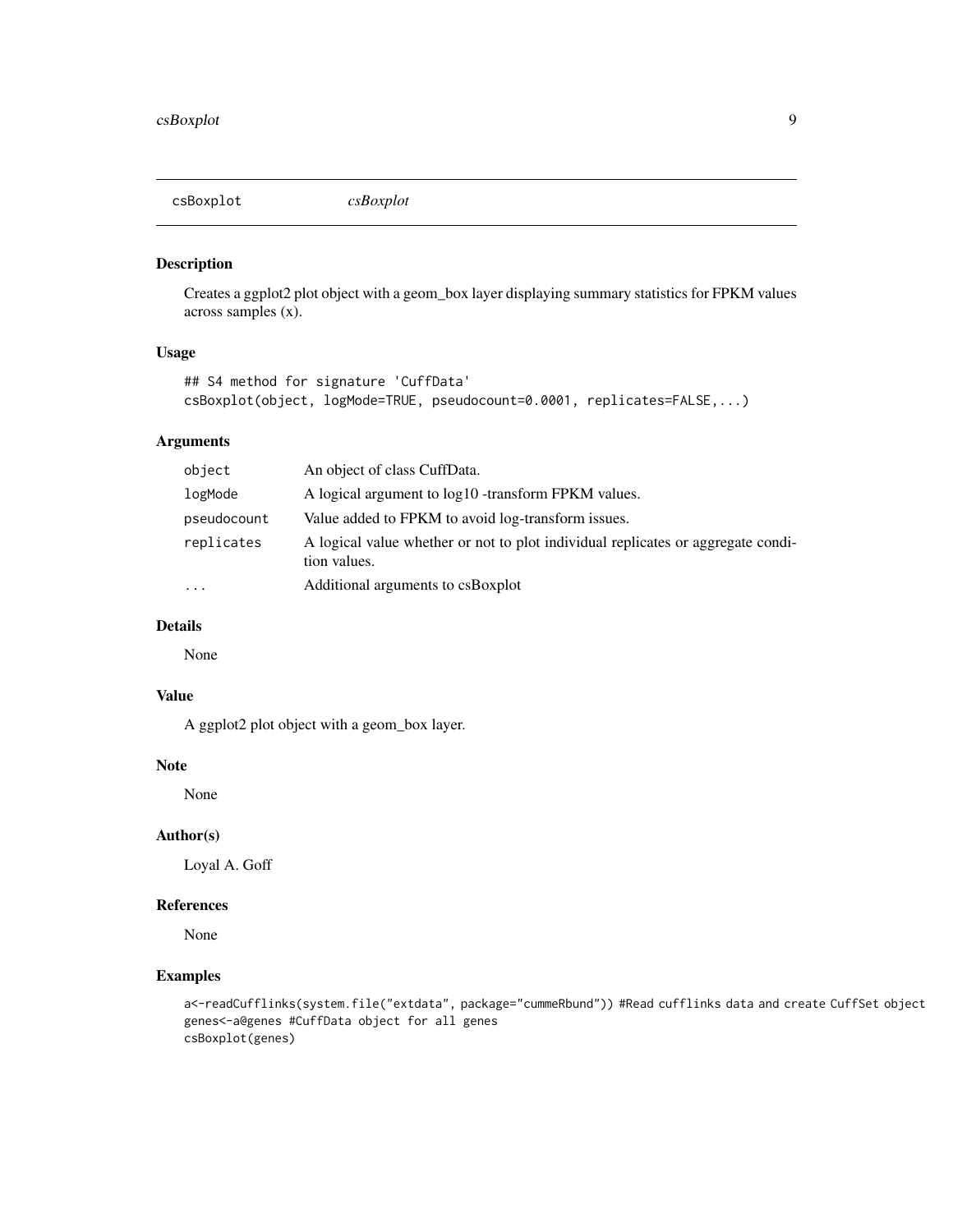<span id="page-9-0"></span>csCluster *csCluster*

#### Description

Returns a ggplot2 plot object with geom\_line layer plotting FPKM values over conditions faceted by k-means clustering clusters. (Euclidean). This is very crude at this point. This does not return any of the clustering information directly, but if you want it, you can retrieve it from the ggplot object returned.

#### Usage

```
## S4 method for signature 'CuffFeatureSet'
csCluster(object,k,logMode=T,method = "none",pseudocount=1,...)
```
# Arguments

| object      | An object of class CuffFeatureSet.                                                                                                                                                   |
|-------------|--------------------------------------------------------------------------------------------------------------------------------------------------------------------------------------|
| k           | Number of pre-defined clusters to attempt to find.                                                                                                                                   |
| logMode     | A logical value whether or not to log-transform the FPKM values prior to clus-<br>tering.                                                                                            |
| method      | Distance function to use when computing cluster solution. Default "none" will<br>use the Jensen-Shannon distance (JSdist). Provide a function that returns a dist<br>object on rows. |
| pseudocount | Value added to FPKM to avoid log-transform issues.                                                                                                                                   |
| $\ddots$ .  | Additional arguments to pam.                                                                                                                                                         |

# Details

Uses 'kmeans' function.

#### Author(s)

Loyal A. Goff

#### Source

None

# References

None.

# Examples

data(sampleData) csCluster(sampleGeneSet,4)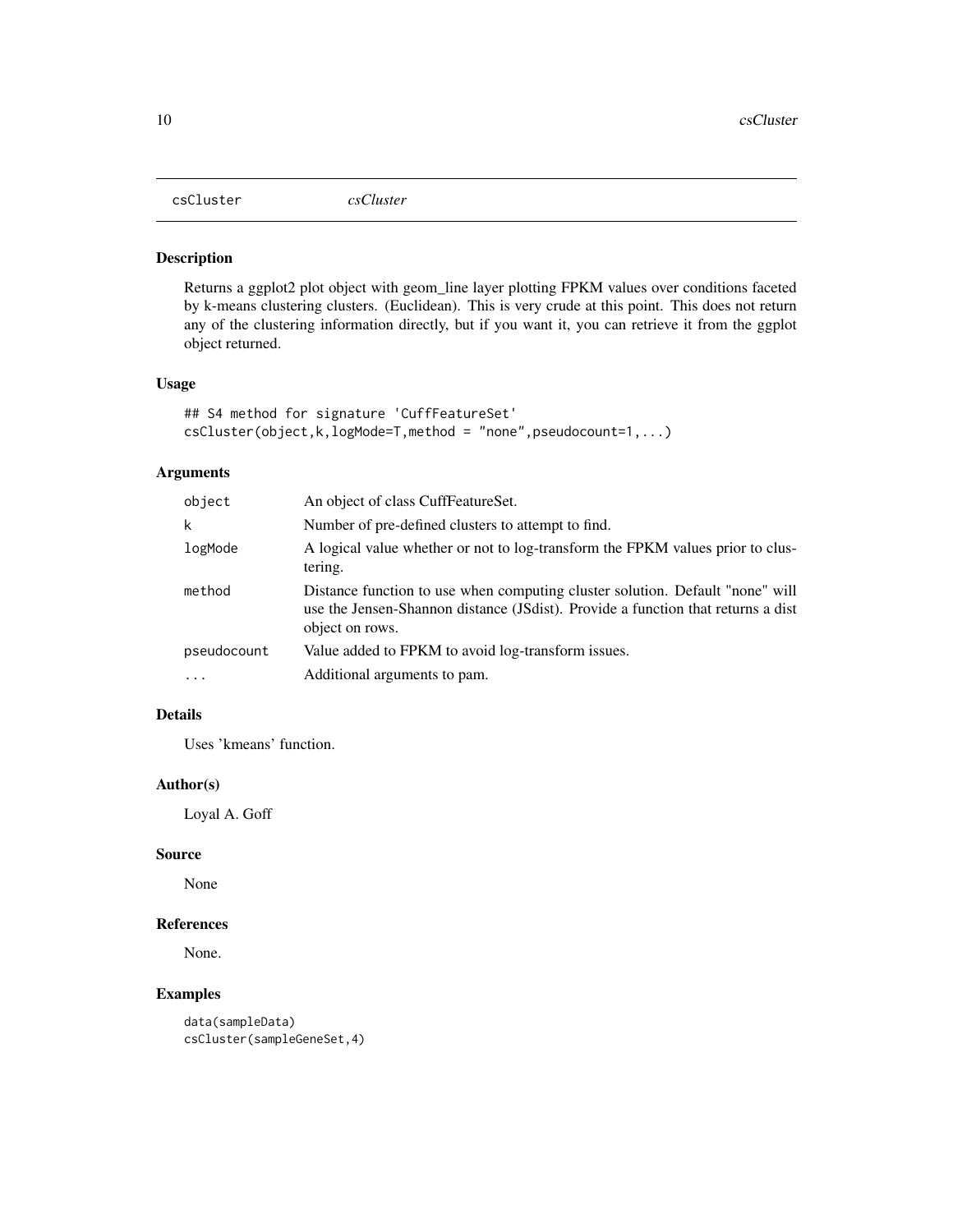#### <span id="page-10-0"></span>Description

Replaces the default plotting behavior of the old csCluster. Takes as an argument the output of csCluster and plots expression profiles of features facet by cluster.

#### Usage

csClusterPlot(clustering, pseudocount=1.0,logMode=FALSE,drawSummary=TRUE,sumFun=mean\_cl\_boot)

#### Arguments

| clustering  | The output of csCluster. (Must be the output of csCluster. Only this data format<br>contains the necessary information for csClusterPlot.) |
|-------------|--------------------------------------------------------------------------------------------------------------------------------------------|
| pseudocount | Value added to FPKM to avoid log transformation issues.                                                                                    |
| logMode     | Logical argument whether to plot FPKM with log axis (Y-axis).                                                                              |
| drawSummary | Logical value whether or not to draw a summary line for each cluster (by default<br>this is the cluster mean)                              |
| sumFun      | Summary function used to by drawSummary (default: mean_cl_boot)                                                                            |

# Details

This replaces the default plotting behavior of the old csCluster() method. This was necessary so as to preserve the cluster information obtained by csCluster in a stable format. The output of csClusterPlot is a ggplot2 object of expressionProfiles faceted by cluster ID.

# Value

A ggplot2 object of expressionProfiles faceted by cluster ID.

# Note

None.

#### Author(s)

Loyal A. Goff

#### References

None.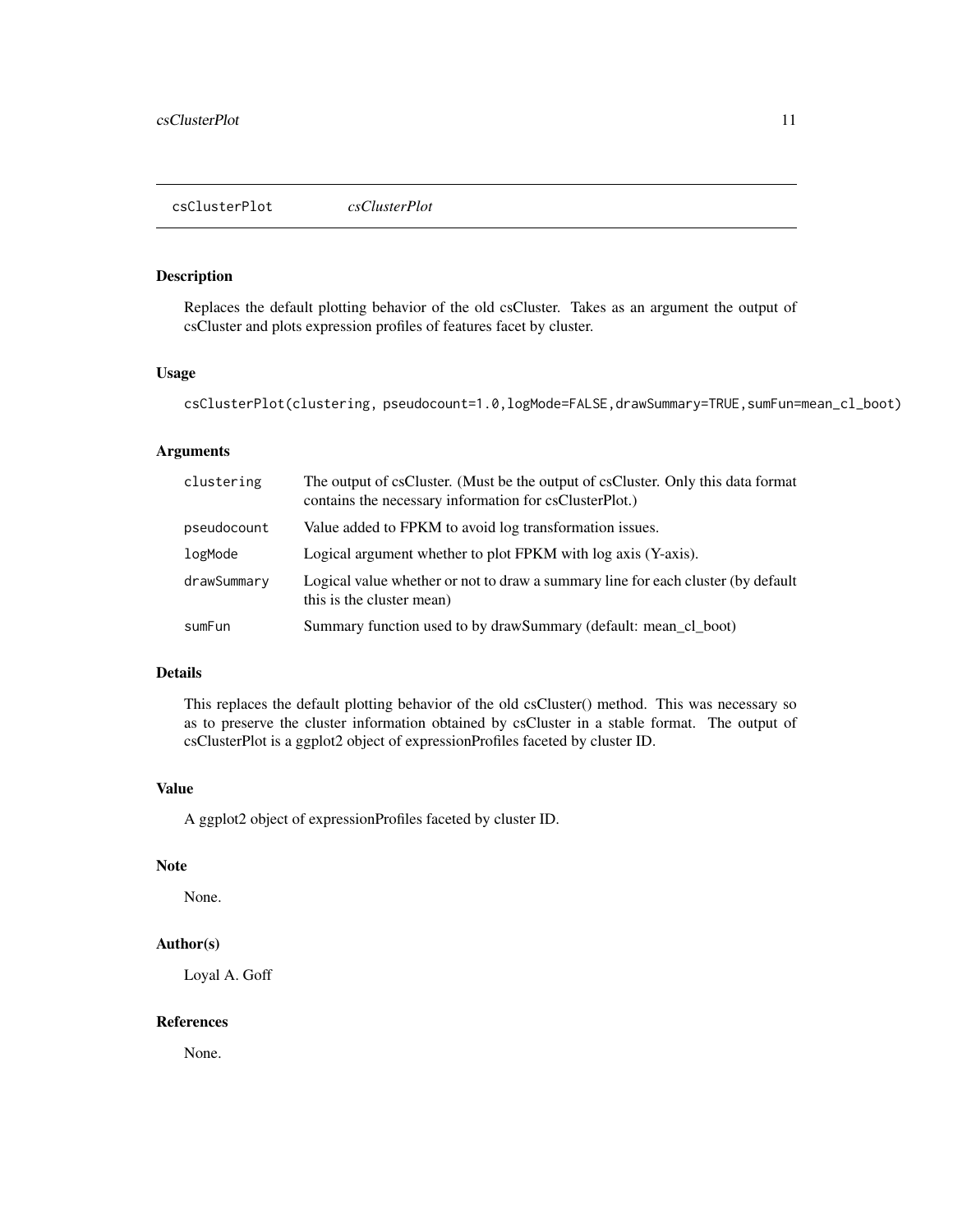12 csDendro control and the control of the control of the control of the control of the control of the control of the control of the control of the control of the control of the control of the control of the control of the

# Examples

```
data(sampleData)
myClustering<-csCluster(sampleGeneSet,k=4)
csClusterPlot(myClustering)
```
csDendro *csDendro*

# Description

Creates a grid graphics plot of a dendrogram of Jensen-Shannon distances between conditions of a CuffFeatureSet or CuffGeneSet object.

# Usage

## S4 method for signature 'CuffFeatureSet' csDendro(object,logMode=T,pseudocount=1,replicates=FALSE) ## S4 method for signature 'CuffData' csDendro(object,logMode=T,pseudocount=1,replicates=FALSE,...)

# Arguments

| object      | An object of class 'CuffFeatureSet' or 'CuffGeneSet'                                                       |
|-------------|------------------------------------------------------------------------------------------------------------|
| logMode     | A logical argument to log10-transform FPKM values prior to plotting.                                       |
| pseudocount | Value to be added to FPKM for appropriate log transformation and clustering.<br>(Avoids zero-based errors) |
| replicates  | A logical value whether or not to plot individual replicates or aggregate condi-<br>tion values.           |
| $\cdots$    | Additional arguments to csHeatmap                                                                          |

# Details

None

# Value

Returns a dendrogram object and plots that object by default.

# Note

None

# Author(s)

Loyal A. Goff and Cole Trapnell

<span id="page-11-0"></span>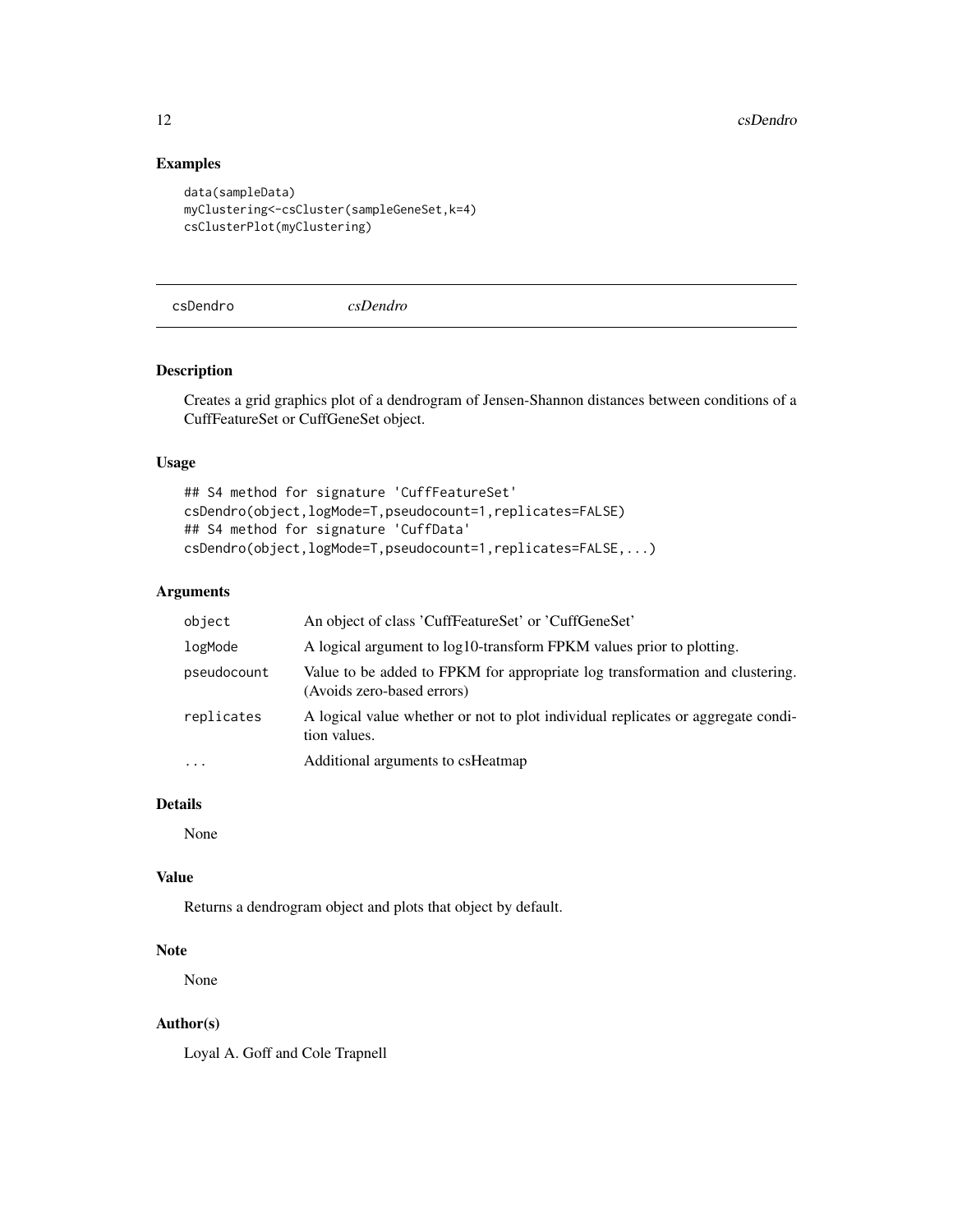#### <span id="page-12-0"></span>csDensity 13

# References

None.

# Examples

data(sampleData) csDendro(sampleGeneSet)

csDensity *Density plot of CuffData*

# Description

Creates a smoothed density plot, by sample, for log10 FPKM values from a cuffdiff run.

#### Usage

```
## S4 method for signature 'CuffData'
csDensity(object, logMode=TRUE, pseudocount=0, labels, features=FALSE, replicates=FALSE,...)
## S4 method for signature 'CuffFeatureSet'
csDensity(object, logMode=TRUE, pseudocount=0, labels, features=FALSE, replicates=FALSE,...)
```
# Arguments

| object      | An object of class CuffData.                                                                                                                                                                   |
|-------------|------------------------------------------------------------------------------------------------------------------------------------------------------------------------------------------------|
| logMode     | A logical value of whether or not to log10-transform FPKM values. By default<br>this is TRUE.                                                                                                  |
| pseudocount | Pseudocount value added to FPKM to avoid errors in log-transformation of true<br>zero values.                                                                                                  |
| labels      | A list of tracking id values or gene short name values used for 'callout' points<br>on the density plot for reference. (Not implemented yet).                                                  |
| features    | Will include all fields from 'features' slot in returned ggplot object. Useful for<br>further manipulations of plot object using feature-level attributes (e.g. gene_type,<br>class code, etc) |
| replicates  | A logical value whether or not to plot individual replicates or aggregate condi-<br>tion values.                                                                                               |
| $\ddotsc$   | Additional arguments                                                                                                                                                                           |

#### Details

Creates a density plot, by sample, for log10-transformed FPKM values from a cuffdiff run.

#### Value

A ggplot2 plot object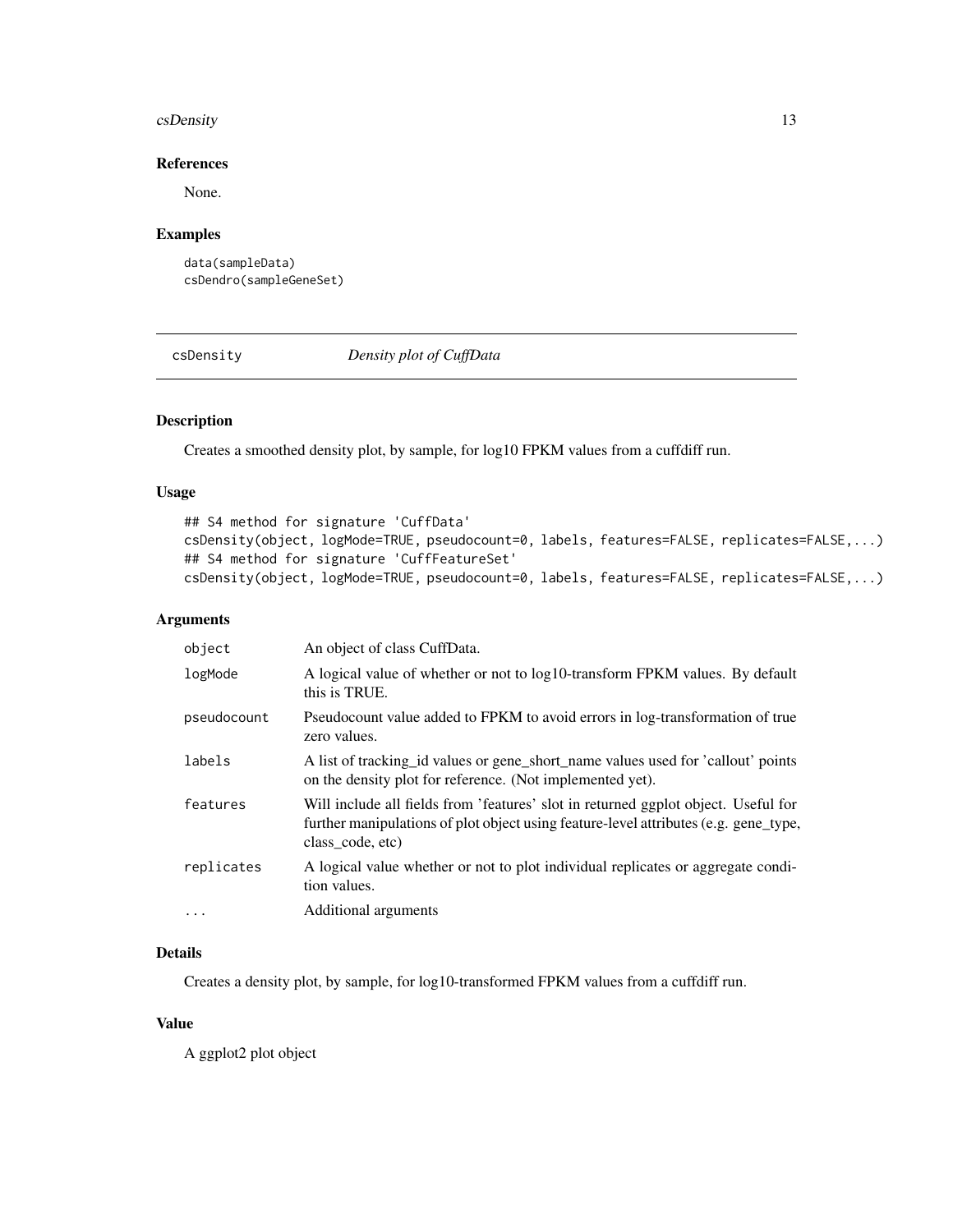14 csDistHeat

# Note

None

# Author(s)

Loyal A. Goff

#### References

None

#### Examples

```
a<-readCufflinks(system.file("extdata", package="cummeRbund")) #Create CuffSet object from sample data
genes<-a@genes #Create CuffData object for all 'genes'
d<-csDensity(genes) #Create csDensity plot
d #Render plot
```

```
csDistHeat csDistHeat
```
# Description

Creates a ggplot plot object with a geom\_tile layer of JS Distance values between samples or genes.

# Usage

```
## S4 method for signature 'CuffFeatureSet'
csDistHeat(object, replicates=F, samples.not.genes=T,
  logMode=T, pseudocount=1.0,
  heatscale=c(low='lightyellow',mid='orange',high='darkred'),
  heatMidpoint=NULL, ...)
```
#### Arguments

| object            | An object of class 'CuffFeatureSet' or 'CuffGeneSet'                                                                                  |
|-------------------|---------------------------------------------------------------------------------------------------------------------------------------|
| replicates        | A logical argument whether or not to use individual replicate FPKM values as<br>opposed to condition FPKM estimates. (default: FALSE) |
| samples.not.genes |                                                                                                                                       |
|                   | Compute distances between samples rather than genes. If False, compute dis-<br>tances between genes.                                  |
| logMode           | A logical argument to log10-transform FPKM values prior to plotting.                                                                  |
| pseudocount       | Value to be added to FPKM for appropriate log transformation and clustering.<br>(Avoids zero-based errors)                            |
| heatscale         | A list with min length=2, max length=3 that describe the the color scale.                                                             |
| heatMidpoint      | Value for midpoint of color scale.                                                                                                    |
| $\cdots$          | Additional arguments to csHeatmap                                                                                                     |

<span id="page-13-0"></span>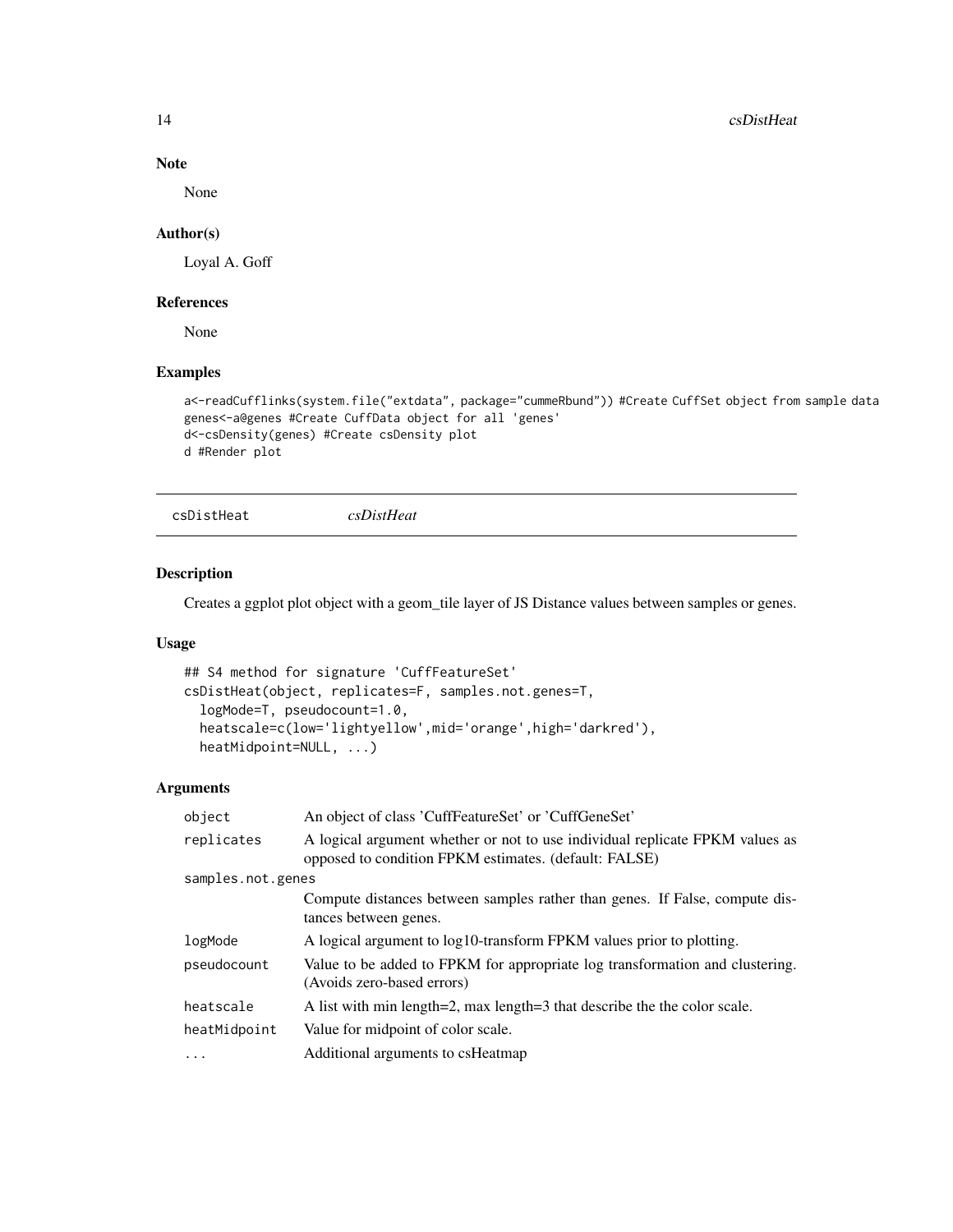# <span id="page-14-0"></span>csHeatmap 15

# Details

None

# Value

A ggplot2 plot object with a geom\_tile layer to display distance between samples or genes.

#### **Note**

None

# Author(s)

Loyal A. Goff, Cole Trapnell, and David Kelley

#### References

None

# Examples

```
data(sampleData)
csDistHeat(sampleGeneSet)
```
csHeatmap *csHeatmap*

#### Description

Creates a ggplot plot object with a geom\_tile layer of FPKM values per feature and sample.

#### Usage

```
## S4 method for signature 'CuffFeatureSet'
csHeatmap(object, rescaling='none', clustering='none', labCol=T, labRow=T, logMode=T, pseudocount=1.0,
border=FALSE, heatscale= c(low='lightyellow',mid='orange',high='darkred'), heatMidpoint=NULL, fullnam
## S4 method for signature 'CuffFeatureSet'
csFoldChangeHeatmap(object, control_condition, replicate_num=NULL, clustering='none', labCol=T, labRo
border=FALSE, heatscale=c(low='steelblue',mid='white',high='tomato'), heatMidpoint=0,fullnames=T,rep
```
#### Arguments

| object            | An object of class 'CuffFeatureSet' or 'CuffGeneSet'                                                                                  |
|-------------------|---------------------------------------------------------------------------------------------------------------------------------------|
| control_condition |                                                                                                                                       |
|                   | A character argument indicating which condition should be used as the denom-<br>inator for fold change. (e.g. "Day0", "Control", etc) |
| replicate_num     | If replicates $==$ TRUE, you must specify both a control condition and a replicate<br>number to use as the denominator.               |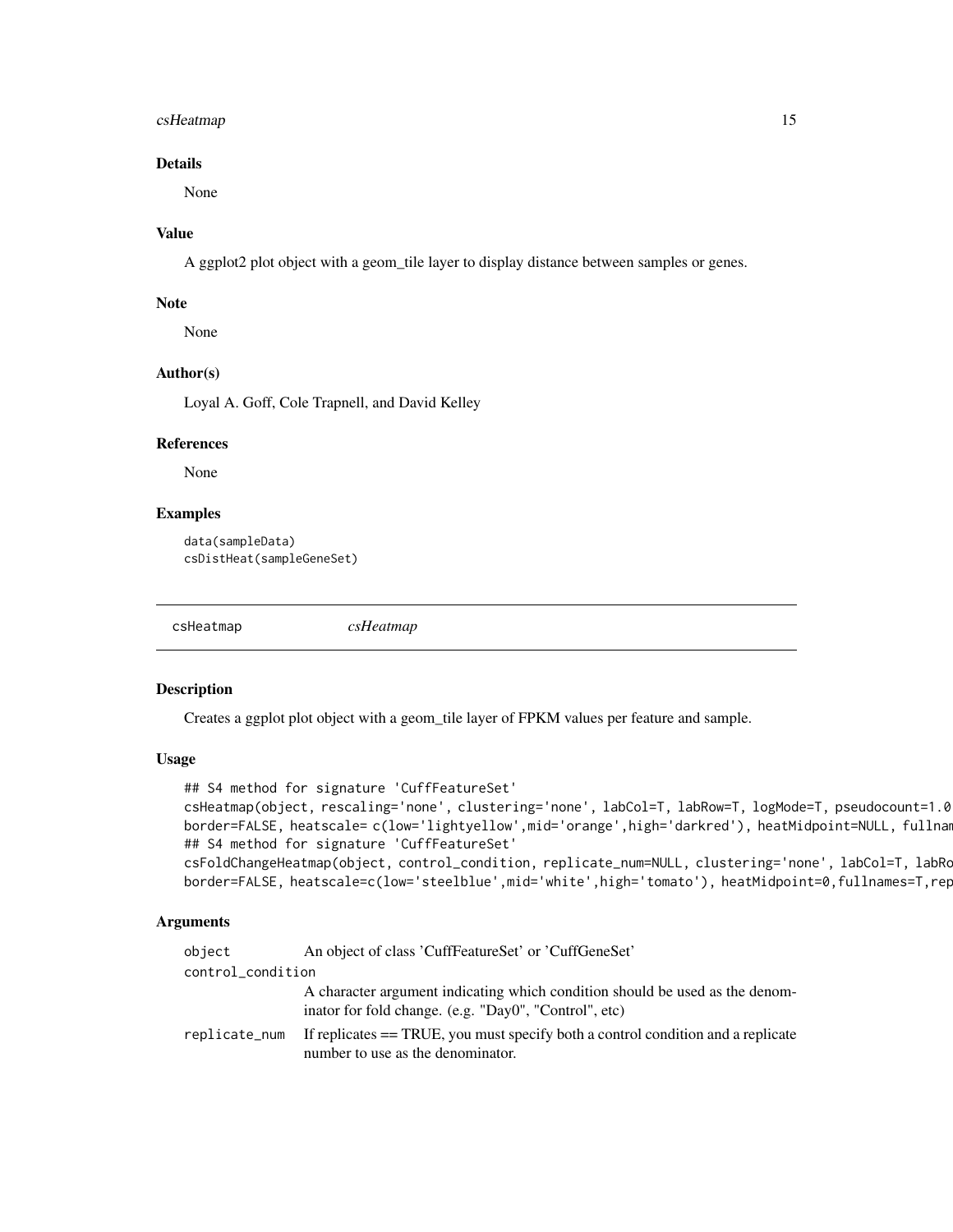| rescaling    | Rescaling can either be 'row' or 'column' OR you can pass rescale a function<br>that operates on a matrix to do your own rescaling. Default is 'none'.                                                                     |
|--------------|----------------------------------------------------------------------------------------------------------------------------------------------------------------------------------------------------------------------------|
| clustering   | Clustering can either be 'row','column','none', or 'both', in which case the ap-<br>propriate indices are re-ordered based on the pairwise Jensen-Shannon distance<br>of FPKM values.                                      |
| labCol       | A logical argument to display column labels.                                                                                                                                                                               |
| labRow       | A logical argument to display row labels.                                                                                                                                                                                  |
| logMode      | A logical argument to log10-transform FPKM values prior to plotting.                                                                                                                                                       |
| pseudocount  | Value to be added to FPKM for appropriate log transformation and clustering.<br>(Avoids zero-based errors)                                                                                                                 |
| border       | A logical argument to draw border around plot.                                                                                                                                                                             |
| heatscale    | A list with min length=2, max length=3 that detail the low, mid, and high colors<br>to build the color scale.                                                                                                              |
| heatMidpoint | Value for midpoint of color scale.                                                                                                                                                                                         |
| fullnames    | A logical value whether to use 'fullnames' (concatenated gene_short_name and<br>gene_id) for rows in heatmap. Default [TRUE].                                                                                              |
| replicates   | A logical value whether or not to plot individual replicates or aggregate condi-<br>tion values.                                                                                                                           |
| method       | Function to be used for clustering. Default is JS-distance. You can pass your<br>own function to this argument as long as the output is an instance of the 'dist'<br>class and is applied to the rows of the input matrix. |
| heatRange    | Numerical argument for upper bound on log fold change to be visualized.                                                                                                                                                    |
| $\cdots$     | Additional arguments to csHeatmap                                                                                                                                                                                          |

# Details

None

# Value

A ggplot2 plot object with a geom\_tile layer to display FPKM values by sample (x) and feature (y)

# Note

None

# Author(s)

Loyal A. Goff and Cole Trapnell

# References

None.

```
data(sampleData)
csHeatmap(sampleGeneSet)
```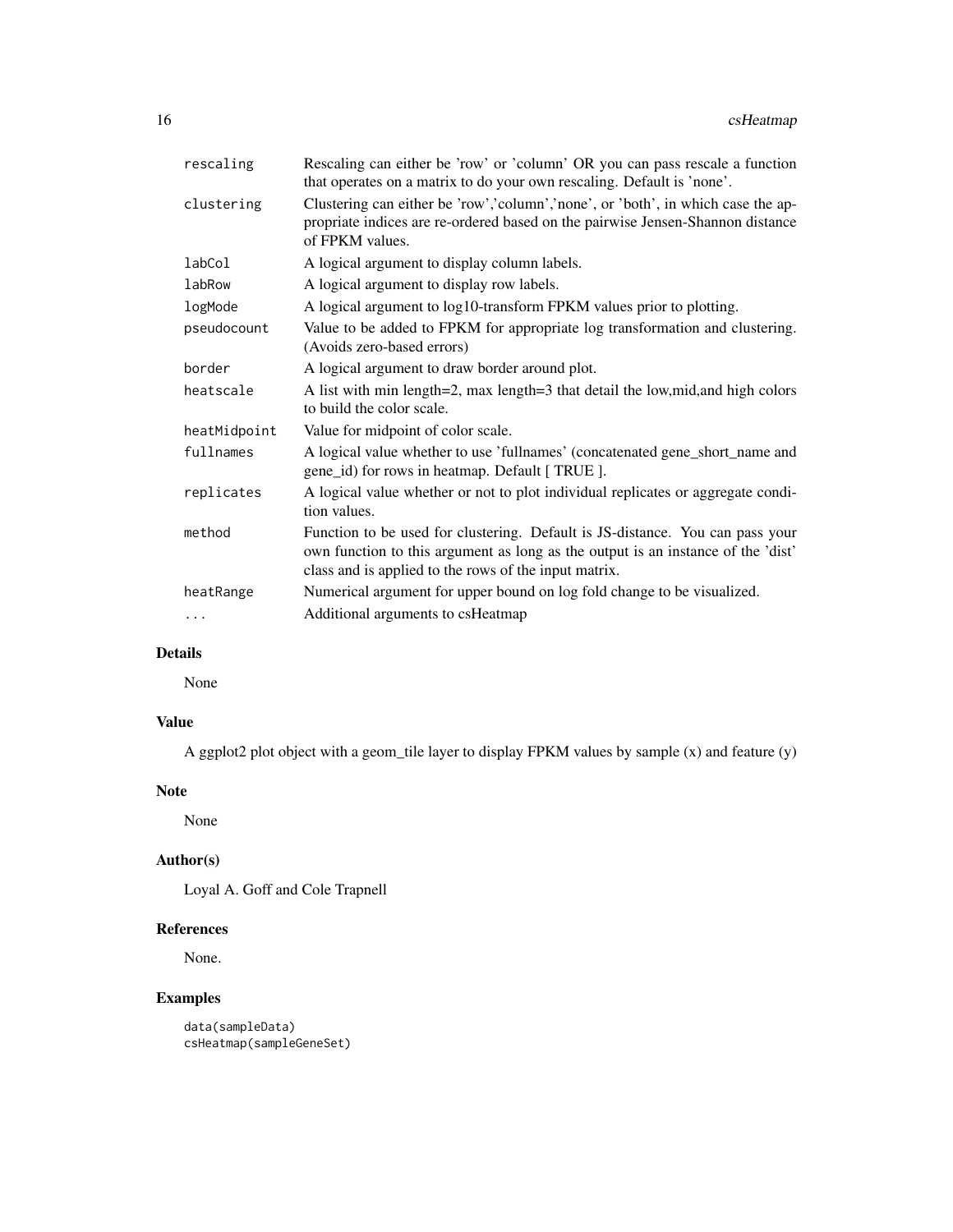<span id="page-16-0"></span>csScatter *Scatter Plot*

# Description

A scatter plot comparing the FPKM values from two samples in a cuffdiff run.

# Usage

```
## S4 method for signature 'CuffData'
csScatter(object, x, y, logMode=TRUE, pseudocount=1.0, labels, smooth=FALSE, colorByStatus = FALSE, dra
## S4 method for signature 'CuffData'
csScatterMatrix(object,replicates=FALSE,logMode=TRUE,pseudocount=1.0, hexbin=FALSE, useCounts=FALSE,
```
# Arguments

| object        | An object of class ('CuffData','CuffFeatureSet')                                                                                                                                    |
|---------------|-------------------------------------------------------------------------------------------------------------------------------------------------------------------------------------|
| x             | Sample name for x axis                                                                                                                                                              |
| у             | Sample name for y axis                                                                                                                                                              |
| logMode       | Logical argument to render axes on log10 scale (default: T)                                                                                                                         |
| replicates    | Logical argument whether or not to draw individual replicate values instead of<br>condition values. (default: T)                                                                    |
| pseudocount   | Value to add to zero FPKM values for log transformation (default: 0.0001)                                                                                                           |
| smooth        | Logical argument to add a smooth-fit regression line                                                                                                                                |
| labels        | A list of tracking ids or gene short names that will be 'callout' points in the<br>plot for reference. Useful for finding genes of interest in the field. Not imple-<br>mented yet. |
| colorByStatus | A logical argument whether or not to color the points by 'significant' Y or N.<br>$[Default = FALSE]$                                                                               |
| drawRug       | A logical argument whether or not to draw the rug for x and y axes [Default $=$<br><b>TRUE1</b>                                                                                     |
| hexbin        | Logical value whether or not to visualize overplotting with hexbin.                                                                                                                 |
| useCounts     | Uses normalized counts instead of FPKM.                                                                                                                                             |
| $\cdots$      | Additional arguments to csScatter                                                                                                                                                   |

# Details

None

# Value

ggplot object with geom\_point and geom\_rug layers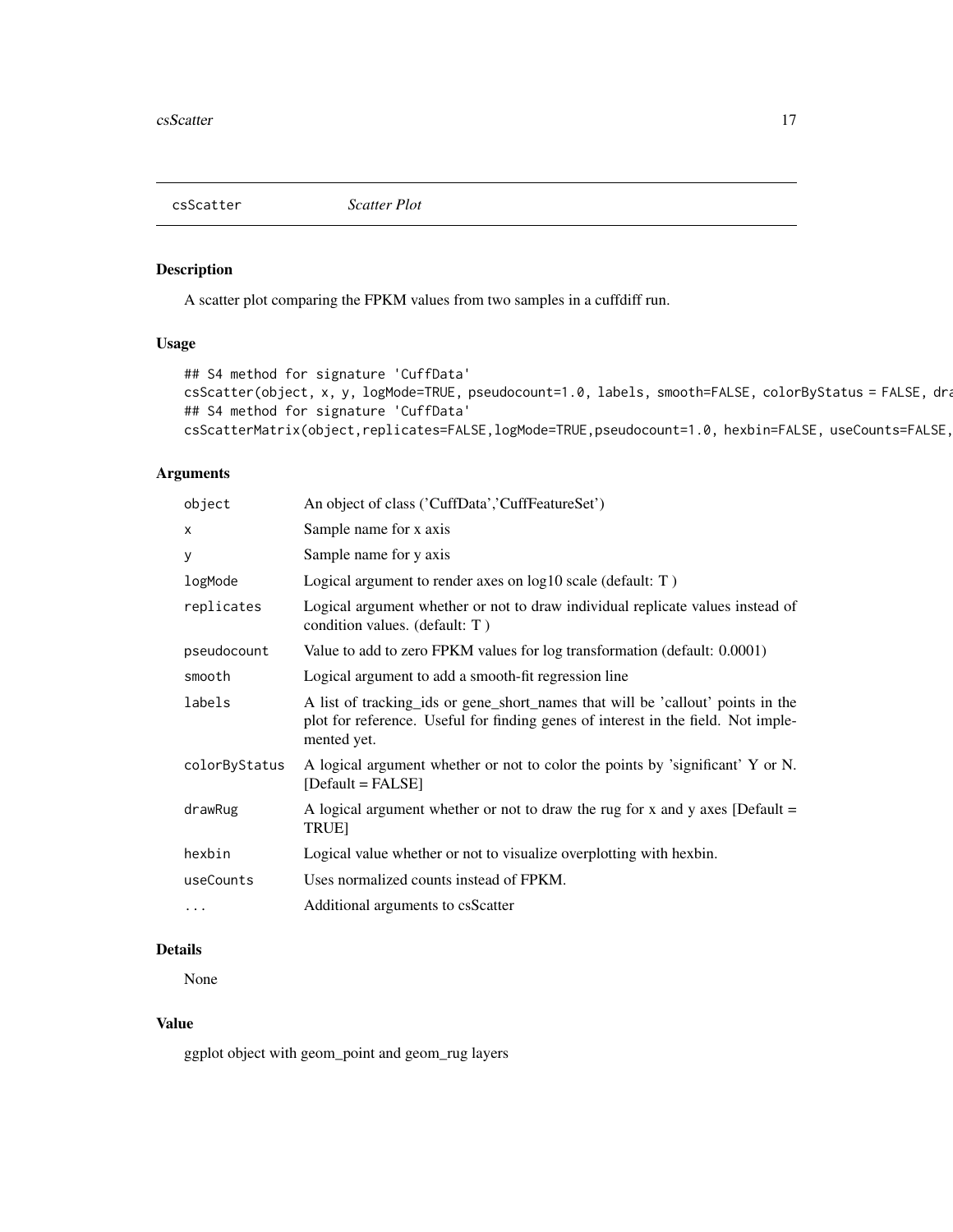<span id="page-17-0"></span>18 csSpecificity

# Note

None

#### Author(s)

Loyal A. Goff

#### References

None

# Examples

```
a<-readCufflinks(system.file("extdata", package="cummeRbund")) #Create CuffSet object from sample data
genes<-a@genes #Create CuffData object for all genes
s<-csScatter(genes,'hESC','Fibroblasts',smooth=TRUE) #Create plot object
s #render plot object
```
csSpecificity *csSpecificity*

#### Description

Returns a matrix of 'Specificity scores' (S) defined as  $1-JSD(p_g,q_i)$  where p\_g is the Log10+1 expression profile of a gene g across all conditions j, collapsed into a probability distribution, and q\_i is the unit vector of 'perfect expression' in a given condition i.

#### Usage

```
## S4 method for signature 'CuffFeatureSet'
csSpecificity(object,logMode=T,pseudocount=1,relative=FALSE,...)
## S4 method for signature 'CuffData'
csSpecificity(object,logMode=T,pseudocount=1,relative=FALSE,...)
```
# Arguments

| object      | An object of class CuffFeatureSet, CuffGeneSet, or CuffData.                                               |
|-------------|------------------------------------------------------------------------------------------------------------|
| logMode     | A logical argument to log10-transform FPKM values prior to plotting.                                       |
| pseudocount | Value to be added to FPKM for appropriate log transformation and clustering.<br>(Avoids zero-based errors) |
| relative    | A logical argument that when TRUE, will scale the S values from 0-1 by divid-<br>ing by $max(S)$           |
| $\cdots$    | Additional arguments to fpkmMatrix.                                                                        |

#### Details

None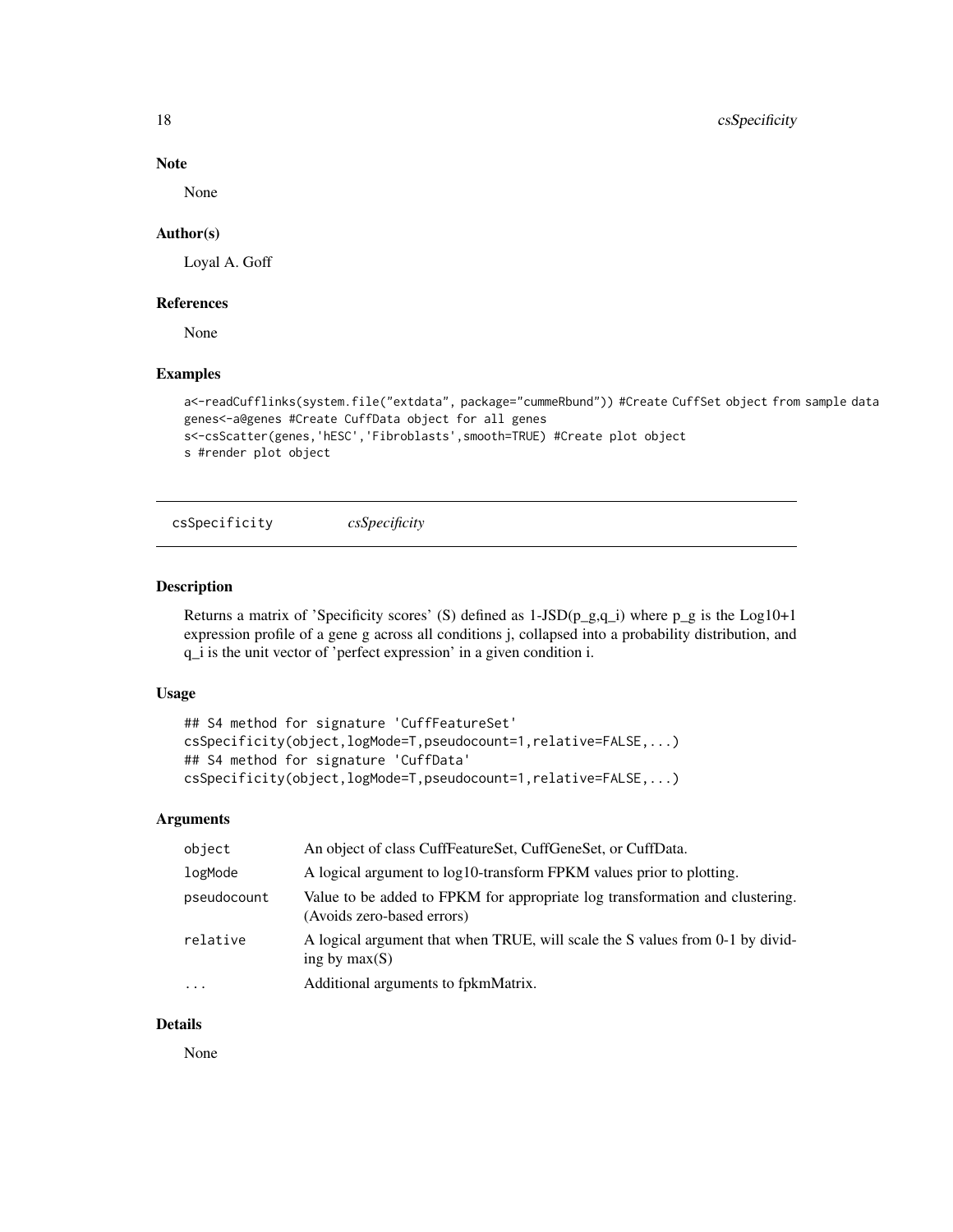#### <span id="page-18-0"></span>cs Volcano and the contract of the contract of the contract of the contract of the contract of the contract of the contract of the contract of the contract of the contract of the contract of the contract of the contract of

# Author(s)

Loyal A. Goff

#### Source

None

# References

None.

# Examples

data(sampleData) csSpecificity(sampleGeneSet)

csVolcano *Volcano Plot*

# Description

Creates a volcano plot of log fold change in expression vs -log(pval) for a pair of samples (x,y)

# Usage

```
## S4 method for signature 'CuffData'
csVolcano(object, x, y, alpha=0.05, showSignificant=TRUE,features=FALSE, xlimits = c(-20, 20), ...)
## S4 method for signature 'CuffData'
csVolcanoMatrix(object,alpha=0.05,xlimits=c(-20,20),mapping=aes(),...)
```
# Arguments

| object          | An object of class CuffData, CuffFeatureSet, or CuffGeneSet                                                                                                                                    |  |
|-----------------|------------------------------------------------------------------------------------------------------------------------------------------------------------------------------------------------|--|
| X               | Sample name from 'samples' table for comparison                                                                                                                                                |  |
| У               | Sample name from 'samples' table for comparison                                                                                                                                                |  |
| alpha           | Provide an alpha cutoff for visualizing significant genes                                                                                                                                      |  |
| showSignificant |                                                                                                                                                                                                |  |
|                 | A logical value whether or not to distinguish between significant features or not<br>(by color).                                                                                               |  |
| features        | Will include all fields from 'features' slot in returned ggplot object. Useful for<br>further manipulations of plot object using feature-level attributes (e.g. gene_type,<br>class_code, etc) |  |
| xlimits         | Set boundaries for x limits to avoid infinity plotting errors. [Default $c(-20,20)$ ]                                                                                                          |  |
| mapping         | Passthrough argument for ggplot aesthetics. Can be ignored completely.                                                                                                                         |  |
| $\cdots$        | Additional arguments                                                                                                                                                                           |  |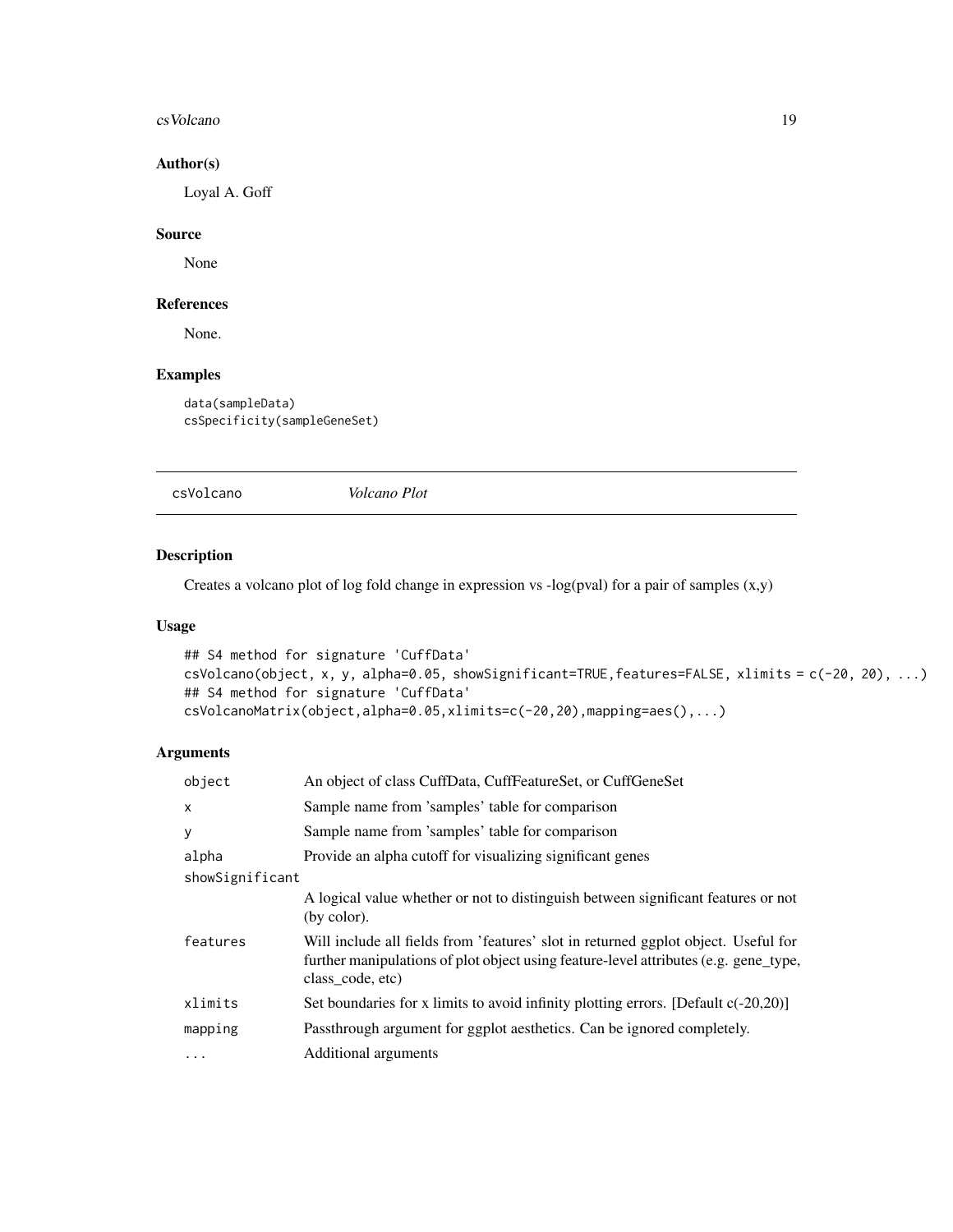# Details

This creates a 'volcano' plot of fold change vs. significance for a pairwise comparison of genes or features across two different samples.

#### Value

A ggplot2 plot object

#### Note

None

#### Author(s)

Loyal A. Goff

# References

None.

# Examples

```
a<-readCufflinks(system.file("extdata", package="cummeRbund")) #Create CuffSet object
genes<-a@genes #Create cuffData object for all genes
v<-csVolcano(genes,"hESC","Fibroblasts") # Volcano plot of all genes for conditions x='hESC' and y='Fibroblast'
v #print plot
```
CuffData-class *Class "CuffData"*

# Description

A 'pointer' class for all information (FPKM, annotation, differential expression) for a given feature type (genes, isoforms, TSS, CDS). The methods for this function communicate directly with the SQL backend to present data to the user.

#### Objects from the Class

Objects can be created by calls of the form new("CuffData", DB, tables, filters, type, idField, ...).

#### Slots

DB: Object of class "SQLiteConnection" ~~ tables: Object of class "list" ~~ filters: Object of class "list" ~~ type: Object of class "character" ~~ idField: Object of class "character" ~~

<span id="page-19-0"></span>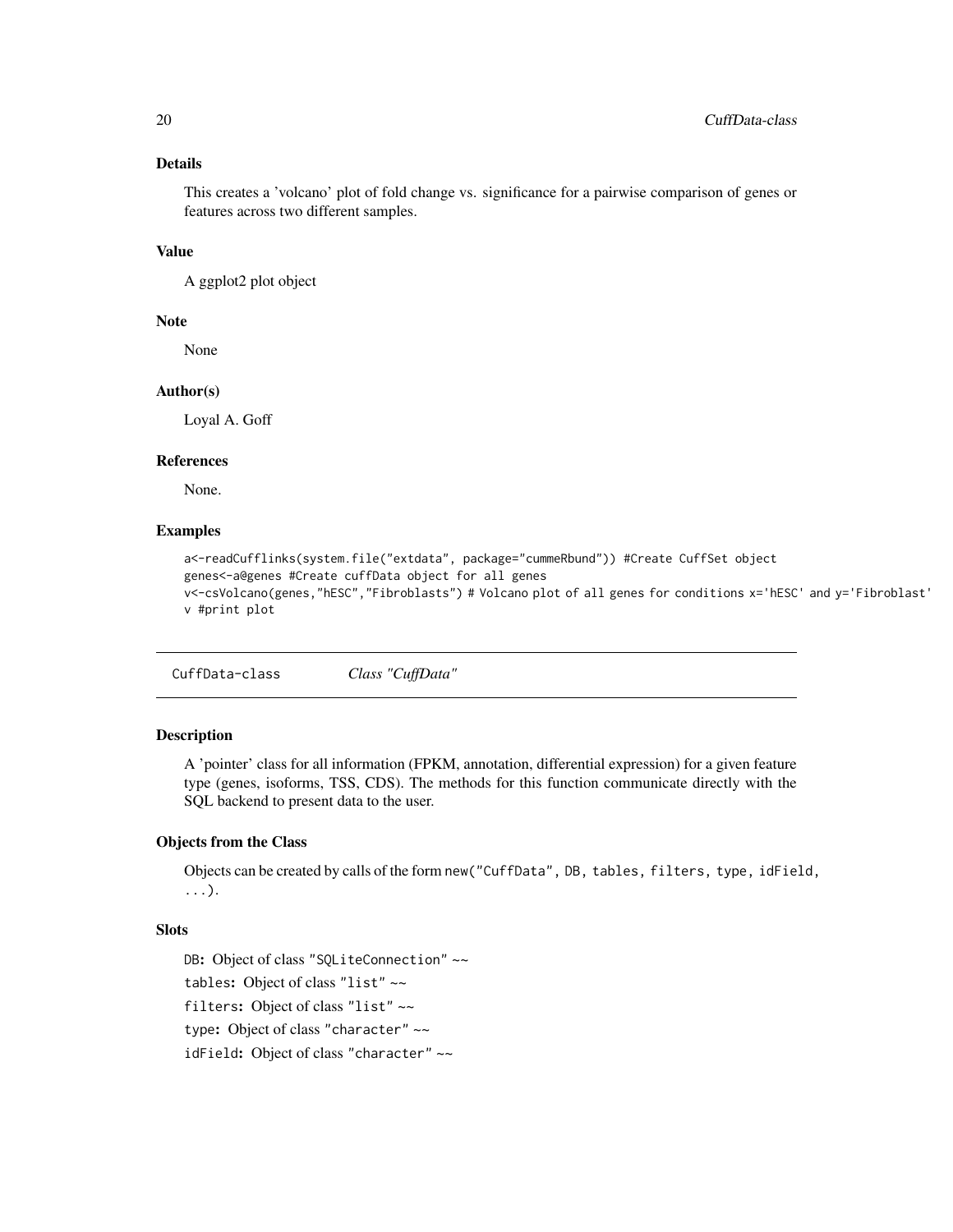#### <span id="page-20-0"></span>CuffDist-class 21

# Methods

 $dim$  signature( $x = "CuffData")$ : ...

getFeatures signature(object = "CuffData"): ...

DB signature(object = "CuffData"): Accessor for @DB slot

- diffTable signature(object = "CuffData"): Create a Full table (wide format) of differential expression information for all pairwise comparisons
- makeRnk signature(object = "CuffData"): Internal method to create .rnk file. Should not be called directly

annotation signature(object="CuffData"): Access annotation data

#### Note

None

#### Author(s)

Loyal A. Goff

#### References

None

# See Also

None

# Examples

showClass("CuffData")

CuffDist-class *Class "CuffDist"*

# Description

A 'pointer' class to information relative to the distribution-level tests (promoters, splicing, and relative CDS usage)

#### Objects from the Class

Objects can be created by calls of the form new("CuffDist", DB, table, type, idField, ...).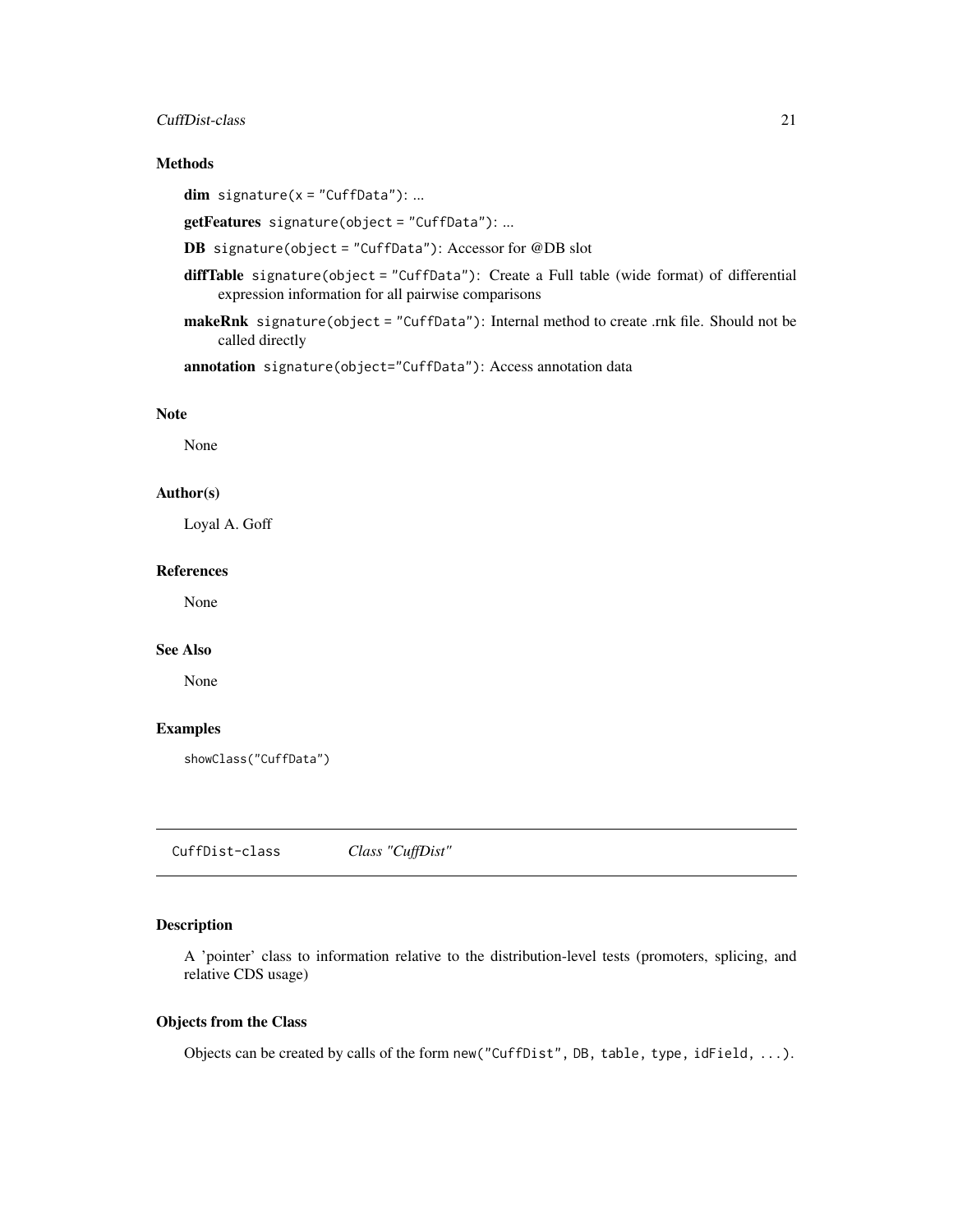# <span id="page-21-0"></span>Slots

```
DB: Object of class "SQLiteConnection" ~~
table: Object of class "character" ~~
type: Object of class "character" ~~
idField: Object of class "character" ~~
```
# Methods

```
dim signature(x = "CuffDist"): ...
samples signature(x = "CuffDist"): ...
DB signature(object = "CuffDist"): Accessor for @DB slot
```
# Note

None

#### Author(s)

Loyal A. Goff

#### References

None

#### See Also

None

# Examples

showClass("CuffDist")

<span id="page-21-1"></span>CuffFeature-class *Class "CuffFeature"*

# Description

A 'data' container class for all FPKM, annotation, and differential expression data for a single feature (gene, isoform, TSS, or CDS).

# Objects from the Class

Objects can be created by calls of the form new("CuffFeature", annotation, fpkm, diff, ...).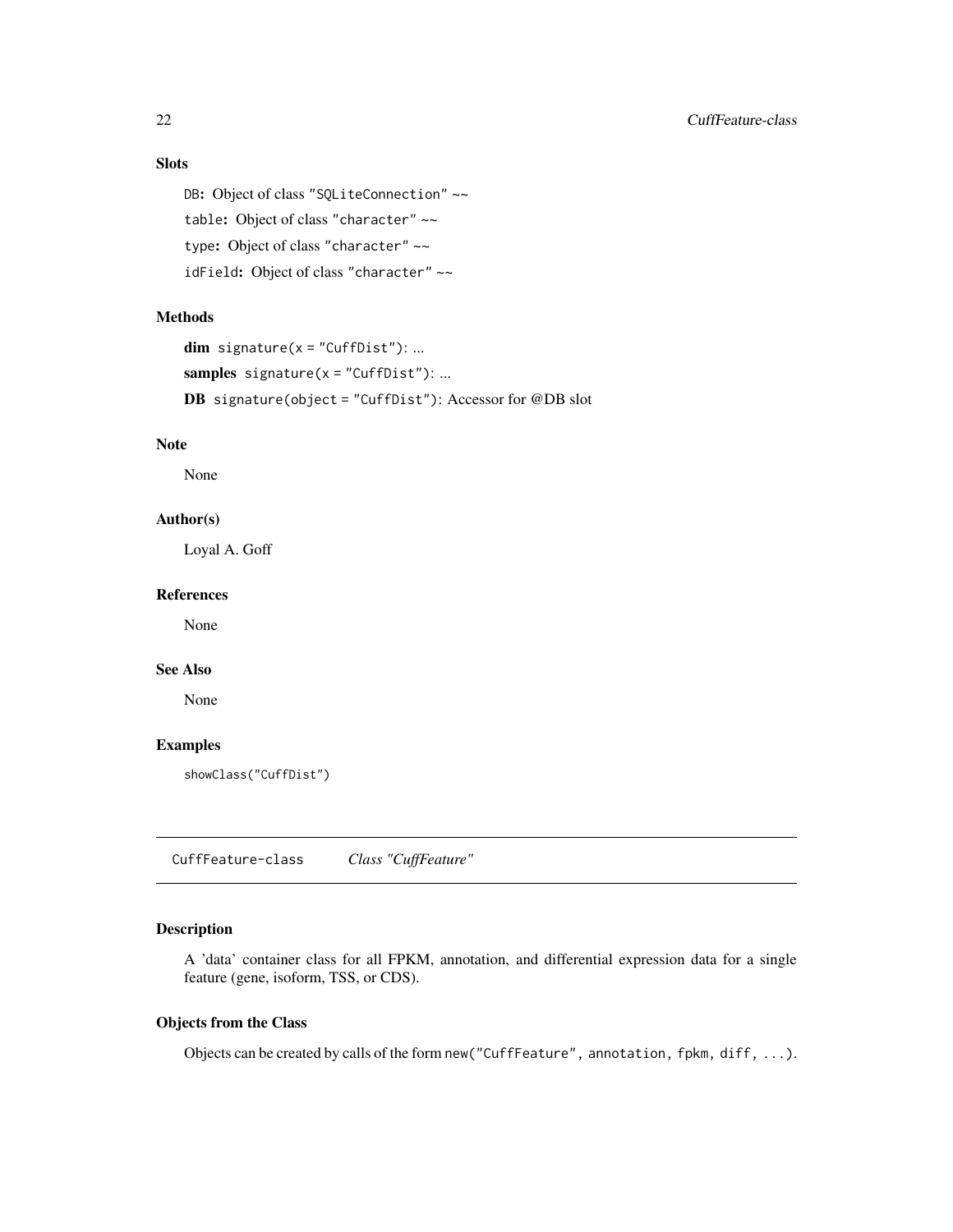# Slots

annotation: Object of class "data.frame" ~~ fpkm: Object of class "data.frame" ~~ diff: Object of class "data.frame" ~~ repFpkm: Object of class "data.frame" ~~ count: Object of class "data.frame" ~~ genome: Object of class "character" ~~

#### Methods

fpkmMatrix signature(object="CuffFeature"): ... repFpkmMatrix signature(object = "CuffFeature"): ... length signature( $x =$  "CuffFeature"): ...

#### **Accessors**

annotation signature(object="CuffFeature"): Access @annotation slot diffData signature(object="CuffFeature"): Access @diff slot samples signature(object="CuffFeature"): Get vector of samples

#### Note

'CuffGene' is a superclass of 'CuffFeature' that links gene information for a given gene with all isoform-, TSS-, and CDS-level data for the given gene.

# Author(s)

Loyal A. Goff

#### References

None

#### See Also

[CuffGene](#page-24-1)

# Examples

showClass("CuffFeature")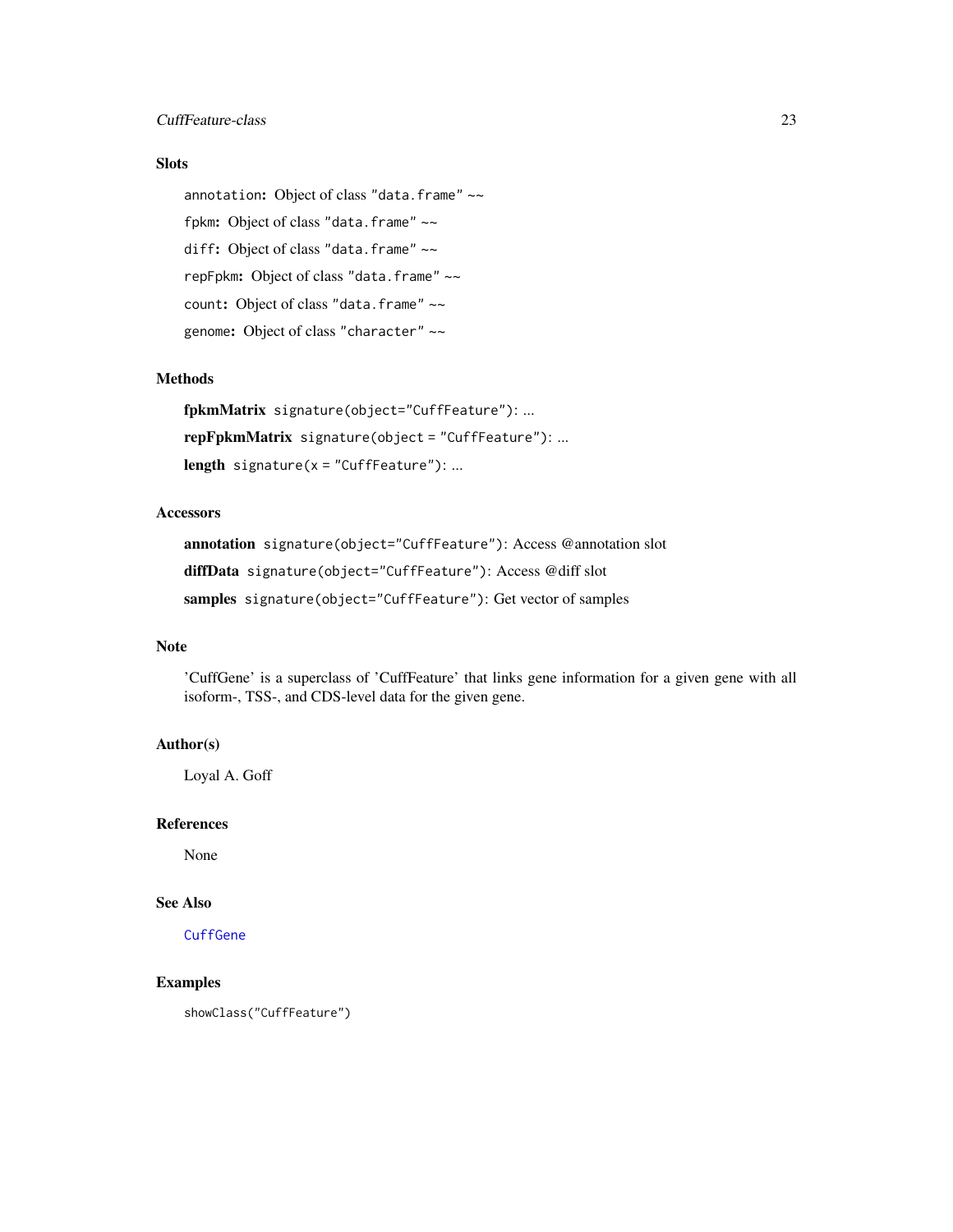<span id="page-23-1"></span><span id="page-23-0"></span>CuffFeatureSet-class *Class "CuffFeatureSet"*

# Description

A 'data' container class for all FPKM, annotation, and differential expression data for a set of features (genes, isoforms, TSS, CDS).

#### Objects from the Class

Objects can be created by calls of the form new("CuffFeatureSet", annotation, fpkm, diff, ...).

# Slots

annotation: Object of class "data.frame" ~~ fpkm: Object of class "data.frame" ~~ diff: Object of class "data.frame" ~~ repFpkm: Object of class "data.frame" ~~ count: Object of class "data.frame" ~~ genome: Object of class "character" ~~

#### Methods

diffData signature(object = "CuffFeatureSet"): ... featureNames signature(object = "CuffFeatureSet"): ... features signature(object = "CuffFeatureSet"): ... fpkmMatrix signature(object = "CuffFeatureSet"): ... repFpkmMatrix signature(object = "CuffFeatureSet"): ... countMatrix signature(object = "CuffFeatureSet"): ... samples signature(object = "CuffFeatureSet"): ... length signature(object = "CuffFeatureSet"): ...

#### **Accessors**

annotation signature(object="CuffFeatureSet"): Access @annotation slot

#### Note

None.

# Author(s)

Loyal A. Goff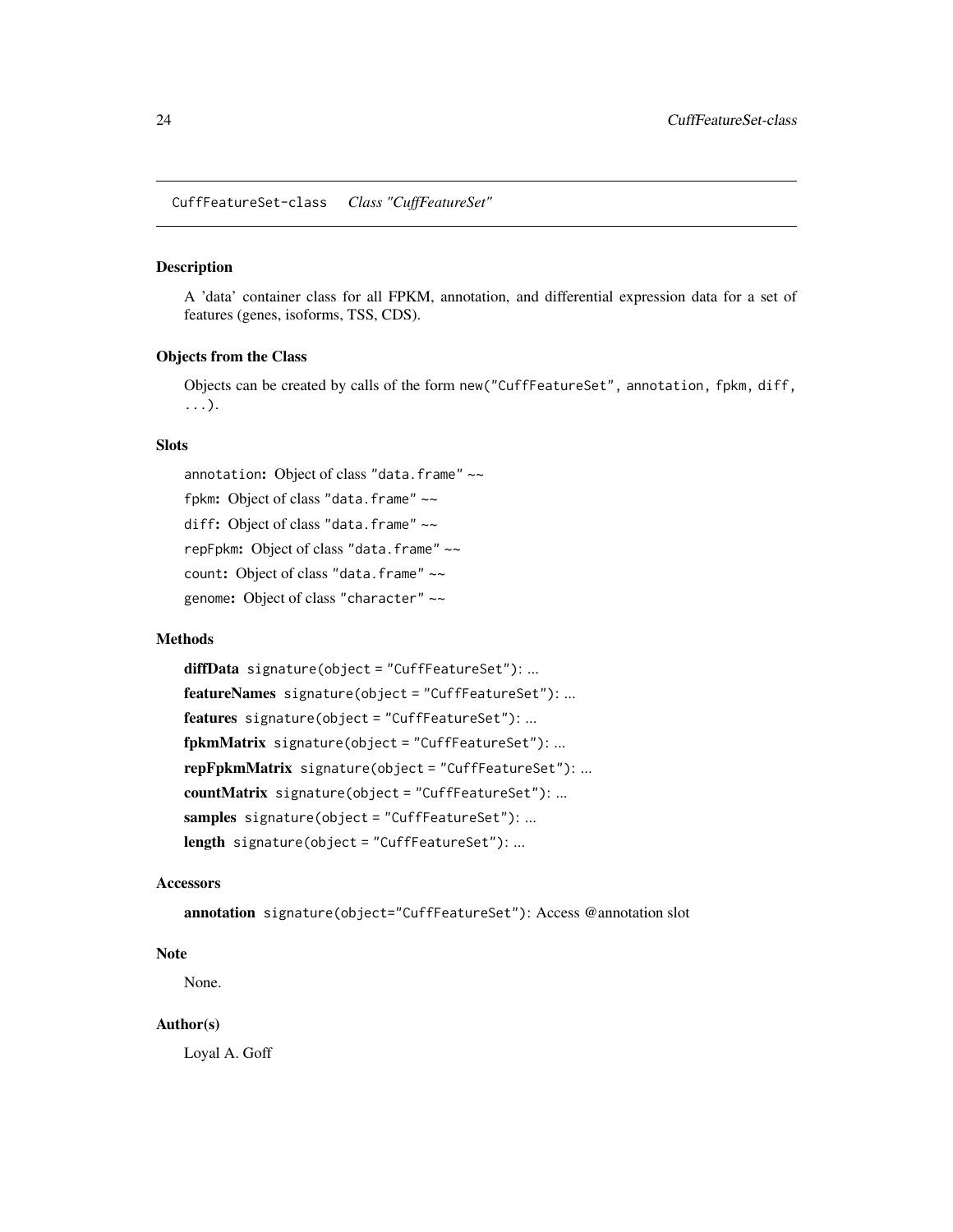### <span id="page-24-0"></span>CuffGene-class 25

#### References

None.

# See Also

[CuffGeneSet](#page-26-1)

# Examples

showClass("CuffFeatureSet")

<span id="page-24-1"></span>CuffGene-class *Class "CuffGene"*

# Description

A 'data' container class for all FPKM, annotation, and differential expression Data (as well as for all linked features) for a given gene.

# Objects from the Class

Objects can be created by calls of the form new("CuffGene", id, isoforms, TSS, CDS, promoters, splicing, relCDS, annotation, fpkm, diff, ...).

#### Slots

id: Object of class "character" ~~ isoforms: Object of class "CuffFeature" ~~ TSS: Object of class "CuffFeature" ~~ CDS: Object of class "CuffFeature" ~~ promoters: Object of class "CuffFeature" ~~ relCDS: Object of class "CuffFeature" ~~ splicing: Object of class "CuffFeature" ~~ annotation: Object of class "data.frame" ~~ genome: Object of class "character" ~~ fpkm: Object of class "data.frame" ~~ diff: Object of class "data.frame" ~~ features: Object of class "data.frame" ~~

# Extends

Class ["CuffFeature"](#page-21-1), directly.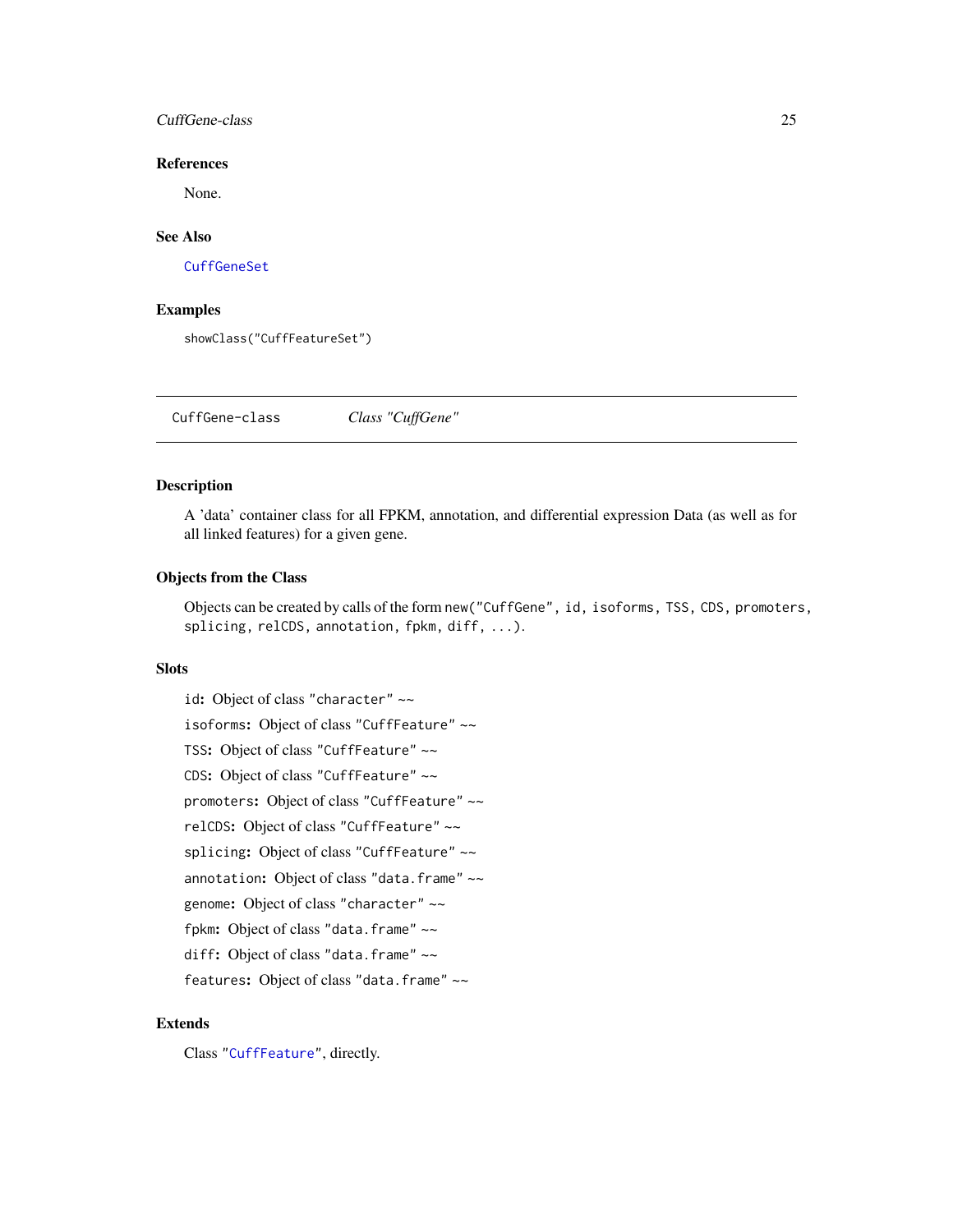# Methods

length signature(object="CuffFeature"): Part of length validation (internal use only)

- makeGeneRegionTrack signature(object="CuffFeature"): Creates a GeneRegionTrack object (see package Gviz) from a CuffGene object.
- genePlot signature(object="CuffFeature"): Internal use only.
- csPie signature(object="CuffGene"): Allows for visualization of relative isoform proportion as a pie chart by condition (or optionally as stacked bar charts by adding + coord\_cartesian()

# **Accessors**

genes signature(object = "CuffGene"): Access @genes slot isoforms signature(object = "CuffGene"): Access @isoforms slot TSS signature(object = "CuffGene"): Access @TSS slot CDS signature(object = "CuffGene"): Access @CDS slot promoters signature(object = "CuffGene"): Access @CDS slot relCDS signature(object = "CuffGene"): Access @CDS slot splicing signature(object = "CuffGene"): Access @CDS slot features signature(object = "CuffGene"): Access @features slot

#### Note

None.

# Author(s)

Loyal A. Goff

# References

None.

#### See Also

# **[CuffFeature](#page-21-1)**

#### Examples

showClass("CuffGene")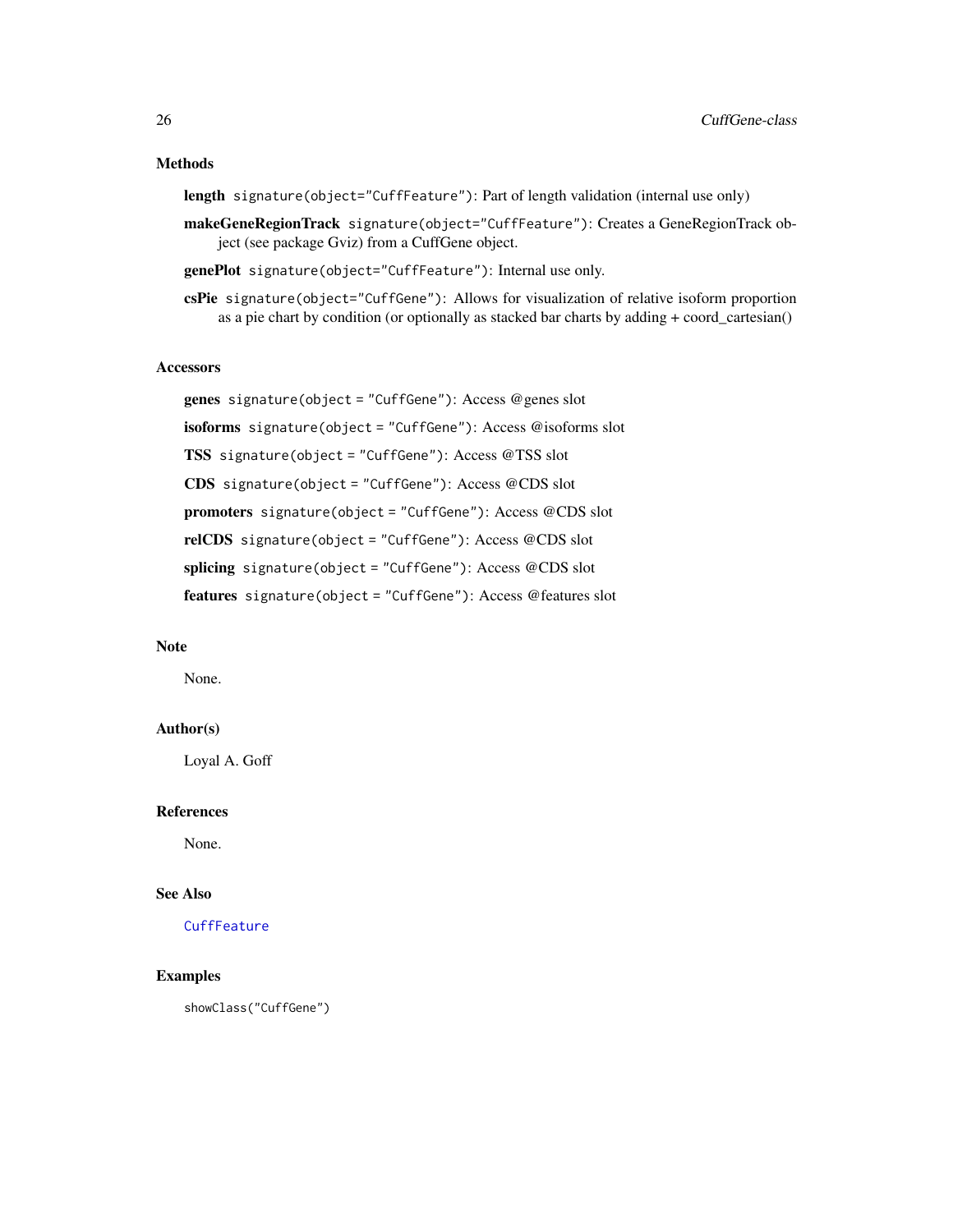#### <span id="page-26-1"></span><span id="page-26-0"></span>Description

A 'data' container class for all FPKM, annotation, and differential expression data (an associated features) for a given set of genes.

#### Objects from the Class

Objects can be created by calls of the form new("CuffGeneSet", annotation, fpkm, diff, ...).

#### **Slots**

ids: Object of class "character" ~~

- isoforms: Object of class "CuffFeatureSet" ~~
- TSS: Object of class "CuffFeatureSet" ~~
- CDS: Object of class "CuffFeatureSet" ~~
- promoters: Object of class "CuffFeatureSet" ~~
- relCDS: Object of class "CuffFeatureSet" ~~
- splicing: Object of class "CuffFeatureSet" ~~
- annotation: Object of class "data.frame" ~~
- fpkm: Object of class "data.frame" ~~
- diff: Object of class "data.frame" ~~

#### Extends

Class ["CuffFeatureSet"](#page-23-1), directly.

#### Methods

No methods defined with class "CuffGeneSet" in the signature.

#### Accessors

genes signature(object = "CuffGeneSet"): Access @genes slot isoforms signature(object = "CuffGeneSet"): Access @isoforms slot TSS signature(object = "CuffGeneSet"): Access @TSS slot CDS signature(object = "CuffGeneSet"): Access @CDS slot promoters signature(object = "CuffGeneSet"): Access @promoters slot relCDS signature(object = "CuffGeneSet"): Access @relCDS slot splicing signature(object = "CuffGeneSet"): Access @splicing slot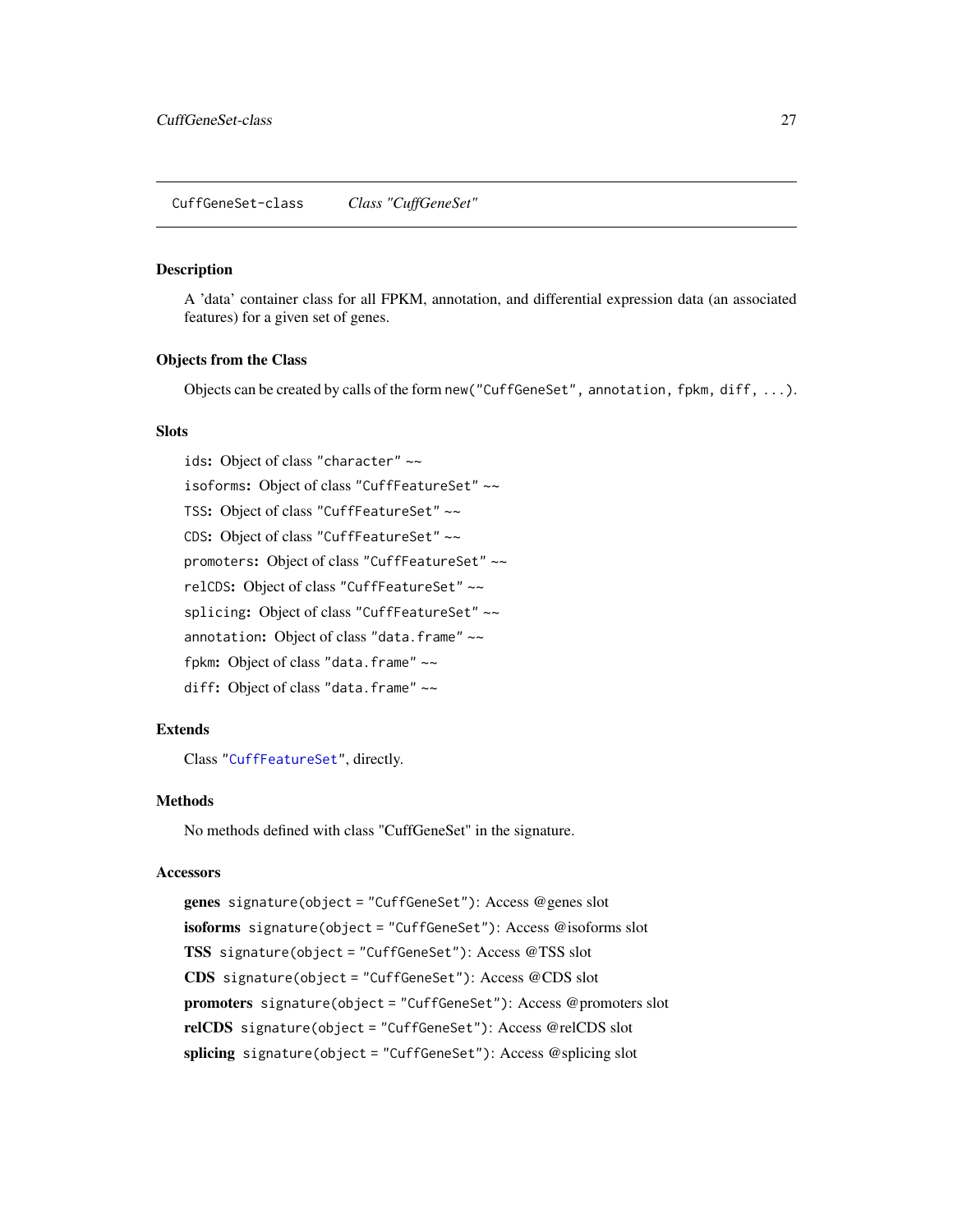#### Note

None.

#### Author(s)

Loyal A. Goff

#### References

None.

#### See Also

[CuffFeatureSet](#page-23-1)

# Examples

showClass("CuffGeneSet")

CuffSet-class *Class "CuffSet"*

#### Description

A 'pointer' class to connect to, and retrieve data from the SQLite backend database.

#### Objects from the Class

Objects can be created by calls of the form new("CuffSet", DB, conditions, genes, isoforms, TSS, CDS, promoters, splicing, relCDS, ...). Available methods are primary accessors to retrieve CuffGeneSet or CuffGene objects for manipulation.

#### **Slots**

DB: Object of class "SQLiteConnection" ~~ conditions: Object of class "data.frame" ~~ genes: Object of class "CuffData" ~~ isoforms: Object of class "CuffData" ~~ phenoData: Object of class "data.frame" ~~ TSS: Object of class "CuffData" ~~ CDS: Object of class "CuffData" ~~ promoters: Object of class "CuffDist" ~~ splicing: Object of class "CuffDist" ~~ relCDS: Object of class "CuffDist" ~~ conditions: Object of class "data.frame" ~~

<span id="page-27-0"></span>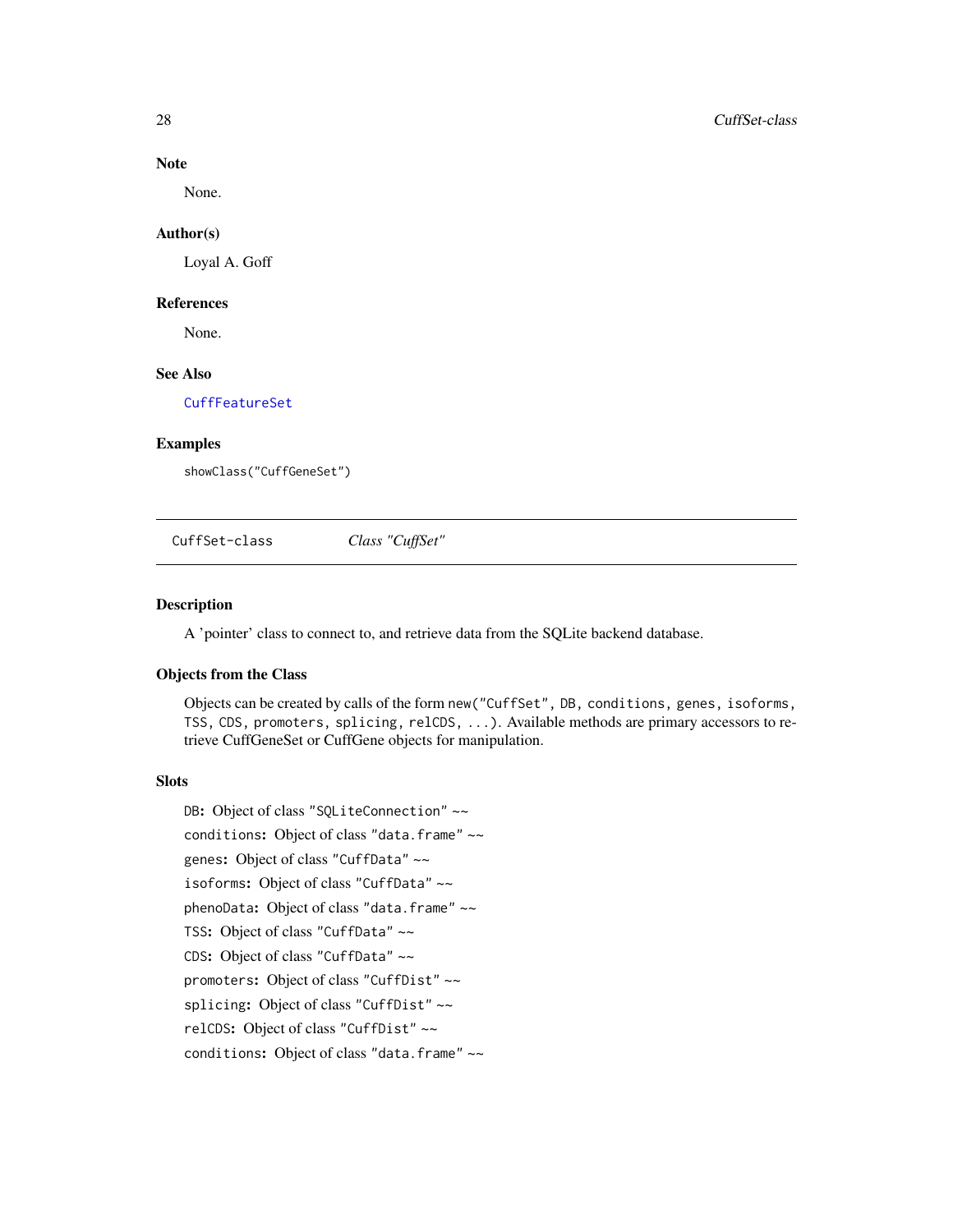#### CuffSet-class 29

# Methods

 $[$  signature(x = "CuffSet"): ...

#### Accessors

DB signature(object="CuffSet"): Access @DB slot genes signature(object = "CuffSet"): Access @genes slot isoforms signature(object = "CuffSet"): Access @isoforms slot TSS signature(object = "CuffSet"): Access @TSS slot CDS signature(object = "CuffSet"): Access @CDS slot promoters signature(object = "CuffSet"): Access @promoters slot splicing signature(object = "CuffSet"): Access @splicing slot relCDS signature(object = "CuffSet"): Access @relCDS slot varModel signature(object = "CuffSet"): Access varModel info

# Note

None.

# Author(s)

Loyal A. Goff

#### References

None.

# See Also

None.

# Examples

showClass("CuffSet")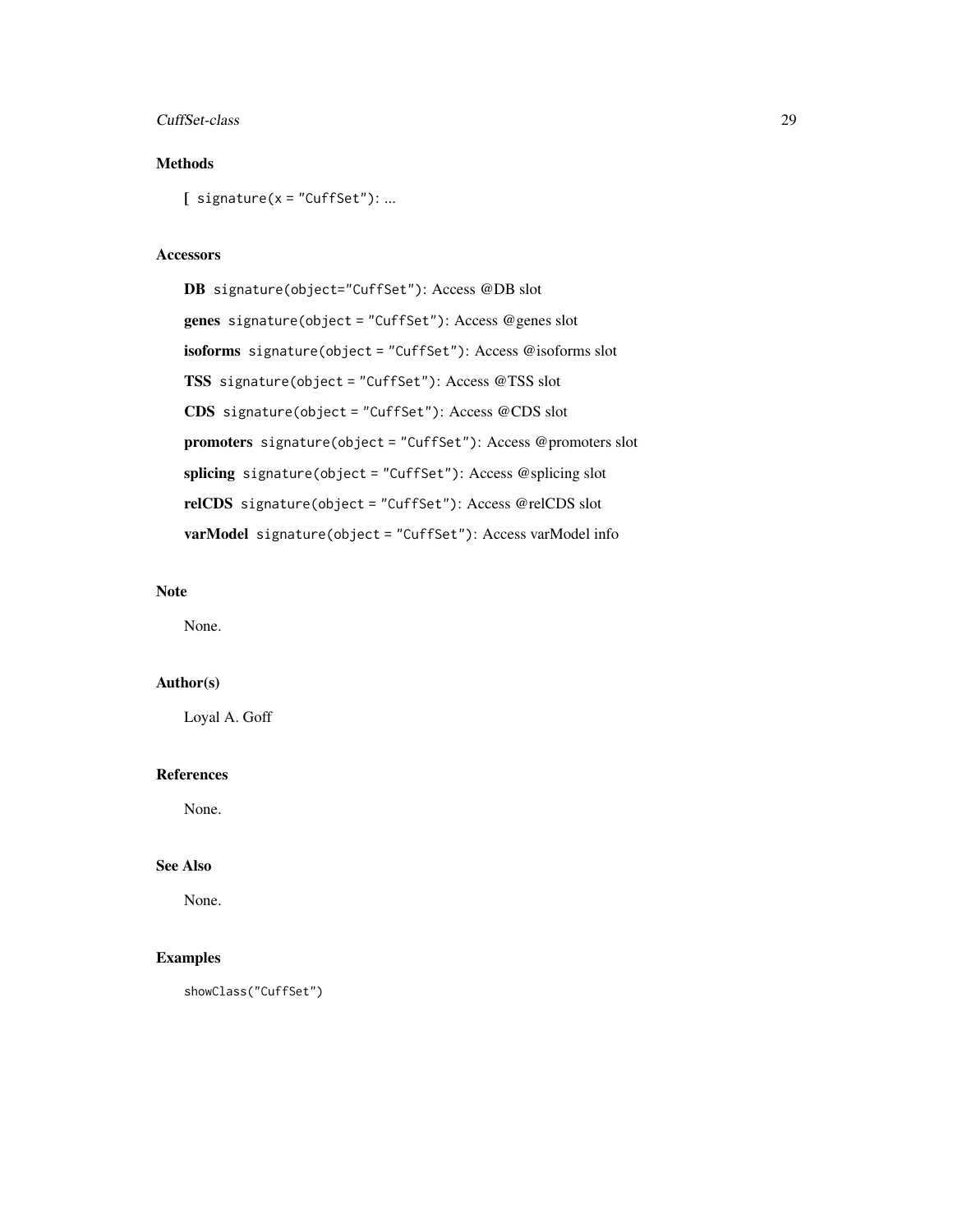<span id="page-29-0"></span>

# Description

An accessor method to retrieve differential expression data from a 'CuffData', 'CuffFeatureSet', or 'CuffFeature' object

# Usage

```
## S4 method for signature 'CuffData'
diffData(object, x, y, features=FALSE)
## S4 method for signature 'CuffData'
diffTable(object,logCutoffValue=99999)
```
# Arguments

| object   | An object of class ('CuffData' or 'CuffFeatureSet')                                                                                                                                                                                                   |
|----------|-------------------------------------------------------------------------------------------------------------------------------------------------------------------------------------------------------------------------------------------------------|
| X        | Optional, if x and y are both missing, data for all pairwise differential compar-<br>isons are returned, otherwise if x and y are sample names from the 'samples'<br>table, than only differential data pertaining to those two samples are returned. |
| y        | See $'x'$                                                                                                                                                                                                                                             |
| features | A logical value that returns all feature-level data as part of data frame when true.<br>object must be of class 'CuffData'.                                                                                                                           |
|          | logCutoffValue Cutoff value for FC estimates to convert to [-] Inf values. Should never really be<br>needed                                                                                                                                           |
| $\cdots$ | Additional arguments.                                                                                                                                                                                                                                 |

# Details

None

# Value

A data.frame object

# Note

None

# Author(s)

Loyal A. Goff

#### References

None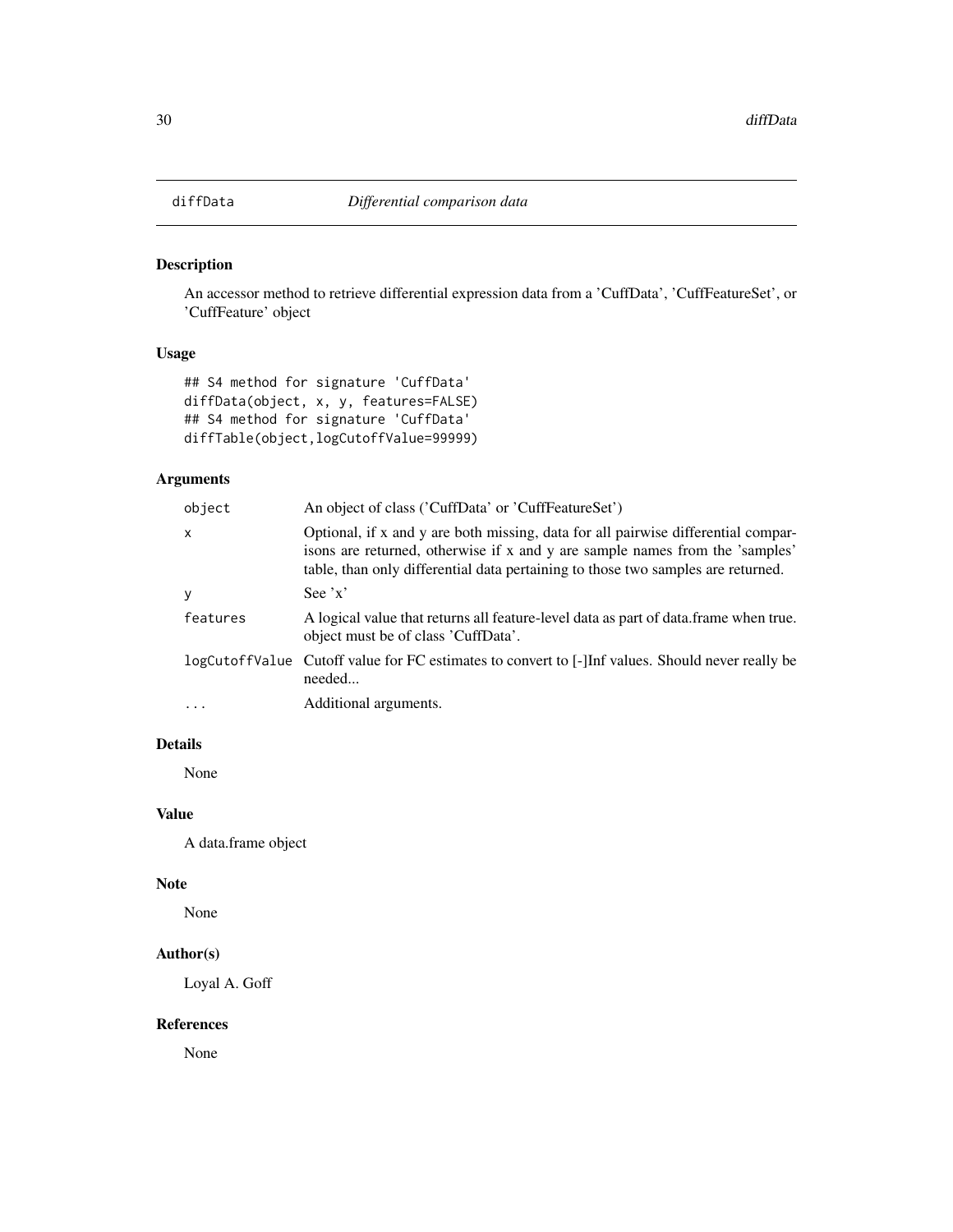#### <span id="page-30-0"></span>Examples

```
data(sampleData)
diff<-diffData(sampleGeneSet) #returns a dataframe of differential expression data from sample CuffGeneSet object.
```
Dimensionality Reduction

*Dimensionality reduction utilities*

# Description

Dimensionality reduction plots for feature selection and extraction for cummeRbund

#### Usage

```
## S4 method for signature 'CuffData'
MDSplot(object,replicates=FALSE,logMode=TRUE,pseudocount=1.0)
## S4 method for signature 'CuffData'
PCAplot(object,x="PC1", y="PC2",replicates=FALSE,pseudocount=1.0,scale=TRUE,showPoints = TRUE,...)
```
#### Arguments

| object       | The output of class CuffData from which to draw expression estimates. (e.g.<br>genes(cuff))                              |
|--------------|--------------------------------------------------------------------------------------------------------------------------|
| $\mathsf{x}$ | For PCA plot, indicates which principal component is to be presented on the<br>$x$ -axis (e.g. "PC1", "PC2", "PC3", etc) |
| У            | See x.                                                                                                                   |
| pseudocount  | Value added to FPKM to avoid log transformation issues.                                                                  |
| logMode      | Logical value whether or not to use log-transformed expression estimates (de-<br>fault: TRUE)                            |
| replicates   | A logical value to indicate whether or not individual replicate expression esti-<br>mates will be used.                  |
| scale        | For PCAplot, a logical value passed directly to promp.                                                                   |
| showPoints   | For PCA plot, a logical value whether or not to display individual gene values on<br>final PCA plot.                     |
| $\cdots$     | Additional passthrough arguments (may not be fully implemented yet).                                                     |

# Details

These methods attempt to project a matrix of expression estimates across conditions and/or replicates onto a smaller number of dimesions for feature selection, feature extraction, and can also be useful for outlier detection.

#### Value

A ggplot2 object.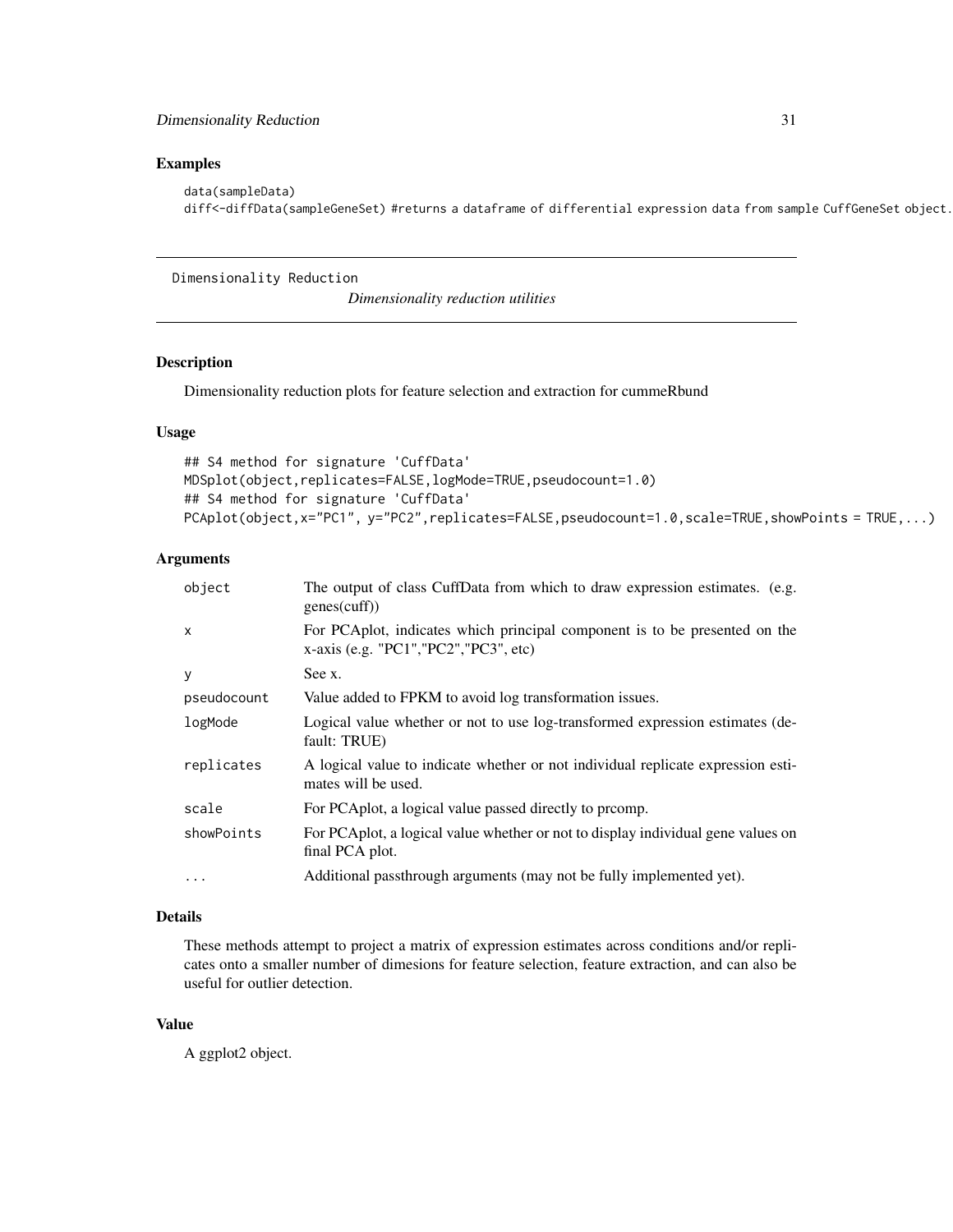<span id="page-31-0"></span>32 dispersionPlot

# Note

None.

#### Author(s)

Loyal A. Goff

#### References

None.

# Examples

```
cuff<-readCufflinks(system.file("extdata", package="cummeRbund")) #Create CuffSet object from sample data
p<-PCAplot(genes(cuff),x="PC2",y="PC3",replicates=TRUE)
m<-MDSplot(genes(cuff),replicates=TRUE)
p #Render PCA plot
m #Render MDS plot
```
dispersionPlot *Mean count vs dispersion plot*

# Description

A scatter plot comparing the mean counts against the estimated dispersion for a given level of features from a cuffdiff run.

# Usage

```
## S4 method for signature 'CuffData'
dispersionPlot(object)
## S4 method for signature 'CuffSet'
dispersionPlot(object)
```
#### Arguments

```
object An object of class ('CuffData')
```
#### Details

None

#### Value

ggplot object with geom\_point layer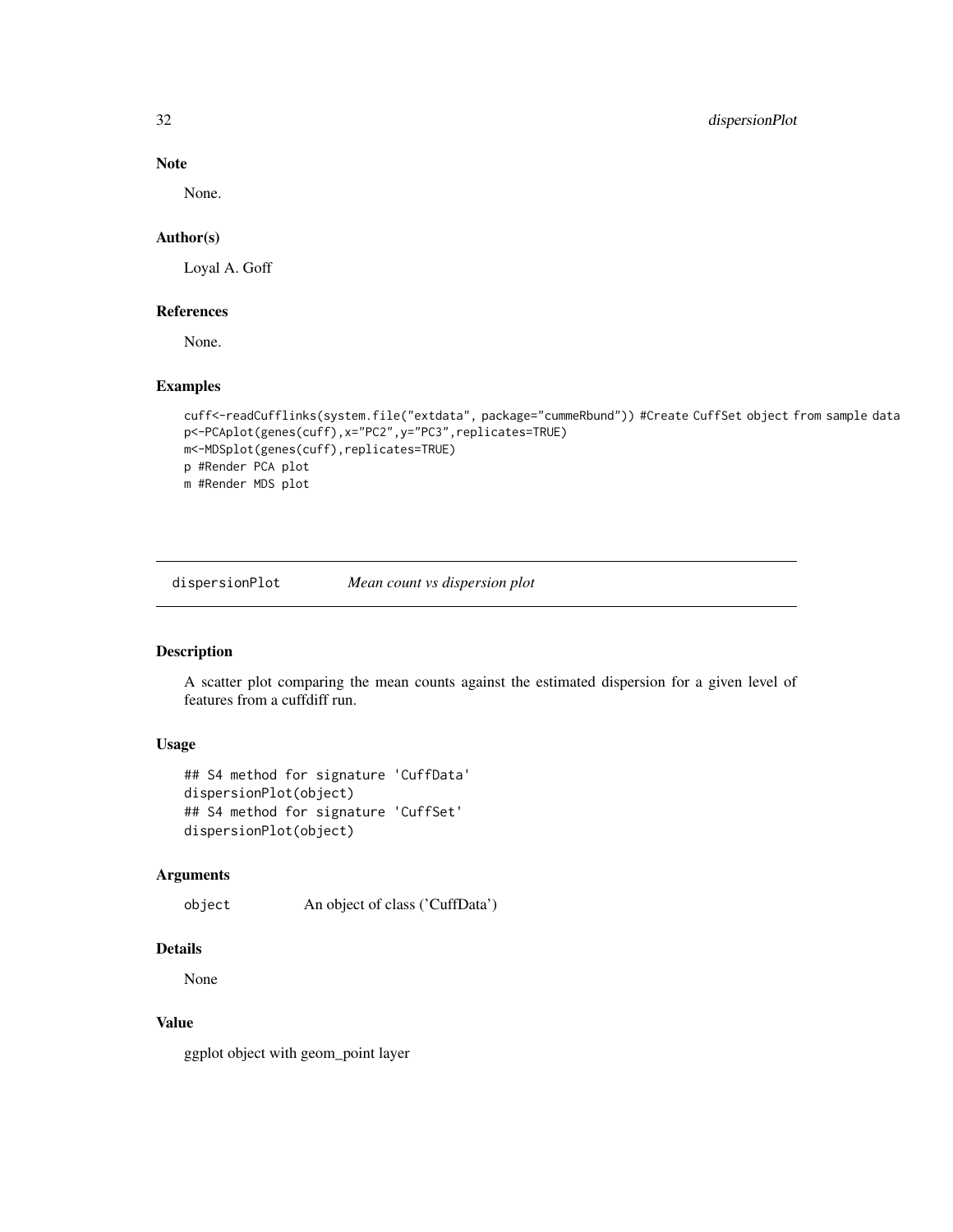#### <span id="page-32-0"></span>distValues 33

# Note

None

# Author(s)

Loyal A. Goff

# References

None

# Examples

```
a<-readCufflinks(system.file("extdata", package="cummeRbund")) #Create CuffSet object from sample data
genes<-genes(a) #Create CuffData object for all genes
d<-dispersionPlot(genes) #Create plot object
d #render plot object
```
distValues *distValues*

#### Description

Returns a data.frame of distribution-level test values from a CuffDist object (@promoters, @splicing, @relCDS)

# Usage

## S4 method for signature 'CuffDist' distValues(object)

# Arguments

| object   | An object of class 'CuffDist'      |
|----------|------------------------------------|
| $\cdots$ | Additional arguments to distValues |

#### Details

None

# Value

Returns a data.frame of distribution-level test values.

# Note

None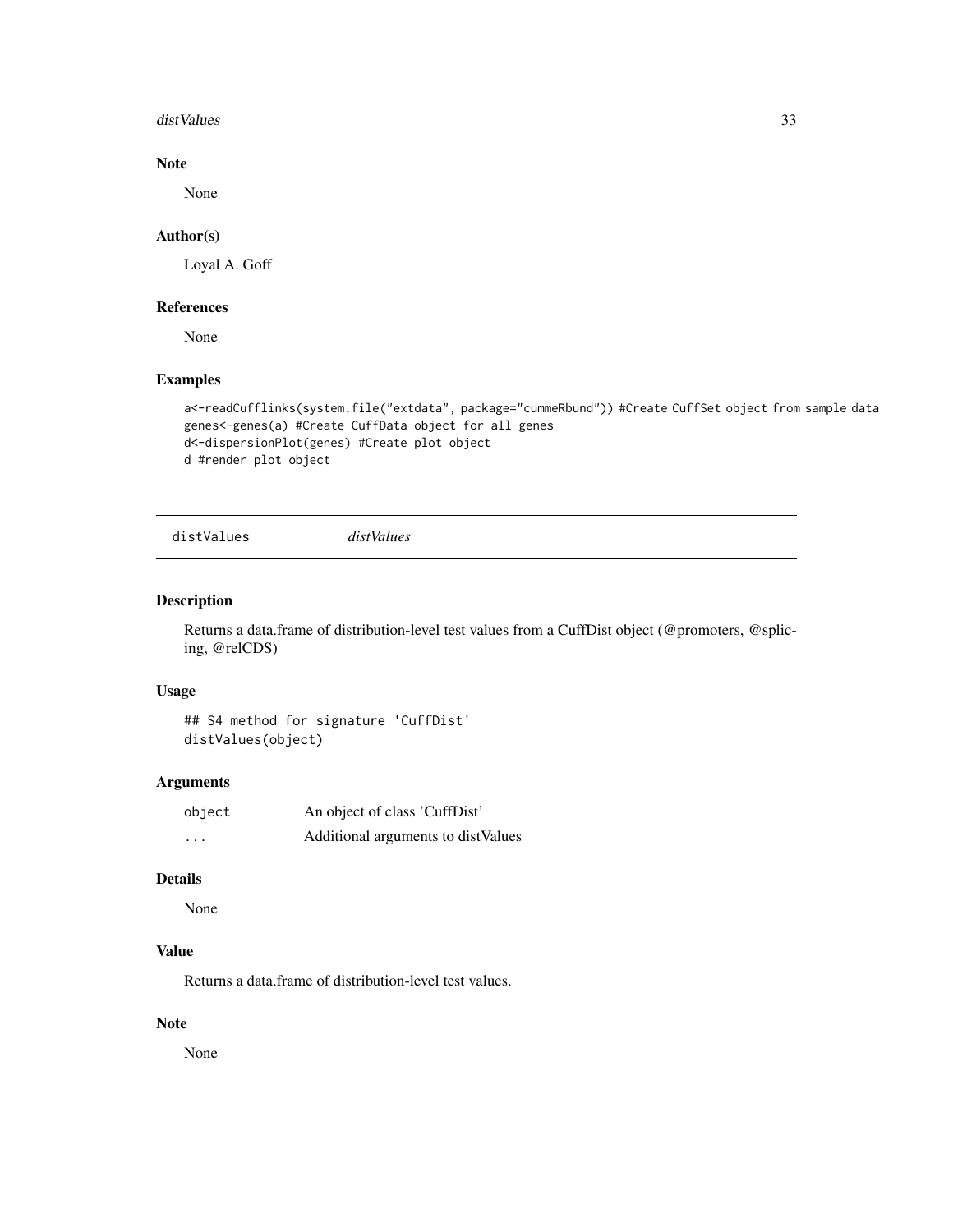#### Author(s)

Loyal A. Goff

#### References

None

# See Also

None

#### Examples

```
a<-readCufflinks(system.file("extdata", package="cummeRbund")) # Read cufflinks data and create CuffSet object
distValues(a@promoters) # returns data.frame of values from CuffDist object in slot 'promoters'
```
Exploratory Analysis *Methods for Exploratory Analysis in cummeRbund*

# Description

Exploratory analysis methods for cummeRbund RNA-Seq data.

#### Usage

```
## S4 method for signature 'CuffData'
csNMF(object,k,logMode=T,pseudocount=1,maxiter=1000,replicates=FALSE,fullnames=FALSE)
## S4 method for signature 'CuffFeatureSet'
csNMF(object,k,logMode=T,pseudocount=1,maxiter=1000,replicates=FALSE,fullnames=FALSE)
```
#### Arguments

| object      | The output of class CuffData or CuffFeatureSet from which to draw expression<br>estimates. (e.g. genes(cuff) or custom feature set via getGenes() or getFeatures() |
|-------------|--------------------------------------------------------------------------------------------------------------------------------------------------------------------|
| k           | rank value for factorization                                                                                                                                       |
| logMode     | Logical value whether or not to use log-transformed FPKM values. [Default:<br><b>TRUE</b>                                                                          |
| pseudocount | Value added to FPKM to avoid log transformation issues.                                                                                                            |
| maxiter     | Maximum number of iterations for factorization [Default: 1000]                                                                                                     |
| replicates  | A logical value to indicate whether or not individual replicate expression esti-<br>mates will be used.                                                            |
| fullnames   | Logical passthrough value to fpkmMatrix whether or not to concatenate gene_short_name<br>with tracking id. [Default: FALSE]                                        |

<span id="page-33-0"></span>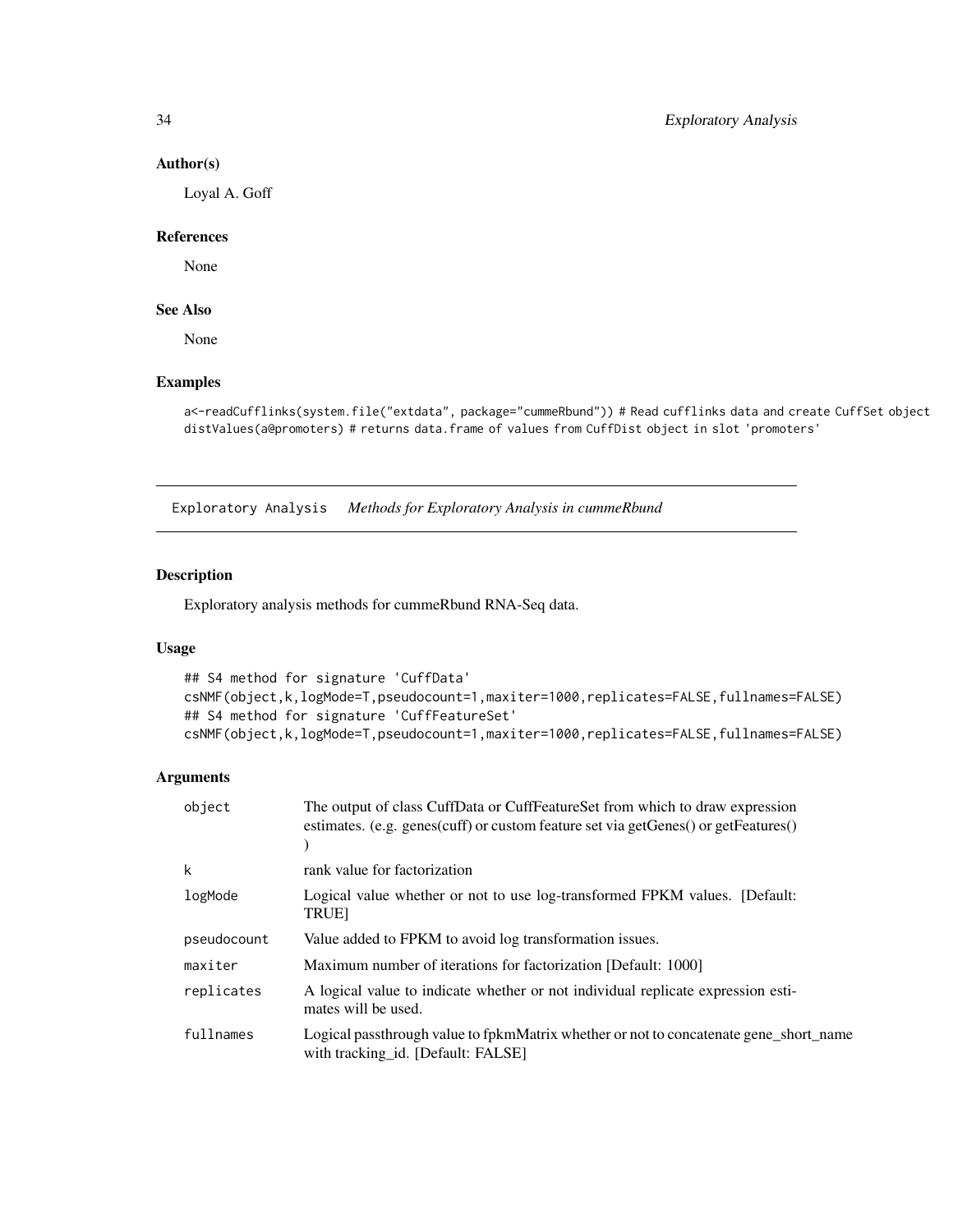# <span id="page-34-0"></span>expressionBarplot 35

#### Details

csNMF is a convenience method to invoke the nnmf() method from package:NMFN. This performs non-negative matrix factorization on the provided data and can be useful for many downstream applications.

# Value

csNMF returns W, H - decomposed matrices of input FPKM values. (See package:NMFN for details)

#### Note

None.

# Author(s)

Loyal A. Goff

# References

None.

#### Examples

```
data(sampleData)
csNMF(sampleGeneSet,4)
```
expressionBarplot *Barplot*

# Description

A barplot of FPKM values with confidence intervals for a given gene, set of genes, or features of a gene (e.g. isoforms, TSS, CDS, etc).

#### Usage

```
## S4 method for signature 'CuffFeatureSet'
expressionBarplot(object, logMode=TRUE, pseudocount=1.0, showErrorbars=TRUE, showStatus=TRUE, replica
```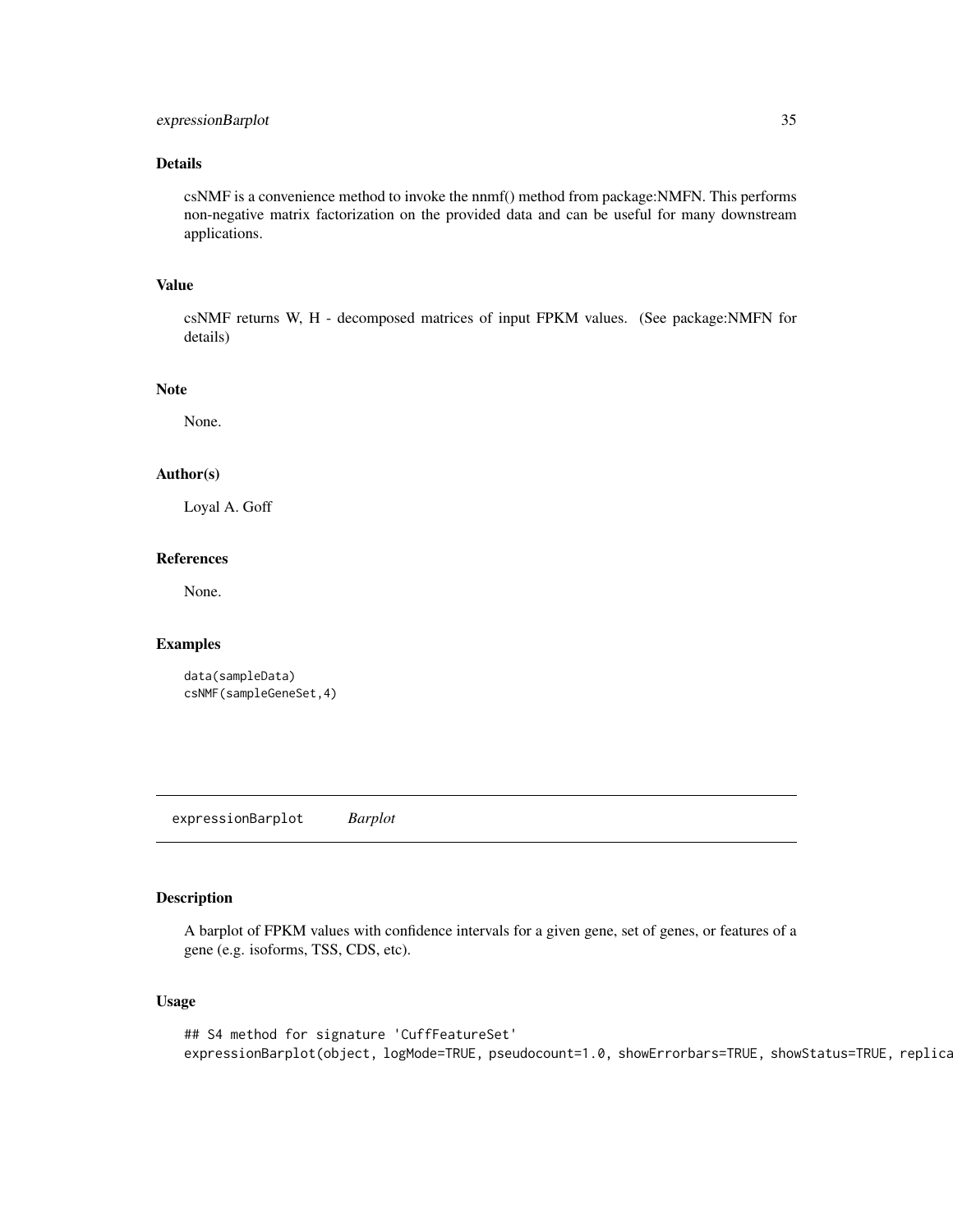# Arguments

| object        | An object of class ('CuffFeatureSet','CuffGeneSet','CuffFeature','CuffGene')                                                 |
|---------------|------------------------------------------------------------------------------------------------------------------------------|
| logMode       | A logical value whether or not to draw y-axis on $log 10$ scale. Default = FALSE.                                            |
| pseudocount   | Numerical value added to each FPKM during log-transformation to avoid errors.                                                |
| showErrorbars | A logical value whether or not to draw error bars. Default = TRUE                                                            |
| showStatus    | A logical value whether or not to draw visual queues for quantification status of<br>a given gene: condition. Default = TRUE |
| replicates    | A logical value whether or not to plot individual replicates or aggregate condi-<br>tion values.                             |
| $\ddots$      | Additional arguments.                                                                                                        |

# Details

None

# Value

A ggplot2 plot object

# Note

Need to implement logMode and features for this plotting method.

# Author(s)

Loyal A. Goff

# References

None

```
data(sampleData)
PINK1 # sample CuffFeature object
expressionBarplot(PINK1) #Barplot of PINK1 FPKM values
expressionBarplot(PINK1@isoforms) #Barplot of PINK1 FPKM values faceted by isoforms
```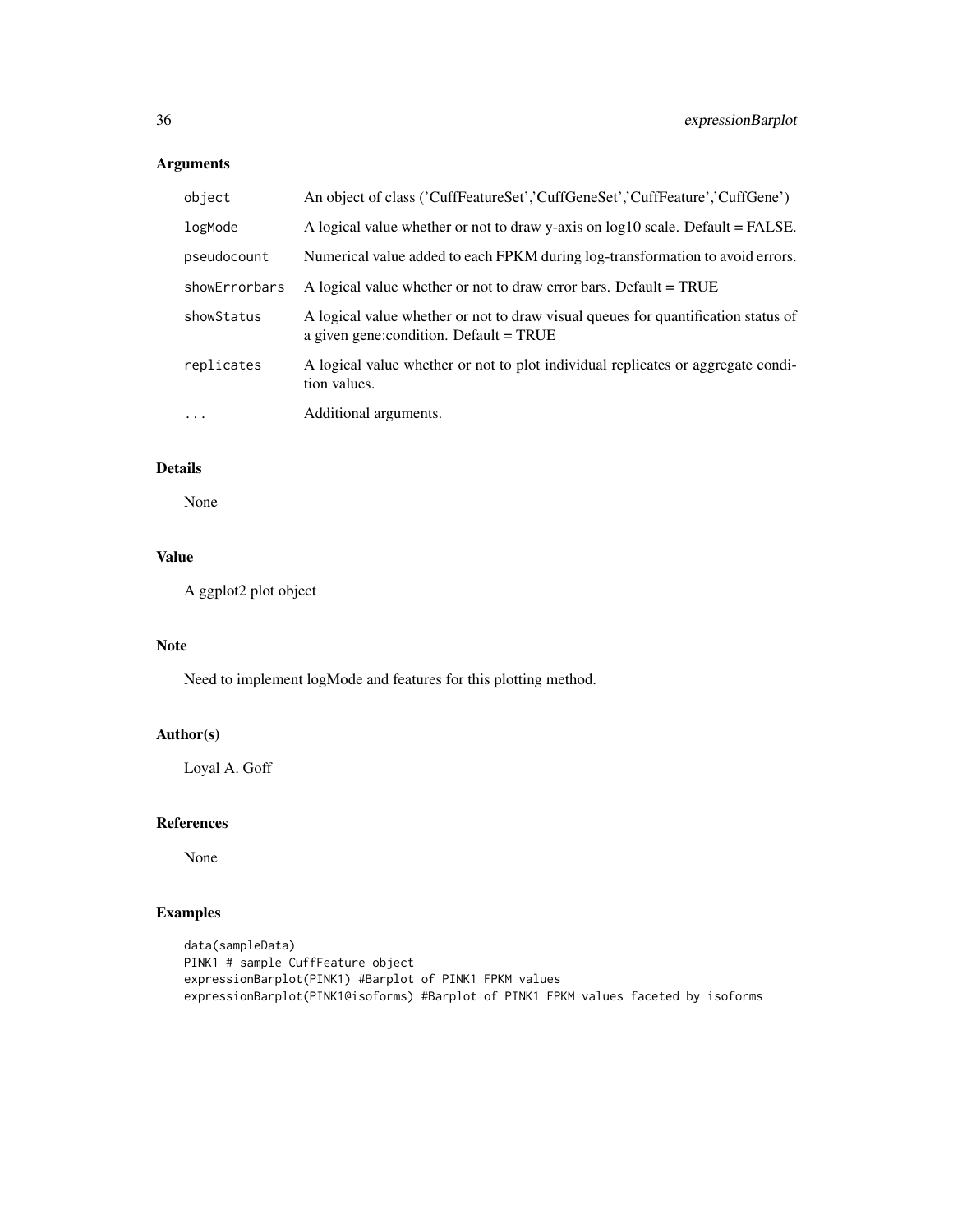<span id="page-36-0"></span>expressionPlot *Expression Plot*

## Description

A line plot (optionally with confidence intervals) detailing FPKM expression levels across conditions for a given gene(s) or feature(s)

## Usage

```
## S4 method for signature 'CuffFeature'
expressionPlot(object, logMode=FALSE, pseudocount=1.0, drawSummary=FALSE, sumFun=mean_cl_boot, showEr
```
## Arguments

| object        | An object of class ('CuffFeature' or 'CuffGene')                                                                               |
|---------------|--------------------------------------------------------------------------------------------------------------------------------|
| logMode       | A logical value to draw y-axis (FPKM) on $log-10$ scale. Default = FALSE.                                                      |
| pseudocount   | A numeric value added to FPKM to avoid errors on log-10 transformation.                                                        |
| drawSummary   | A logical valuie. Draws a 'summary' line with mean FPKM values for each<br>condition.                                          |
| sumFun        | Function used to determine values for summary line. Default = mean_cl_boot                                                     |
| showErrorbars | A logical value whether or not to draw error bars.                                                                             |
| showStatus    | A logical value whether or not to draw visual queues for quantification status of<br>a given gene: condition. Default $=$ TRUE |
| replicates    | A logical value whether or not to plot individual replicates or aggregate condi-<br>tion values.                               |
| facet         | A logical value whether or not to facet the plot by feature id (default=TRUE).                                                 |
| $\ddotsc$     | Additional arguments                                                                                                           |

# Details

None

#### Value

A ggplot2 plot object

# Note

None

# Author(s)

Loyal A. Goff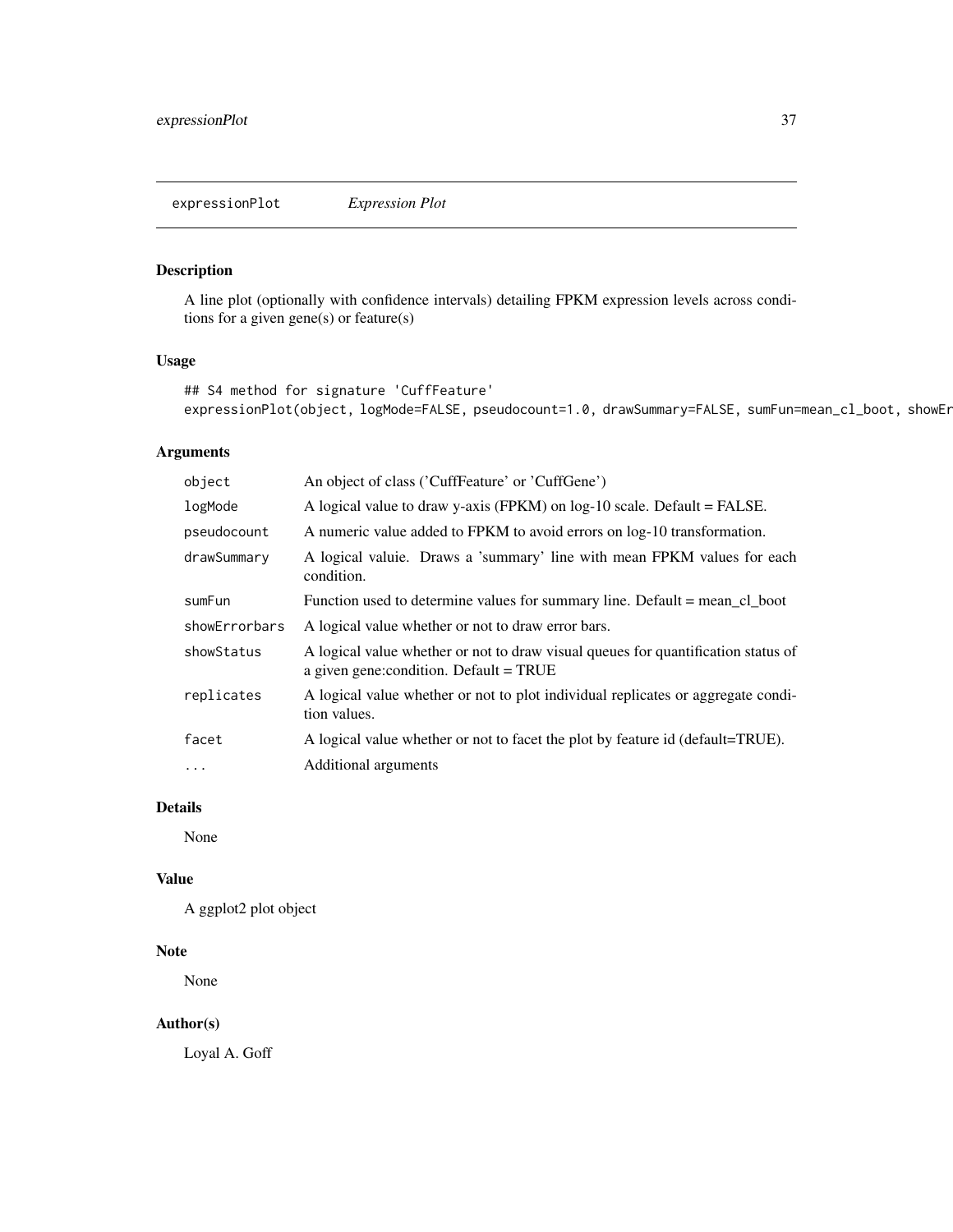## References

None

# Examples

```
data(sampleData)
PINK1 # sample CuffFeature object
expressionPlot(PINK1) #Line plot of PINK1 FPKM values
expressionPlot(PINK1@isoforms) #Line plot of PINK1 FPKM values faceted by isoforms
```
featureNames *Feature names*

## Description

Retrive a vector of feature names from a 'CuffData' or 'CuffFeatureSet' object

#### Usage

## S4 method for signature 'CuffData' featureNames(object)

## Arguments

object An object of class ('CuffData' or 'CuffFeatureSet')

# Details

None

## Value

A list of feature names

#### Note

None

## Author(s)

Loyal A. Goff

#### References

None

#### Examples

data(sampleData) featureNames(sampleGeneSet)

<span id="page-37-0"></span>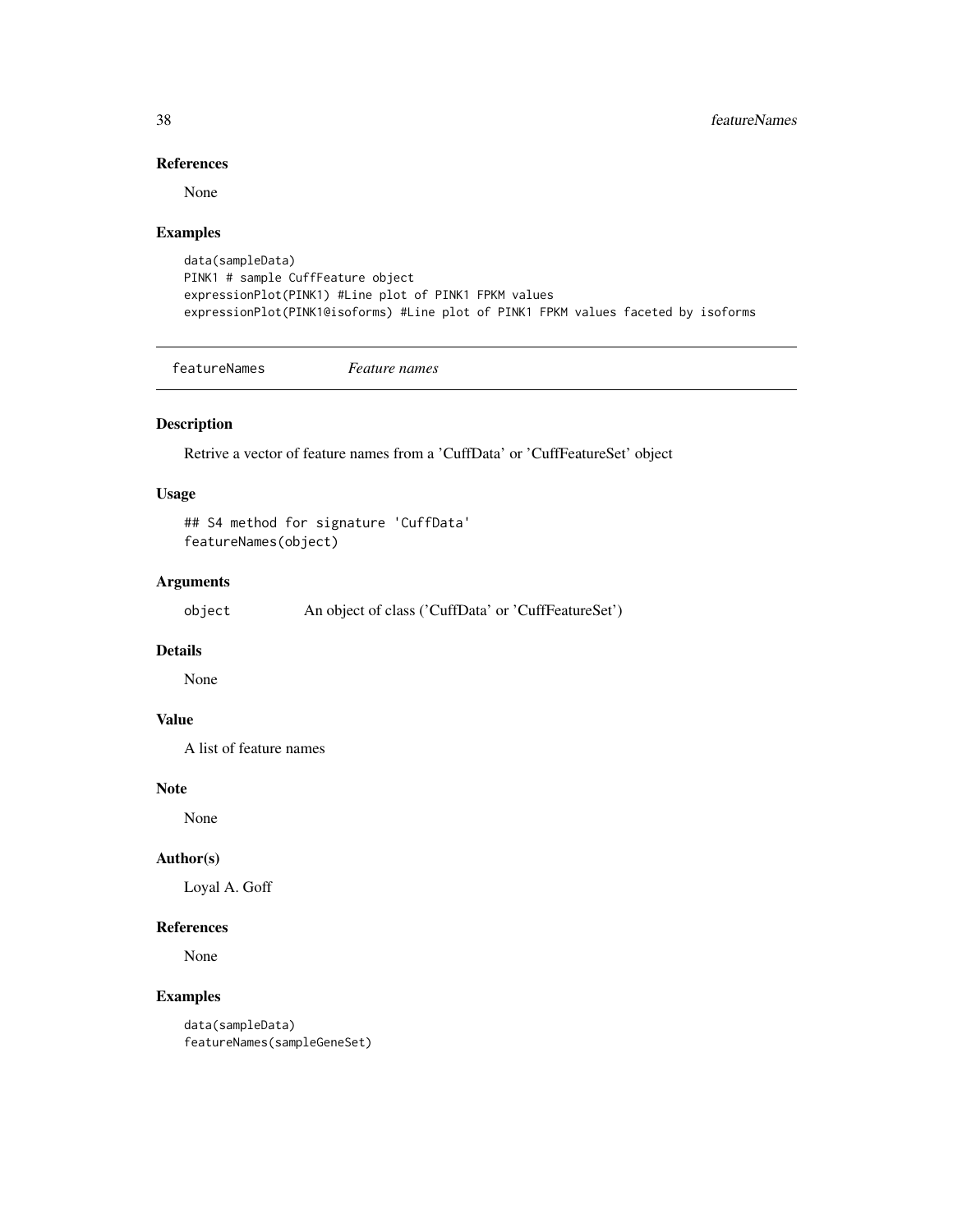<span id="page-38-0"></span>features *Features*

## Description

Returns a data frame of features from a CuffGene object

## Usage

```
## S4 method for signature 'CuffGene'
features(object)
```
## Arguments

object An object of class ('CuffGene')

# Details

None

# Value

A data.frame of feature-level information

## Note

None

# Author(s)

Loyal A. Goff

## References

None

# Examples

data(sampleData) features(PINK1)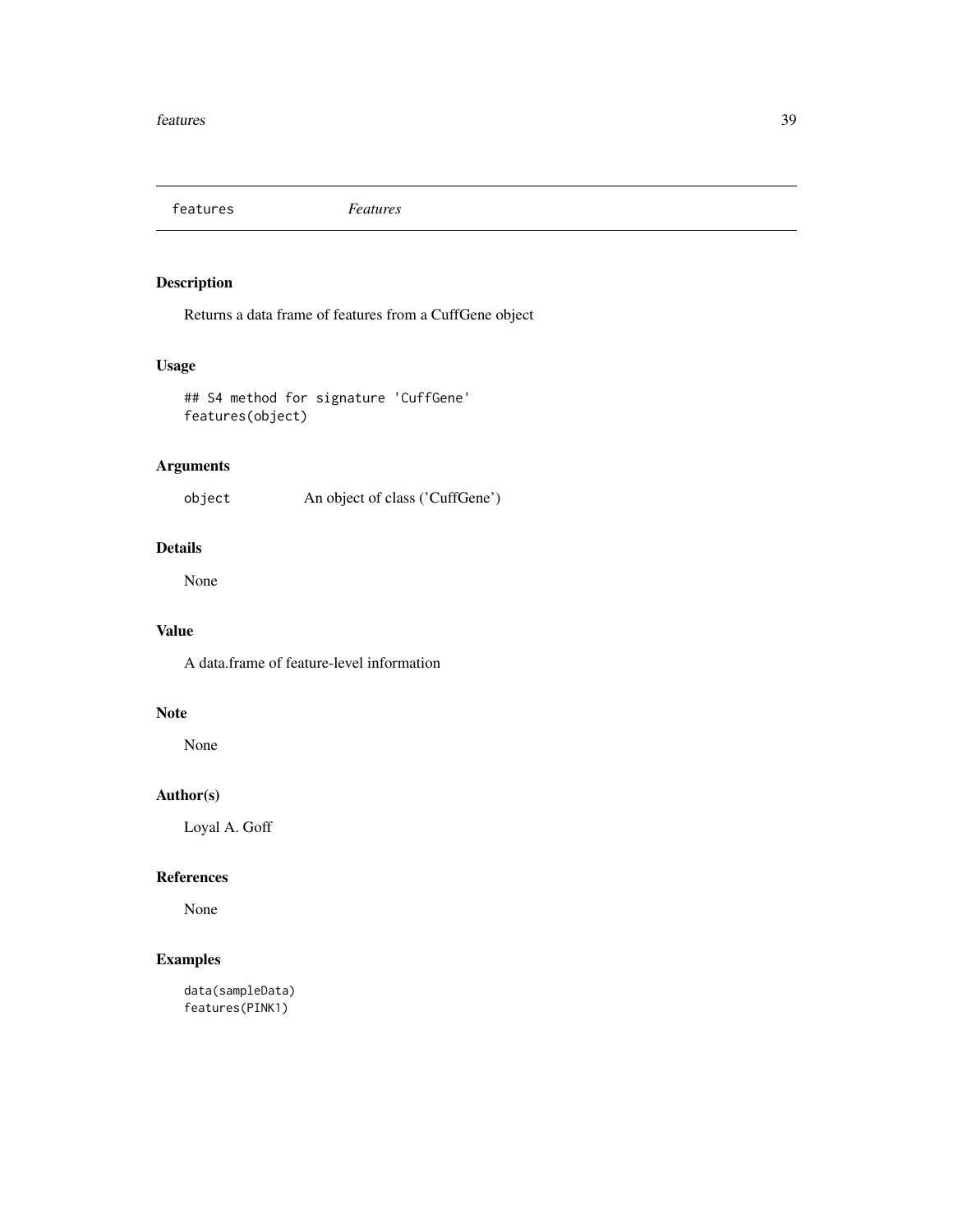<span id="page-39-0"></span>findGene *findGene*

#### Description

A helper function to retrieve the gene\_ids given a 'lookup' value (e.g. gene\_short\_name, isoform\_id, etc). Utility to search for gene\_id and gene\_short\_name given a single 'query' string (e.g. query='pink1' will return all genes with 'pink1' (case-insensitive) in the gene\_short\_name field.

#### Usage

## S4 method for signature 'CuffSet' findGene(object, query)

#### Arguments

| obiect | An object of class 'CuffSet' (Primary 'pointer' object for Cufflinks data).              |
|--------|------------------------------------------------------------------------------------------|
| query  | A character string for which you would like to retrieve corresponding gene id<br>values. |

#### Details

None.

## Value

Returns a data.frame of gene\_id and gene\_short\_name values corresponding to genes from which 'query' matches

#### Note

Right now, this does not return an error if it cannot find a gene. (this is probably a bad thing...)

#### Author(s)

Loyal A. Goff

#### References

None.

#### Examples

cuff<-readCufflinks(system.file("extdata", package="cummeRbund")) #Read cufflinks data and create master CuffSet myQuery<-'pink1'

findGene(cuff,myQuery) # Retrieve gene\_id values for any genes matching 'pink1'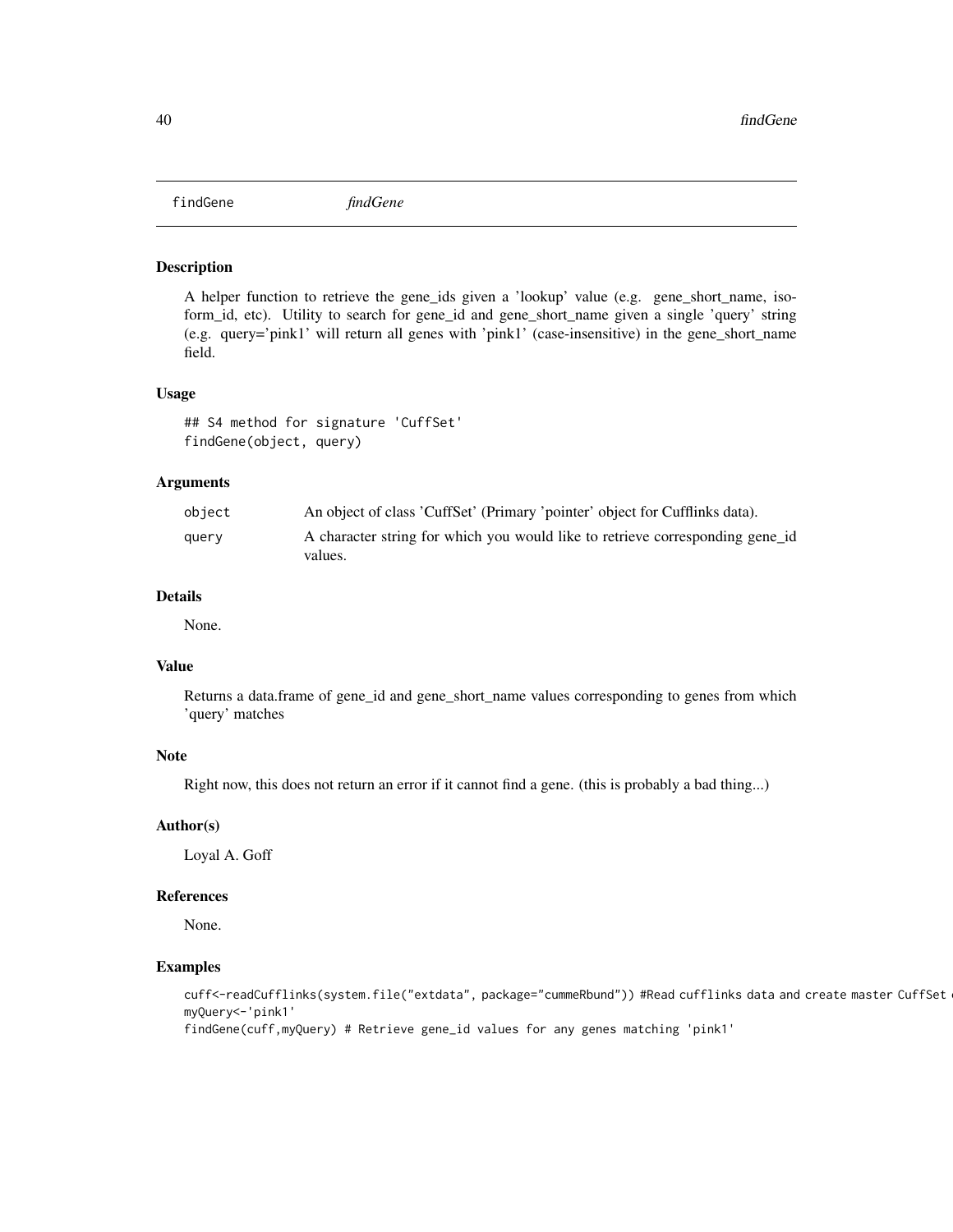<span id="page-40-0"></span>findSimilar *findSimilar*

## Description

Returns a CuffGeneSet containing n genes with the most similar expression profiles to gene/profile x.

#### Usage

```
## S4 method for signature 'CuffSet'
findSimilar(object, x, n,distThresh,returnGeneSet=TRUE,...)
```
## Arguments

| object        | A object of class 'CuffSet'                                                                                                                                                                                 |
|---------------|-------------------------------------------------------------------------------------------------------------------------------------------------------------------------------------------------------------|
| $\mathsf{x}$  | A 'gene_id' or 'gene_short_name' from which to look up an expression profile<br>OR a vector of expression values to compare all genes (vector must have same<br>length and order of 'samples')              |
| n             | Number of similar genes to return                                                                                                                                                                           |
| distThresh    | A thresholding value on which to filter results based on JS-distance (e.g. A<br>distThresh of 1.0 will return all genes, 0.0 will return those genes with 'perfect<br>identity' to the gene of interest.)   |
| returnGeneSet | A logical value whether to return a CuffGeneSet object [default] or a distance-<br>ranked data frame of similar genes. The latter is useful if you want to explore<br>the returned list based on distances. |
| $\ddotsc$     | Additional arguments to fpkmMatrix call within findSimilar (e.g. fullnames=T)                                                                                                                               |
|               |                                                                                                                                                                                                             |

## Details

By default, returns a CuffGeneSet object with n similar genes. This may change in the future.

#### Value

A CuffGeneSet object of n most similar genes to x.

#### Note

None

## Author(s)

Loyal A. Goff

#### References

None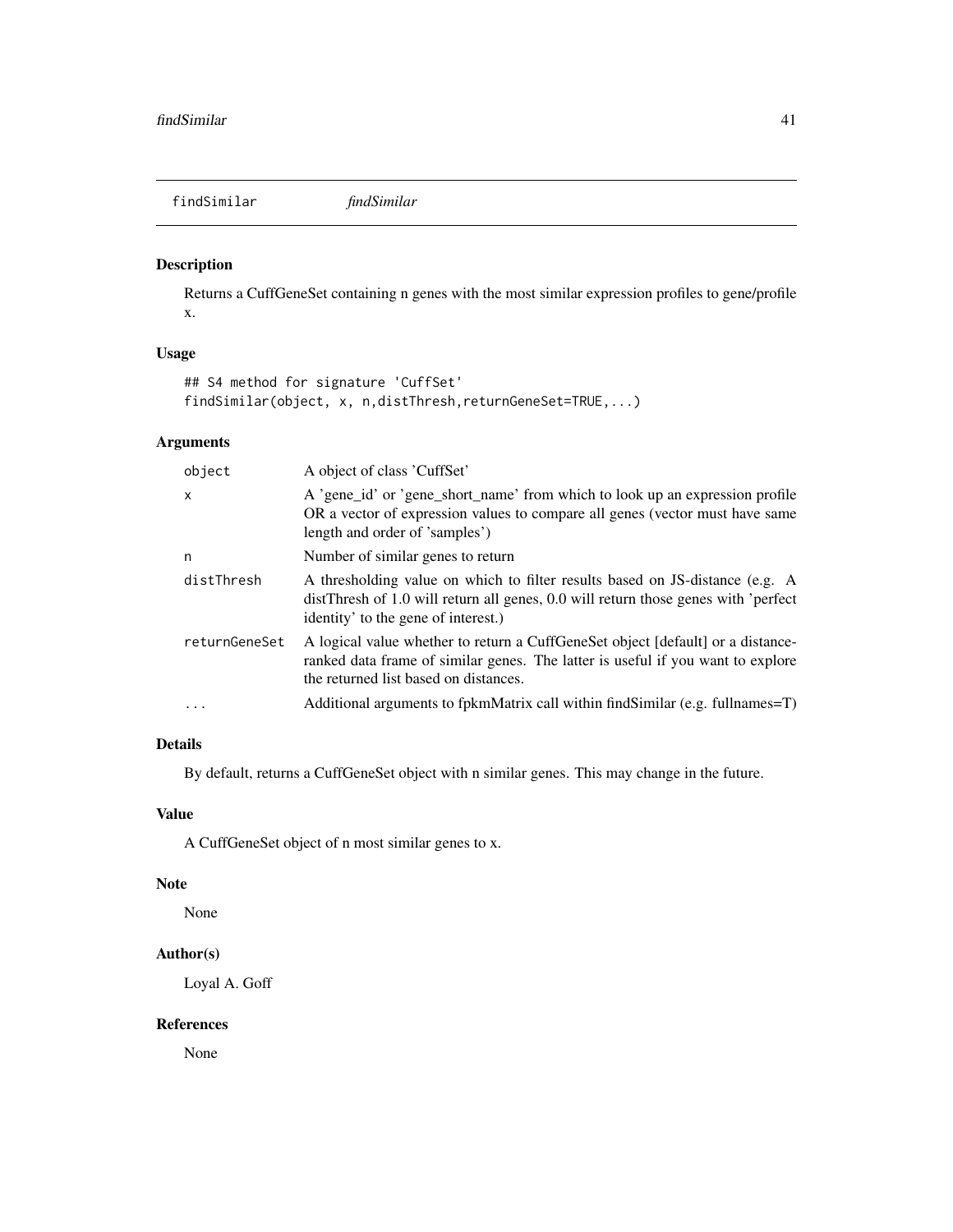## Examples

```
a<-readCufflinks(system.file("extdata", package="cummeRbund"))
mySimilarGenes<-findSimilar(a,"PINK1",10)
```
fpkm-methods *Retrieve FPKM values*

#### Description

Returns a data.frame from @FPKM slot

# Details

Returns a data.frame of FPKM values.

#### Value

A data.frame of FPKM-level values for a set of features.

#### Methods

signature(object = "CuffData") signature(object = "CuffFeature") signature(object = "CuffFeatureSet")

#### Note

None

# Author(s)

Loyal A. Goff

#### References

None

## Examples

data(sampleData) fpkm(PINK1)

<span id="page-41-0"></span>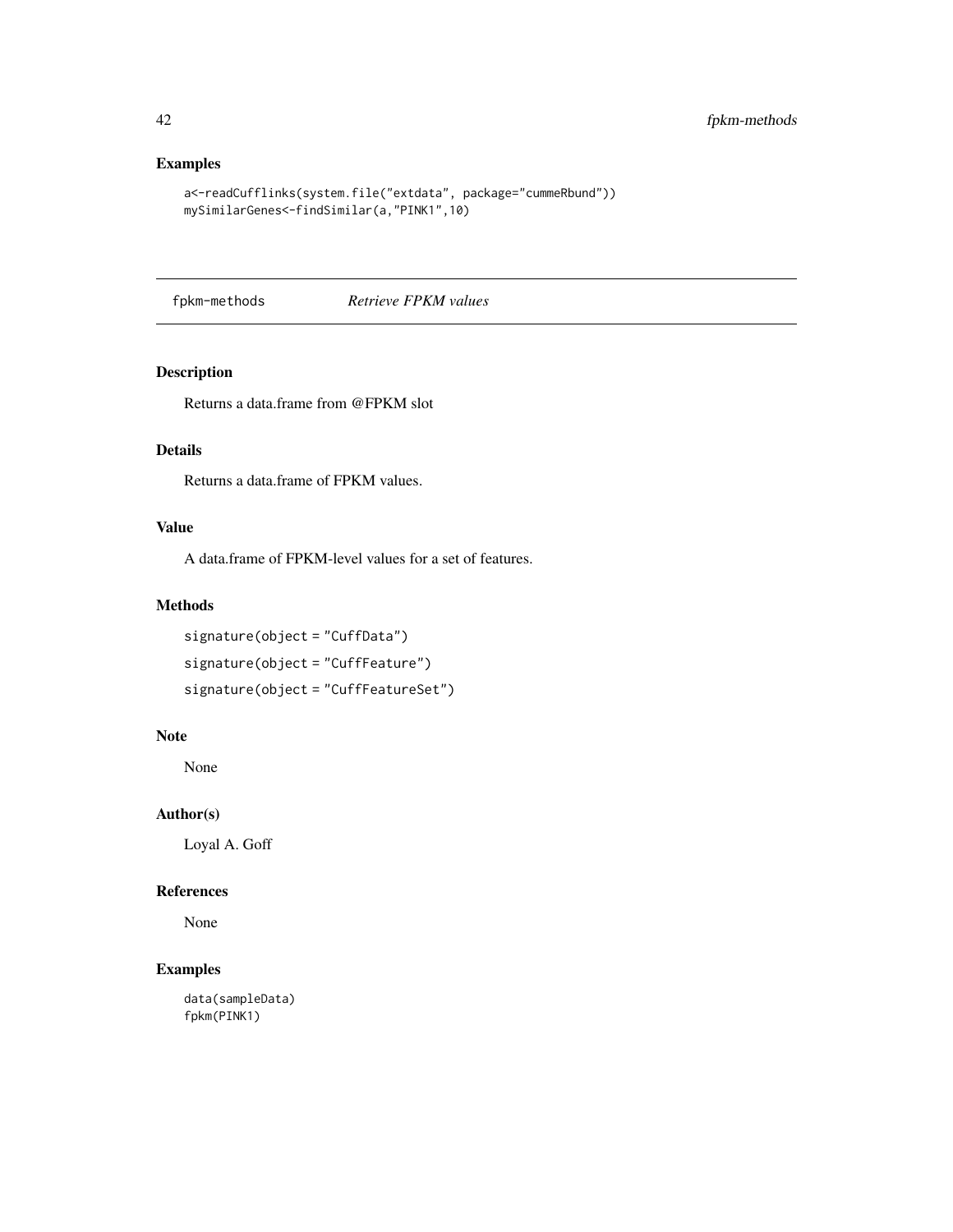<span id="page-42-0"></span>fpkmMatrix *fpkmMatrix*

## Description

Retrieve FPKM values as gene by condition (fpkmMatrix) or gene by replicate (repFpkmMatrix) matrix

# Usage

```
## S4 method for signature 'CuffData'
fpkmMatrix(object,fullnames=FALSE,sampleIdList)
## S4 method for signature 'CuffData'
repFpkmMatrix(object,fullnames=FALSE,repIdList)
```
# Arguments

| object       | An object of class ('CuffData','CuffFeatureSet','CuffGeneSet','CuffGene',or 'Cuff-<br>Feature')                 |
|--------------|-----------------------------------------------------------------------------------------------------------------|
| fullnames    | A logical value whether or not to concatenate gene_short_name and tracking_id<br>values (easier to read labels) |
| sampleIdList | A vector of sample names to subset the resulting matrix.                                                        |
| repIdList    | A vector of sample names to subset the resulting matrix.                                                        |

# Details

None.

# Value

A feature x condition matrix of FPKM values.

# Note

None

# Author(s)

Loyal A. Goff

#### References

None.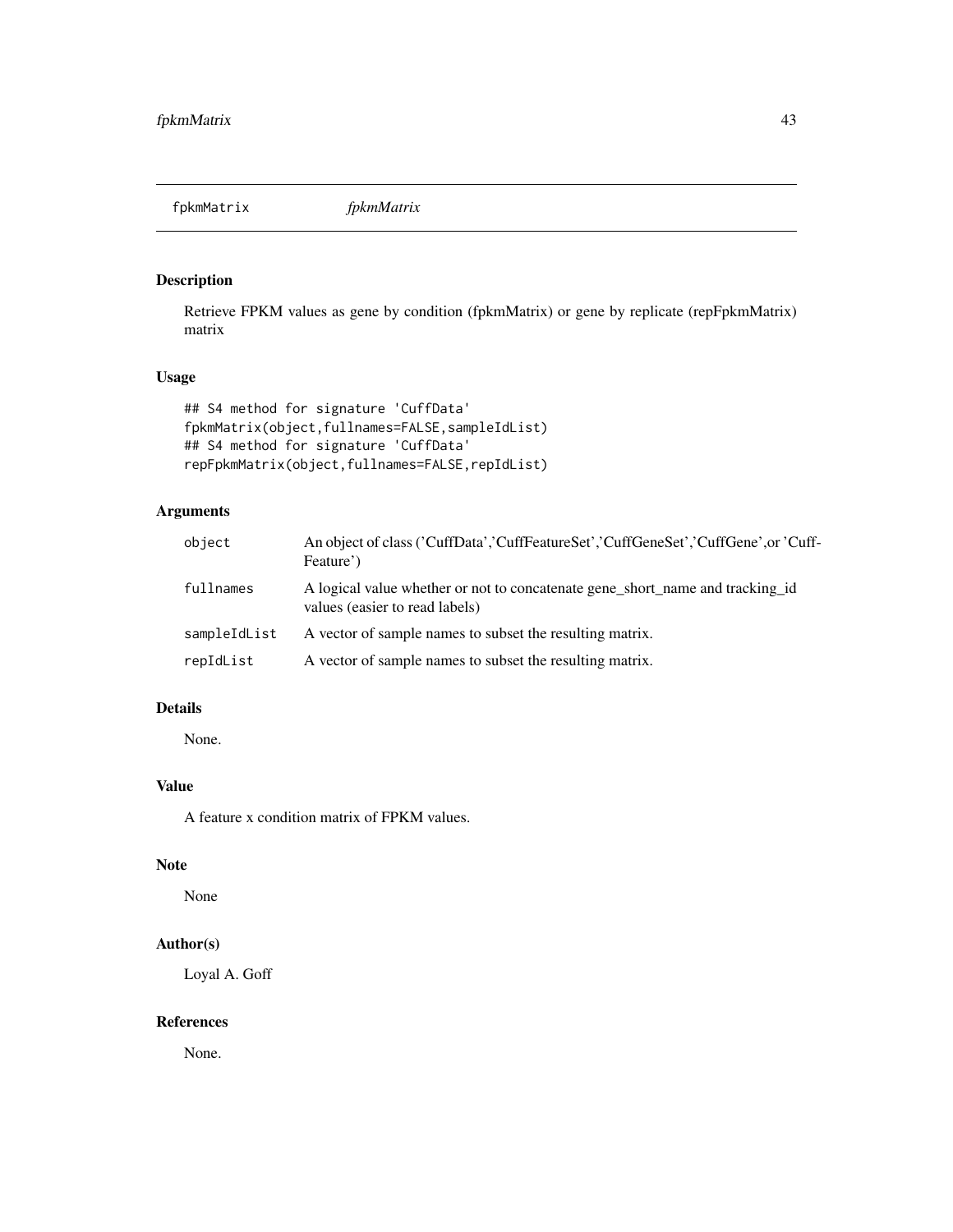#### Examples

```
data(sampleData)
fpkmMatrix(sampleGeneSet)
repFpkmMatrix(sampleGeneSet)
```
getFeatures *getFeatures*

#### Description

Primary accessor from a CuffSet object to retrieve all related information for >1 (MANY) given FEATURES, indexed by tracking id.

#### Usage

```
## S4 method for signature 'CuffSet'
getFeatures(object, featureIdList, sampleIdList=NULL,level='isoforms')
```
## Arguments

| object       | An object of class 'CuffSet' (Primary 'pointer' object for Cufflinks data).                                                                               |
|--------------|-----------------------------------------------------------------------------------------------------------------------------------------------------------|
|              | featureIdList A vector of 'isoform_id', 'TSS_group_id', or 'CDS_id' to identify which fea-<br>tures for which you would like to retrieve all information. |
| sampleIdList | A vector of sample names used to subset or re-order samples in returned object                                                                            |
| level        | Feature level to be queried for significance (must be one of c('isoforms','TSS','CDS')                                                                    |

#### Details

None.

#### Value

Returns a CuffFeatureSet object containing all related information for a given set of tracking\_id values

#### Note

Right now, this does not return an error if it cannot find a gene. (this is probably a bad thing...)

#### Author(s)

Loyal A. Goff

#### References

None.

<span id="page-43-0"></span>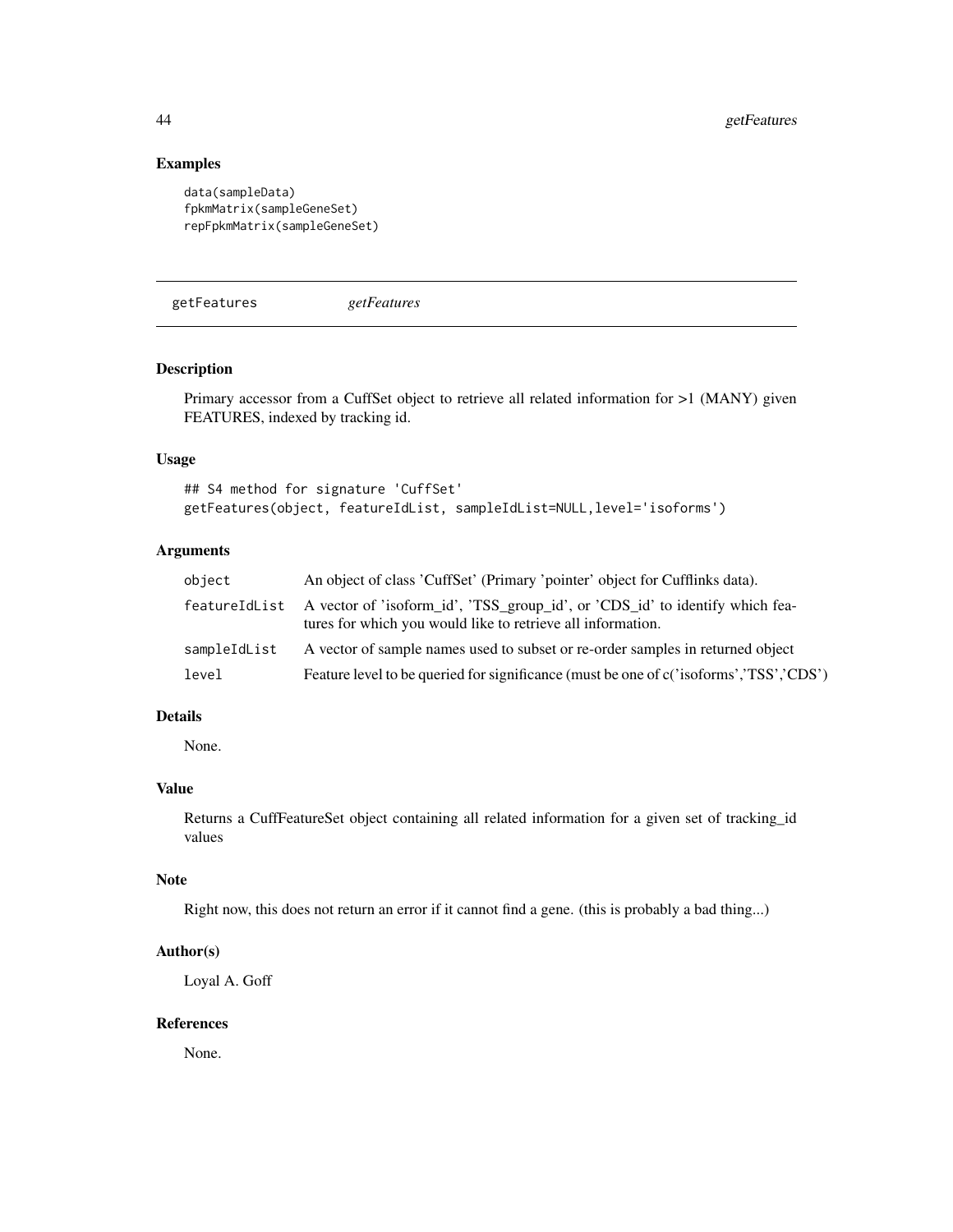#### <span id="page-44-0"></span>getGene and the set of the set of the set of the set of the set of the set of the set of the set of the set of the set of the set of the set of the set of the set of the set of the set of the set of the set of the set of t

#### Examples

```
cuff<-readCufflinks(system.file("extdata", package="cummeRbund")) #Read cufflinks data and create master CuffSet
sample.isoform.ids<-sample(featureNames(isoforms(cuff)),10)
myGene<-getFeatures(cuff,sample.isoform.ids) # Retrieve all information for a set of 10 sampled features.
```
getGene *getGene*

## Description

Primary accessor from a CuffSet object to retrive all related information for 1 (one) given gene, indexed by gene\_id or gene\_short\_name.

#### Usage

## S4 method for signature 'CuffSet' getGene(object, geneId, sampleIdList=NULL)

#### Arguments

| object       | An object of class 'CuffSet' (Primary 'pointer' object for Cufflinks data).                        |
|--------------|----------------------------------------------------------------------------------------------------|
| geneId       | A character string to identify which gene for which you would like to retrieve<br>all information. |
| sampleIdList | A vector of sample names used to subset or re-order samples in returned object                     |

## Details

None.

# Value

Returns a CuffGene object containing all related information for a given gene\_id or gene\_short\_name

#### Note

Right now, this does not return an error if it cannot find a gene. (this is probably a bad thing...)

#### Author(s)

Loyal A. Goff

#### References

None.

#### Examples

a<-readCufflinks(system.file("extdata", package="cummeRbund")) #Read cufflinks data and create master CuffSet obj myGene<-getGene(a,"PINK1") # Retrieve all information for gene "PINK1"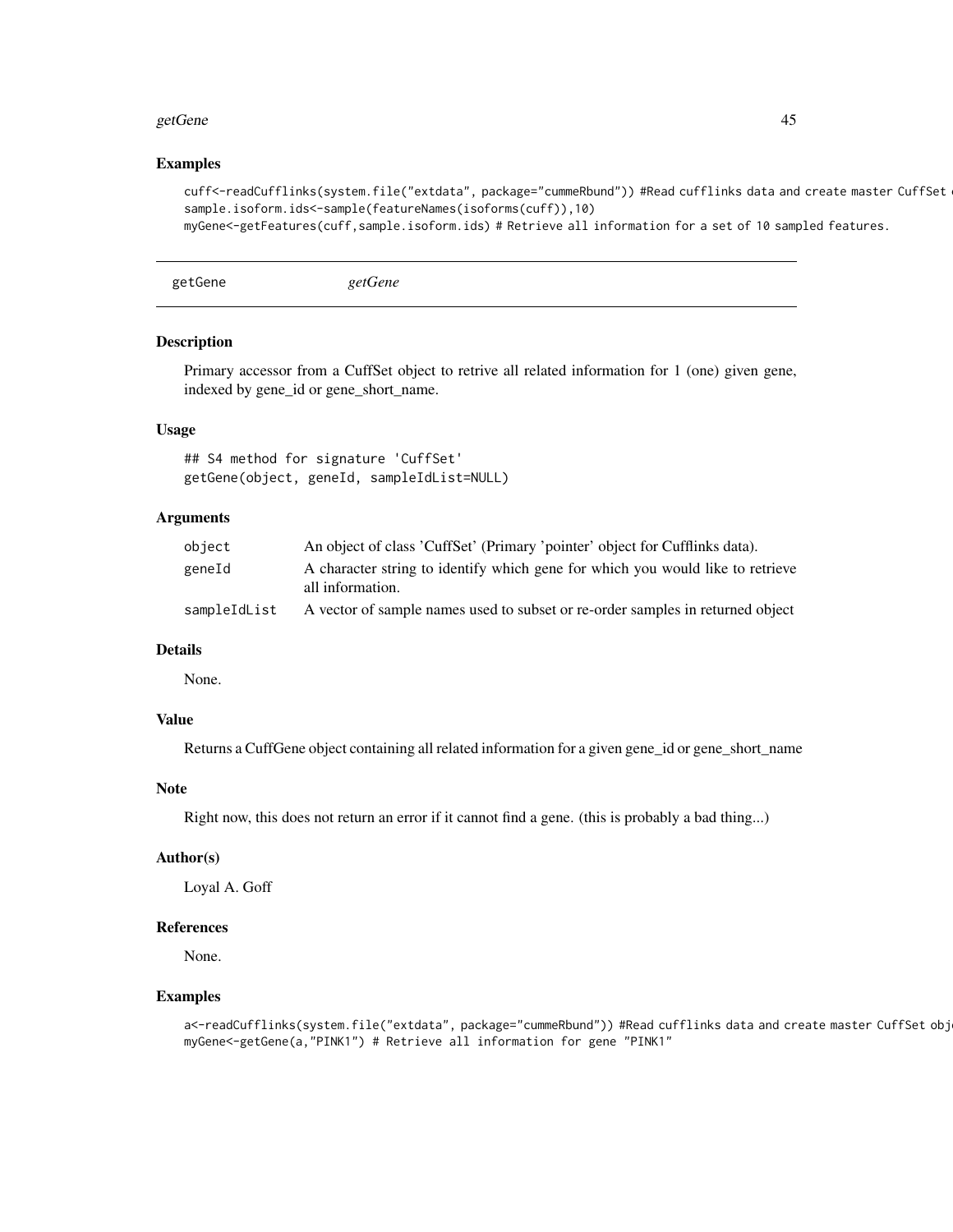<span id="page-45-0"></span>getGeneId *getGene*

#### Description

A helper function to retrieve the gene\_ids for a given list of feature ids (e.g. isoform\_ids, tss\_group\_ids, or CDS\_ids). This should not be called directly by the user

#### Usage

```
## S4 method for signature 'CuffSet'
getGeneId(object, idList)
```
## Arguments

| object | An object of class 'CuffSet' (Primary 'pointer' object for Cufflinks data).                                          |
|--------|----------------------------------------------------------------------------------------------------------------------|
| idList | A character string to identify the identifiers for which you would like to retrieve<br>corresponding gene id values. |

#### Details

None.

#### Value

Returns a vector of gene\_id values corresponding to genes from which idList are sub-features.

#### Note

Right now, this does not return an error if it cannot find a gene. (this is probably a bad thing...)

#### Author(s)

Loyal A. Goff

#### References

None.

# Examples

cuff<-readCufflinks(system.file("extdata", package="cummeRbund")) #Read cufflinks data and create master CuffSet sampleFeatureIds<-sample(featureNames(isoforms(cuff)),10) correspondingGeneIds<-getGeneId(cuff,sampleFeatureIds) # Retrieve gene\_id values for parent genes of sampleFeatur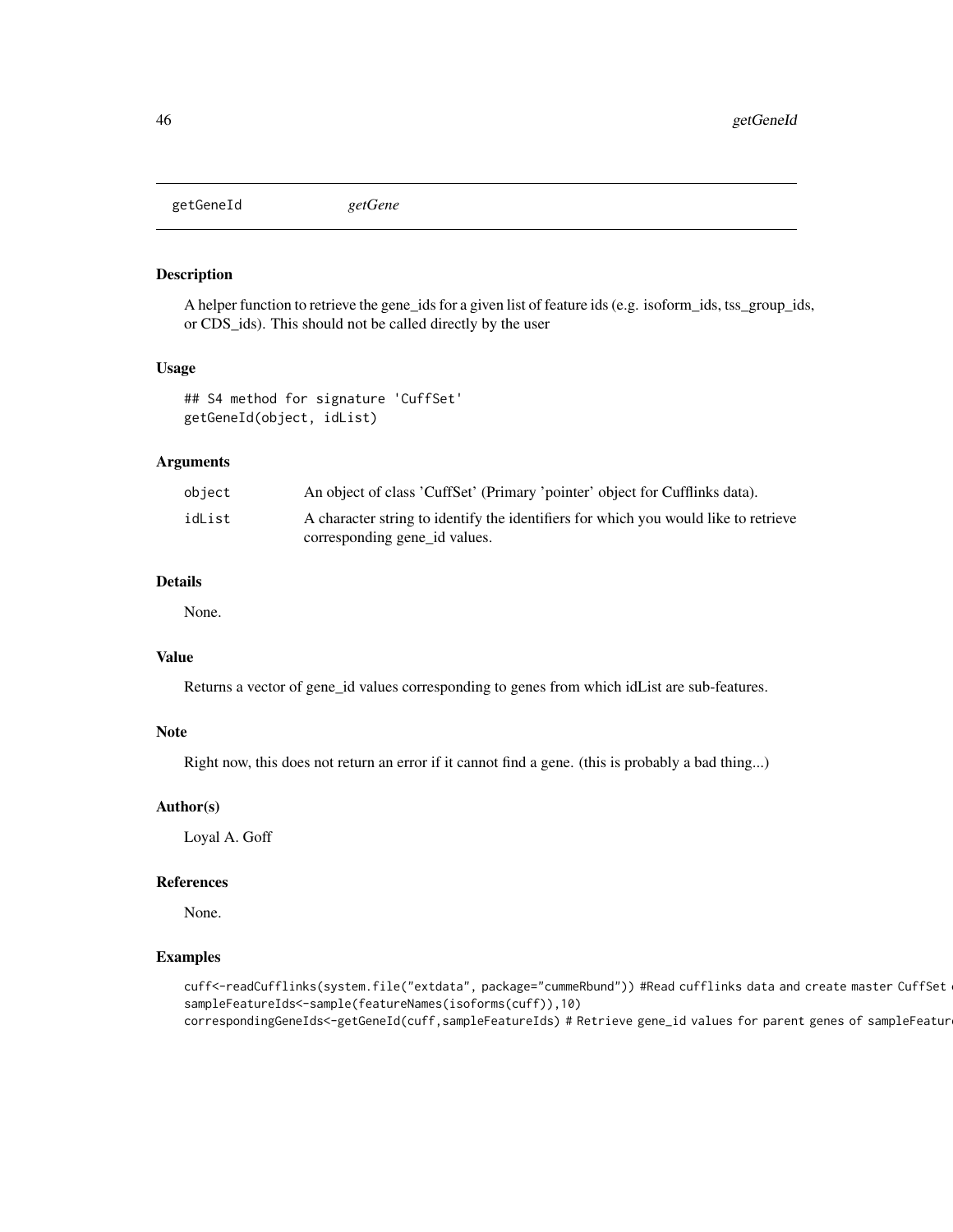<span id="page-46-0"></span>getGenes *getGenes*

#### Description

Primary accessor from a CuffSet object to retrive all related information for >1 (MANY) given genes, indexed by gene\_id or gene\_short\_name.

#### Usage

```
## S4 method for signature 'CuffSet'
getGenes(object, geneIdList, sampleIdList=NULL)
```
## Arguments

| obiect       | An object of class 'CuffSet' (Primary 'pointer' object for Cufflinks data).                                              |
|--------------|--------------------------------------------------------------------------------------------------------------------------|
| geneIdList   | A vector of gene_ids or gene_short_namesto identify which genes for which<br>you would like to retrieve all information. |
| sampleIdList | A vector of sample names used to subset or re-order samples in returned object                                           |

#### Details

None.

# Value

Returns a CuffGeneSet object containing all related information for a given set of gene\_id or gene\_short\_name values

## Note

Right now, this does not return an error if it cannot find a gene. (this is probably a bad thing...)

#### Author(s)

Loyal A. Goff

#### References

None.

#### Examples

```
a<-readCufflinks(system.file("extdata", package="cummeRbund")) #Read cufflinks data and create master CuffSet obj
data(sampleData)
sampleIDs
```
myGene<-getGenes(a,sampleIDs) # Retrieve all information for a set of 20 'sample' genes.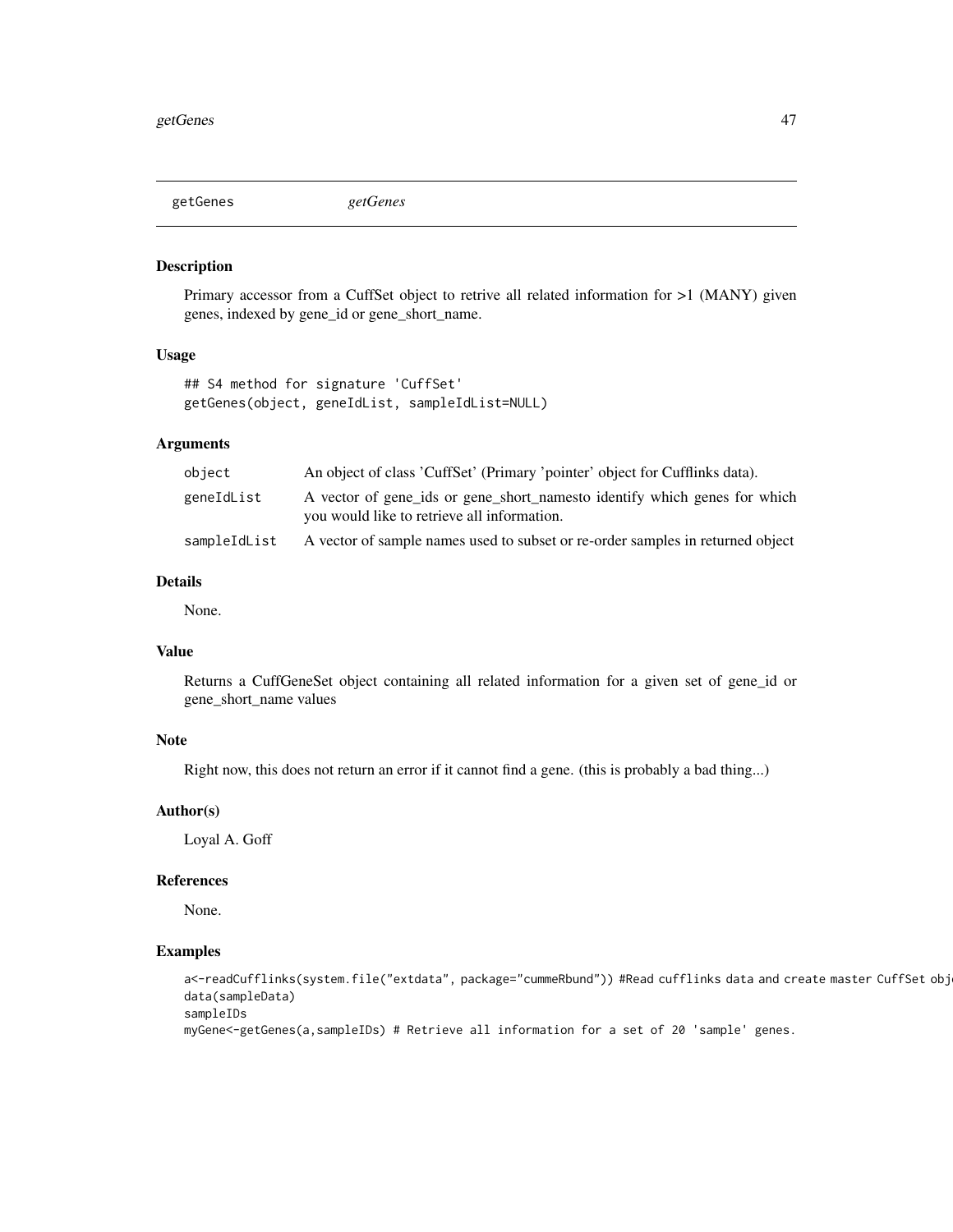<span id="page-47-0"></span>getLevels *getLevels*

## Description

Returns a list of samples as levels. This should not be called directly by user.

## Usage

```
## S4 method for signature 'CuffData'
getLevels(object)
```
## Arguments

object An object of class 'CuffData' or 'CuffFeatureSet' or 'CuffFeature'

## Details

For internal usage only.

# Value

A vector of sample names as factors.

#### Note

None.

# Author(s)

Loyal A. Goff

# References

None.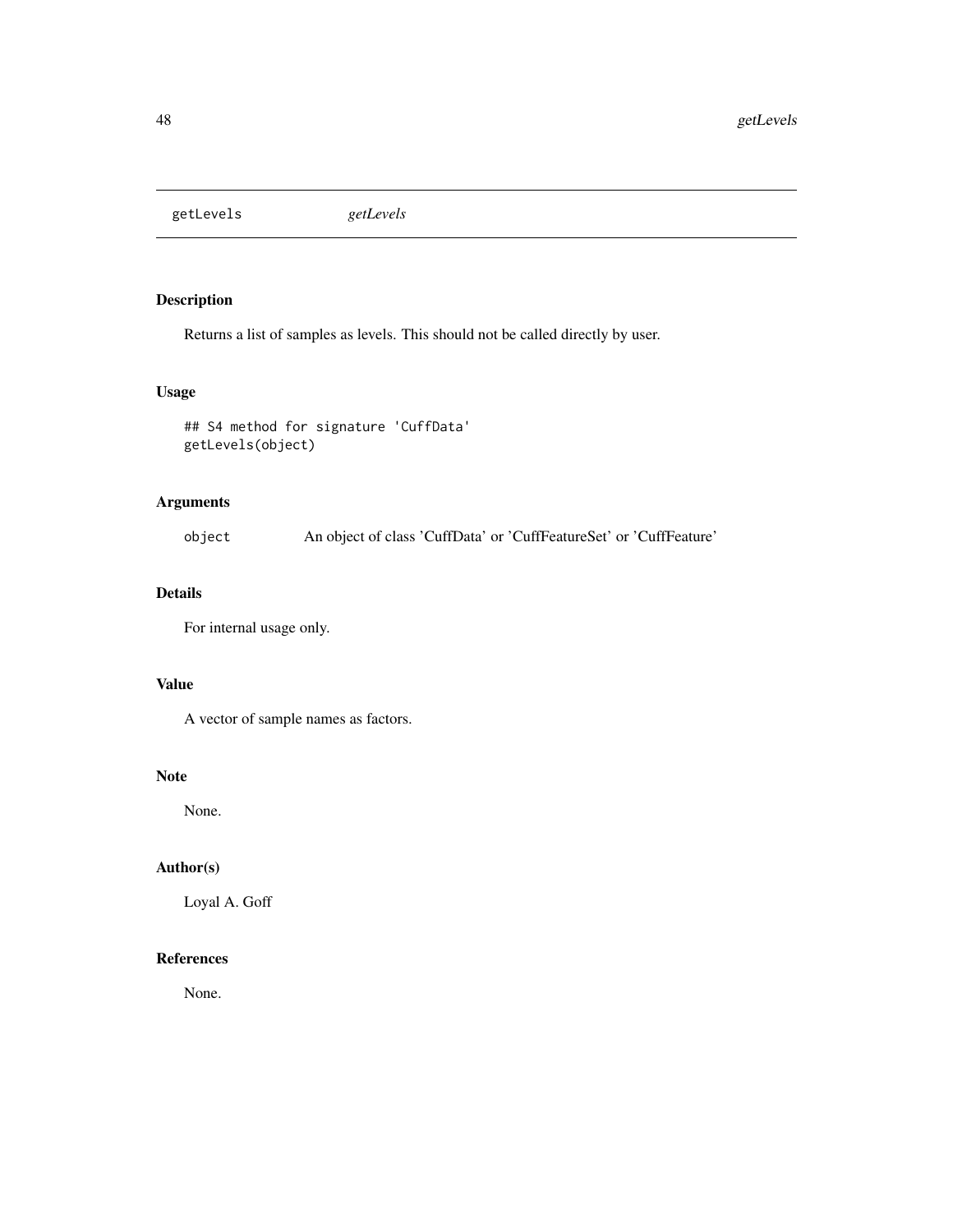<span id="page-48-0"></span>getRepLevels *getRepLevels*

# Description

Returns a list of replicate samples as levels. This should not be called directly by user.

## Usage

## S4 method for signature 'CuffData' getRepLevels(object)

## Arguments

object An object of class 'CuffSet' or 'CuffData'

# Details

For internal usage only.

# Value

A vector of replicate names as factors.

#### Note

None.

# Author(s)

Loyal A. Goff

# References

None.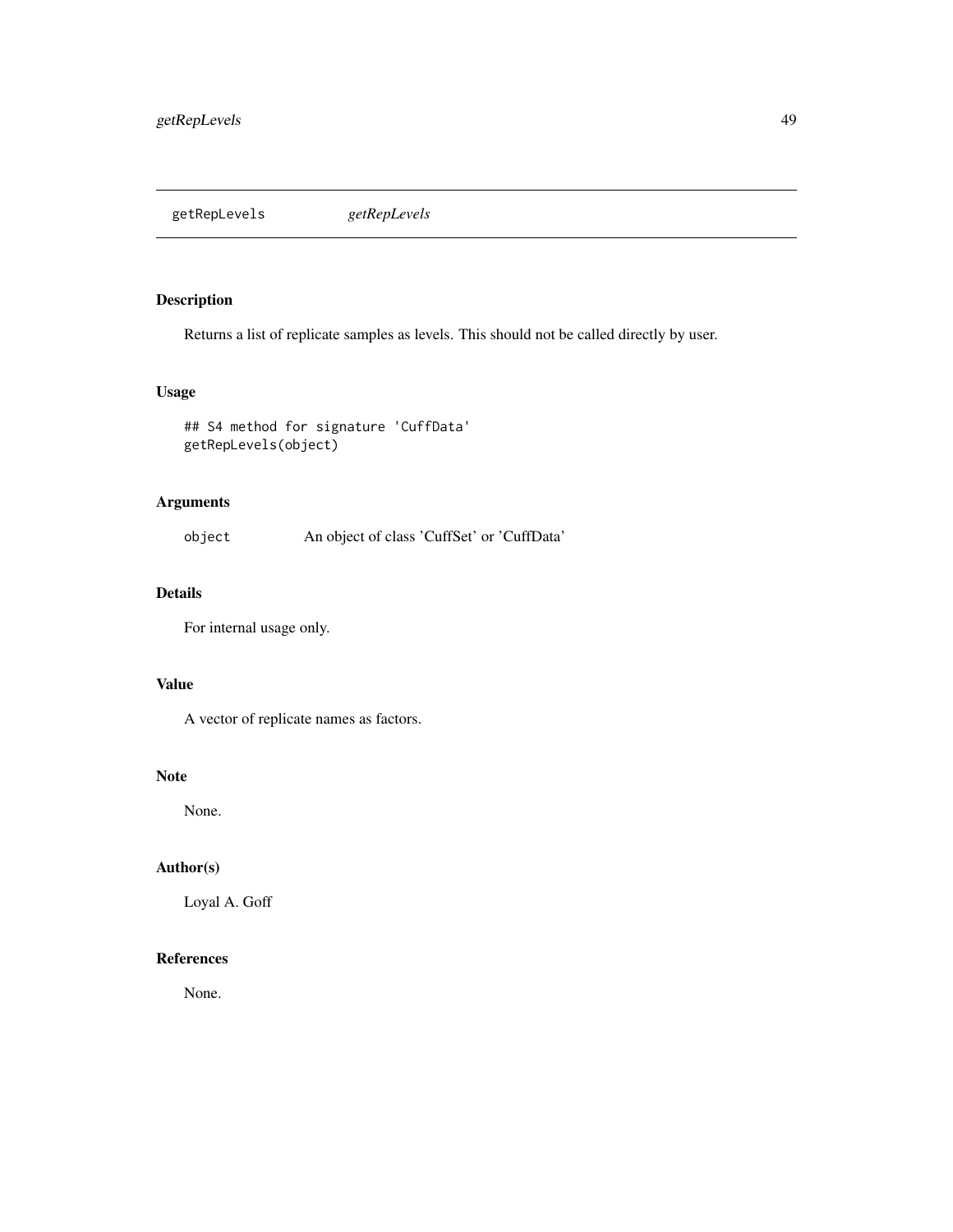<span id="page-49-0"></span>getSig *getSig*

#### Description

Returns the identifiers of significant genes in a vector format.

#### Usage

```
## S4 method for signature 'CuffSet'
getSig(object,x,y,alpha=0.05,level='genes',method="BH", useCuffMTC=FALSE)
```
#### Arguments

| object       | A CuffSet object (e.g. cuff)                                                                                                                                           |
|--------------|------------------------------------------------------------------------------------------------------------------------------------------------------------------------|
| $\mathsf{x}$ | Optional argument to restrict significance results to one pairwise comparison.<br>Must be used with a 'y' argument to specificy the other half of the pair.            |
| У            | See x.                                                                                                                                                                 |
| alpha        | An alpha value by which to filter multiple-testing corrected q-values to deter-<br>mine significance                                                                   |
| level        | Feature level to be queried for significance (must be one of c('genes','isoforms','TSS','CDS')                                                                         |
| method       | Multiple testing method to be used for correction. (default: "BH")                                                                                                     |
| useCuffMTC   | Logical vector whether or not to use the multiple-testing corrected q-values from<br>the cuffdiff analysis directly, or calculate new q-values from a subset of tests. |

## Details

This is a convenience function to quickly retrieve vectors of identifiers for genes or features that were determined to be significantly regulated between conditions by cuffdiff. This function only returns tracking IDs that correspond to tests with an 'OK' status from cuffdiff, NOTEST values are ignored. By default getSig returns a vector of IDs for all pairwise comparisons together. If you specify an 'x' AND 'y' values as sample names, then only the features that are significant in that particular pairwise comparison are reported, after appropriate multiple testing correction of output p-values.

#### Value

A vector of feature IDs.

# Note

None.

#### Author(s)

Loyal A. Goff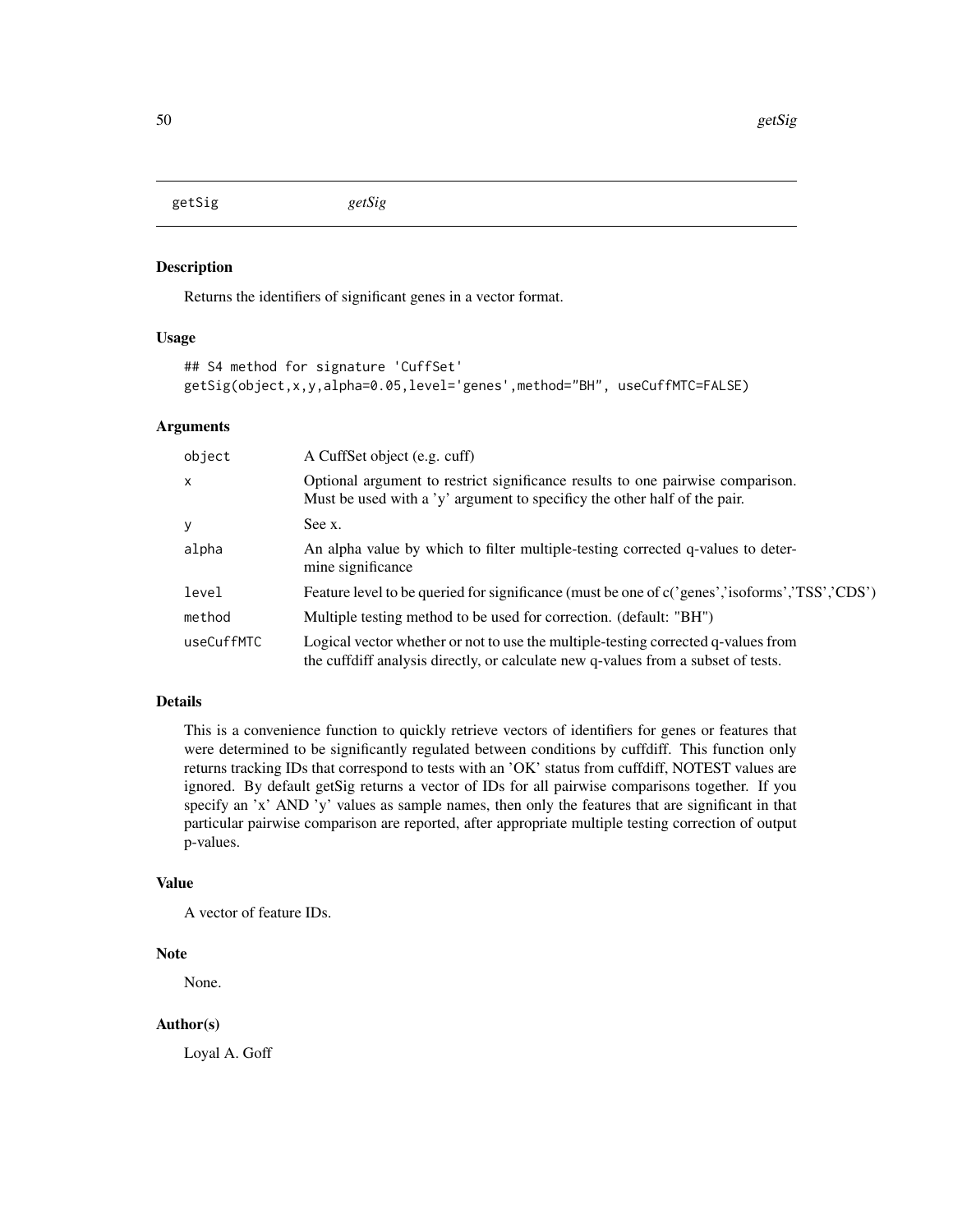## <span id="page-50-0"></span>getSigTable 51

#### References

None.

#### Examples

```
a<-readCufflinks(system.file("extdata", package="cummeRbund")) #Read cufflinks data in sample directory and creat
mySig<-getSig(a,x='hESC',y='Fibroblasts',alpha=0.05,level='genes')
head(mySig)
```
getSigTable *getSigTable*

## Description

Returns the identifiers of significant genes in a test table - like format.

#### Usage

```
## S4 method for signature 'CuffSet'
getSigTable(object,alpha=0.05,level='genes')
```
## Arguments

| object | A CuffSet object (e.g. cuff)                                                                         |
|--------|------------------------------------------------------------------------------------------------------|
| alpha  | An alpha value by which to filter multiple-testing corrected q-values to deter-<br>mine significance |
| level  | Feature level to be queried for significance (must be one of c('genes','isoforms','TSS','CDS')       |

#### Details

This is a convenience function to quickly retrieve lists of identifiers for genes or features that were determined to be significantly regulated between conditions by cuffdiff. This function only returns tracking IDs that correspond to tests with an 'OK' status from cuffdiff, NOTEST values are ignored or reported as NA. By default getSig returns a table of genes x conditions, where the column names represent the pairwise comparisons from the cuffdiff analysis. The values in the table are 1 for features that are significant for this comparison and 0 for genes that are not, any failed tests are reported as <NA>.Only includes the features that are significant in at least one comparison.

#### Value

A data.frame of pairwise test results.

#### Note

None.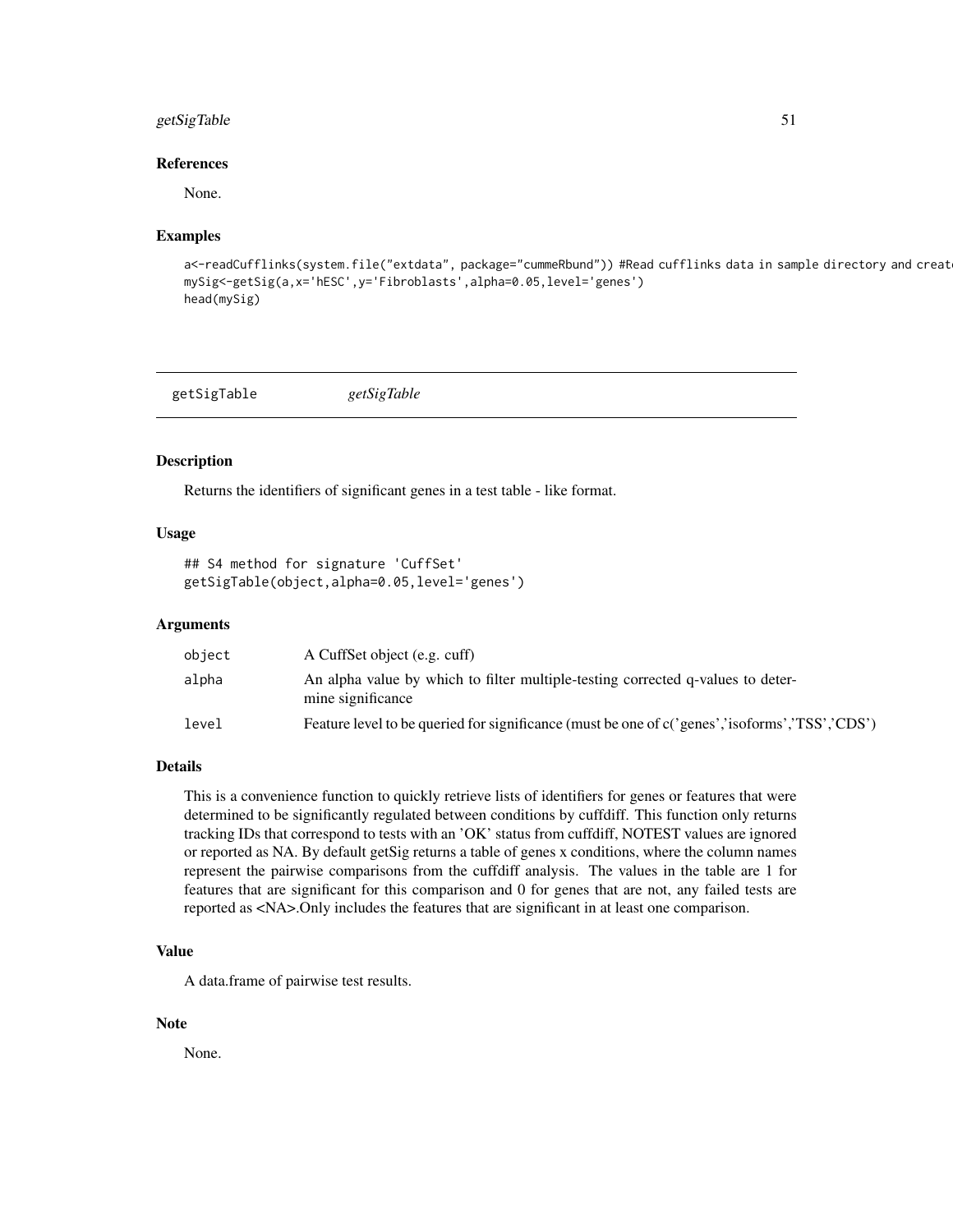52 JSdist

#### Author(s)

Loyal A. Goff

#### References

None.

## Examples

```
a<-readCufflinks(system.file("extdata", package="cummeRbund")) #Read cufflinks data in sample directory and creat
mySigTable<-getSigTable(a,alpha=0.05,level='genes')
head(mySigTable)
```
JSdist *Jensen-Shannon distance on columns*

#### Description

JSdist takes a matrix of expression probabilites (calculated directly or output from makeprobs()) and returns a dist object of the pairwise Jensen-Shannon distances between columns

#### Usage

JSdist(mat,...)

## Arguments

| mat | A matrix of expression probabilities (e.g. from makeprobs()) |
|-----|--------------------------------------------------------------|
| .   | Passthrough argument to as.dist()                            |

#### Details

Returns pairwise Jensen-Shannon distance (in the form of a dist object) for a matrix of probabilities (by column)

#### Value

A dist object of pairwise J-S distances between columns.

## Note

None

#### Author(s)

Loyal A. Goff

<span id="page-51-0"></span>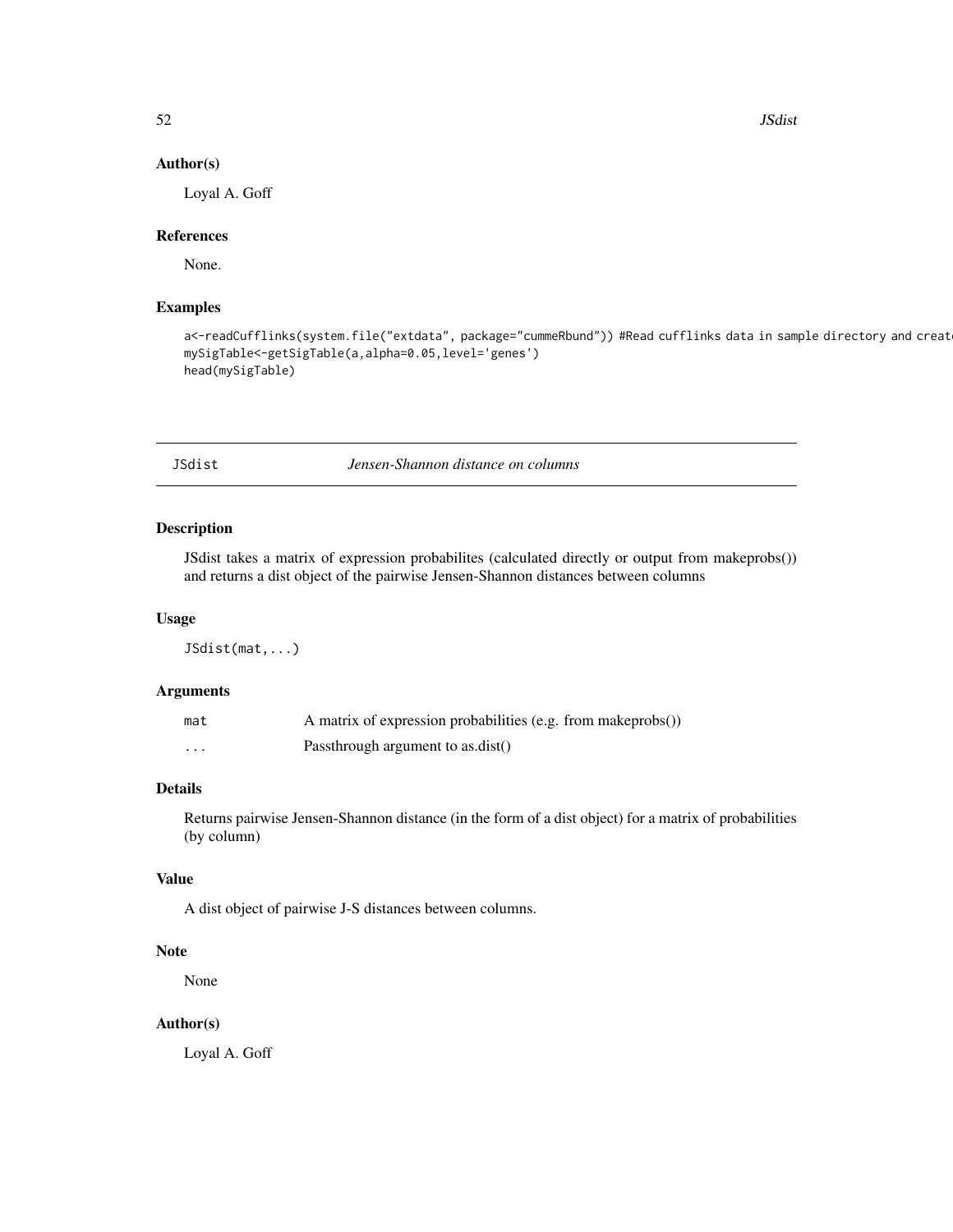#### <span id="page-52-0"></span>JSdistFromP 53

#### References

None

#### Examples

```
mat<-matrix(sample(1:50,50),10)
probs<-makeprobs(mat)
js.distance<-JSdist(probs)
```
JSdistFromP *Jensen-Shannon distance on rows from a pre-defined vector of probabilities*

# Description

JSdist takes a matrix of expression probabilites (calculated directly or output from makeprobs()) and returns a matrix of Jensen-Shannon distances between individual rows and a specific vector of probabilities (q)

## Usage

JSdistFromP(mat,q)

## Arguments

| mat | A matrix of expression probabilities (e.g. from makeprobs()) |
|-----|--------------------------------------------------------------|
|     | A vector of expression probabilities.                        |

# Details

Returns Jensen-Shannon distance for each row of a matrix of probabilities against a provided probability distribution (q)

#### Value

A vector of JS distances

#### Note

None

## Author(s)

Loyal A. Goff

#### References

None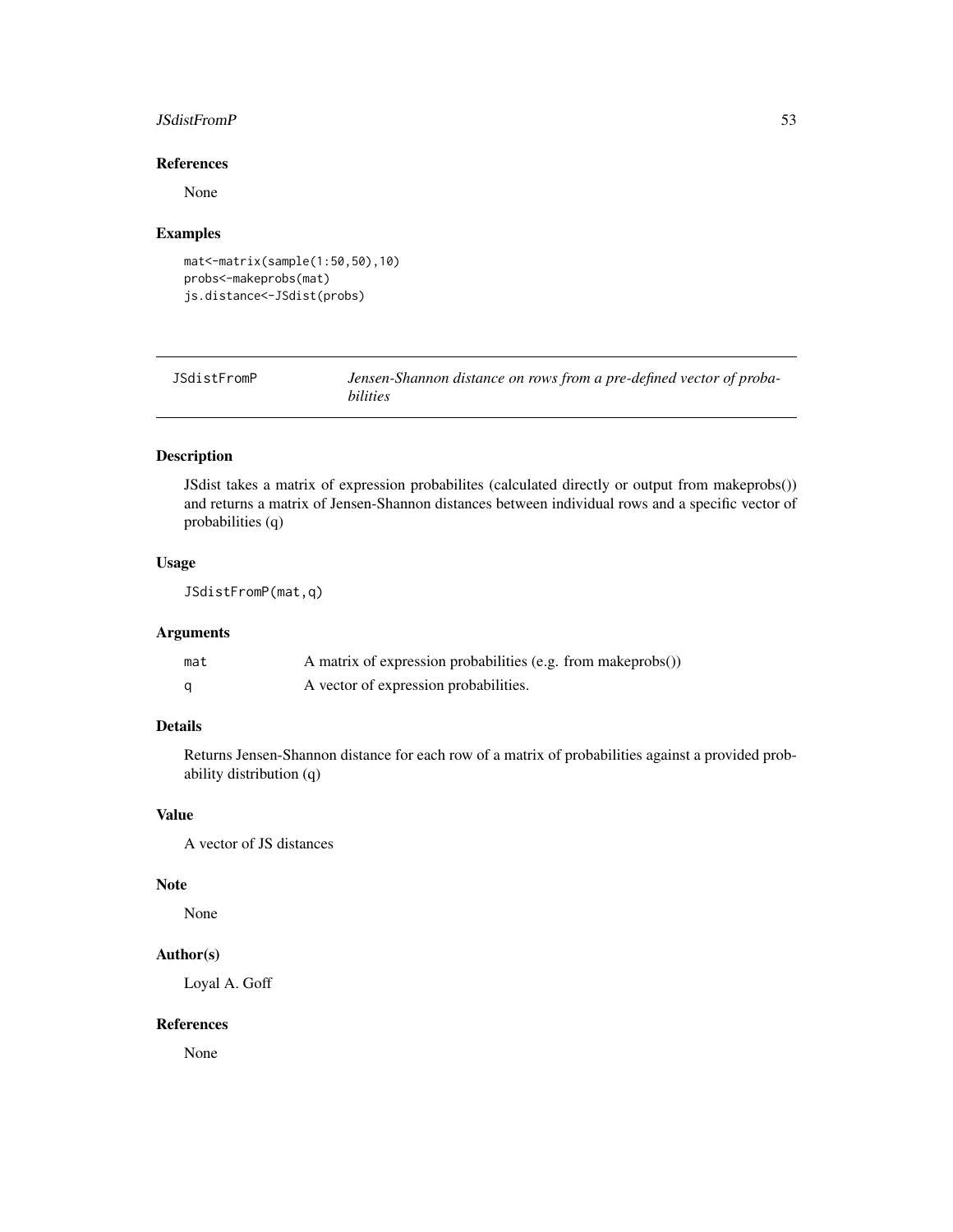# Examples

mat<-matrix(sample(1:50,50),10) q<-c(100,4,72,8,19) q<-q/sum(q) js.distance<-JSdistFromP(mat,q)

JSdistVec *JSdistVec*

# Description

Returns the Jensen-Shannon Distance (square root of JS divergence) between two probability vectors.

## Usage

JSdistVec(p, q)

## Arguments

| p | A vector of probabilities |
|---|---------------------------|
| a | A vector of probabilities |

#### Details

Should not be called directly by user.

#### Value

Returns the JS distance as a numeric

# Note

None

#### Author(s)

Loyal A. Goff

#### References

None

<span id="page-53-0"></span>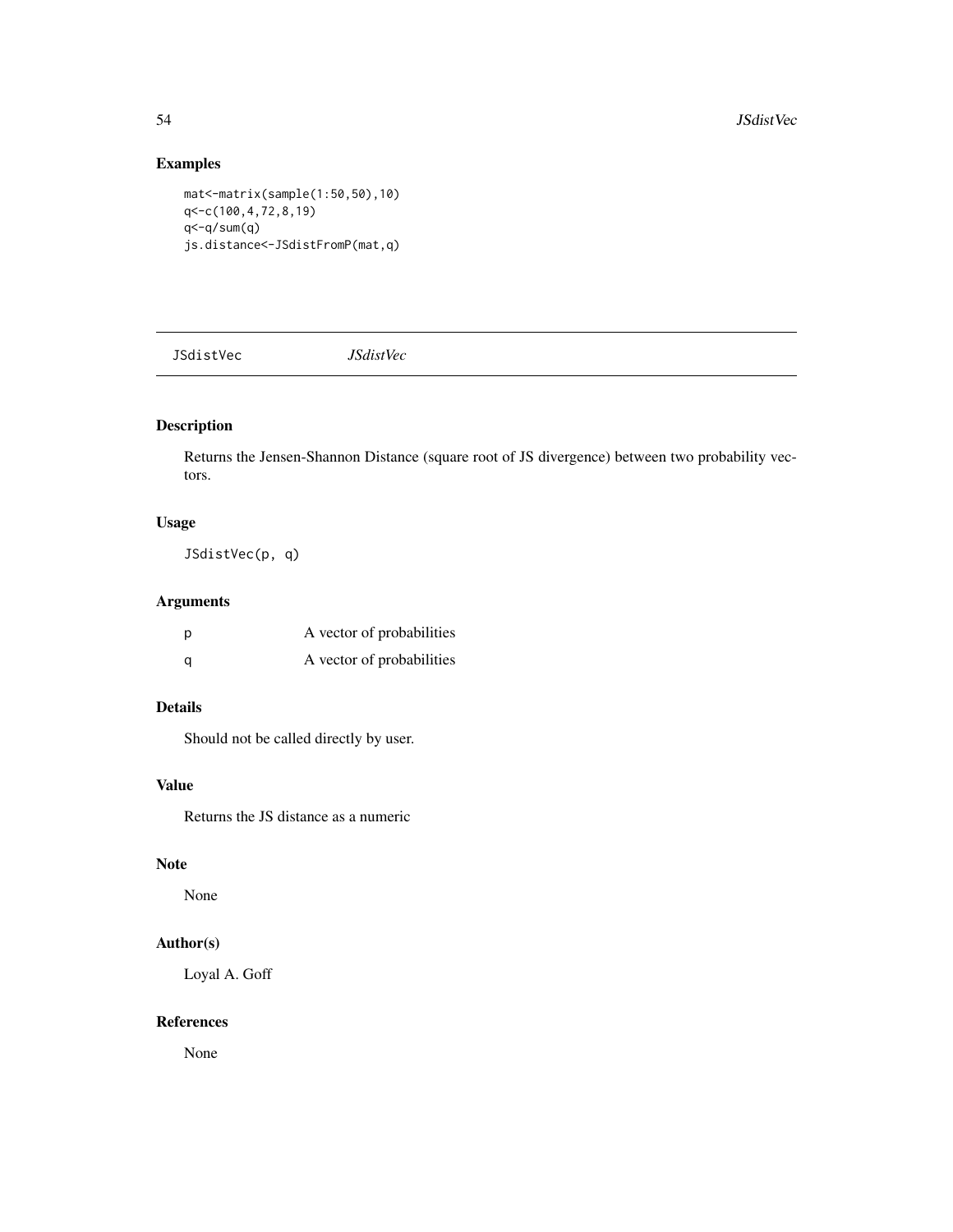## <span id="page-54-0"></span>makeprobs 55

## Examples

```
p<-sample(1:5000,20)
q<-sample(1:5000,20)
p<-makeprobsvec(p)
q<-makeprobsvec(q)
JSdistVec(p,q)
```
makeprobs *Transform a matrix into probabilities by columns*

#### Description

This function takes a matrix of expression values (must be greater than 0) and returns a matrix of probabilities by column. This is a required transformation for the Jensen-Shannon distance which is a metric that operates on probabilities.

#### Usage

makeprobs(a)

#### Arguments

a A matrix of expression values (values must be greater than 0).

#### Details

To make a matrix of probabilities by row, use t() to transpose prior to calling makeprobs.

## Value

A matrix of expression probabilities by column.

#### Note

None

#### Author(s)

Loyal A. Goff

# References

None

#### Examples

```
myMat<-matrix(sample(1:50,50),10)
probs<-makeprobs(myMat)
```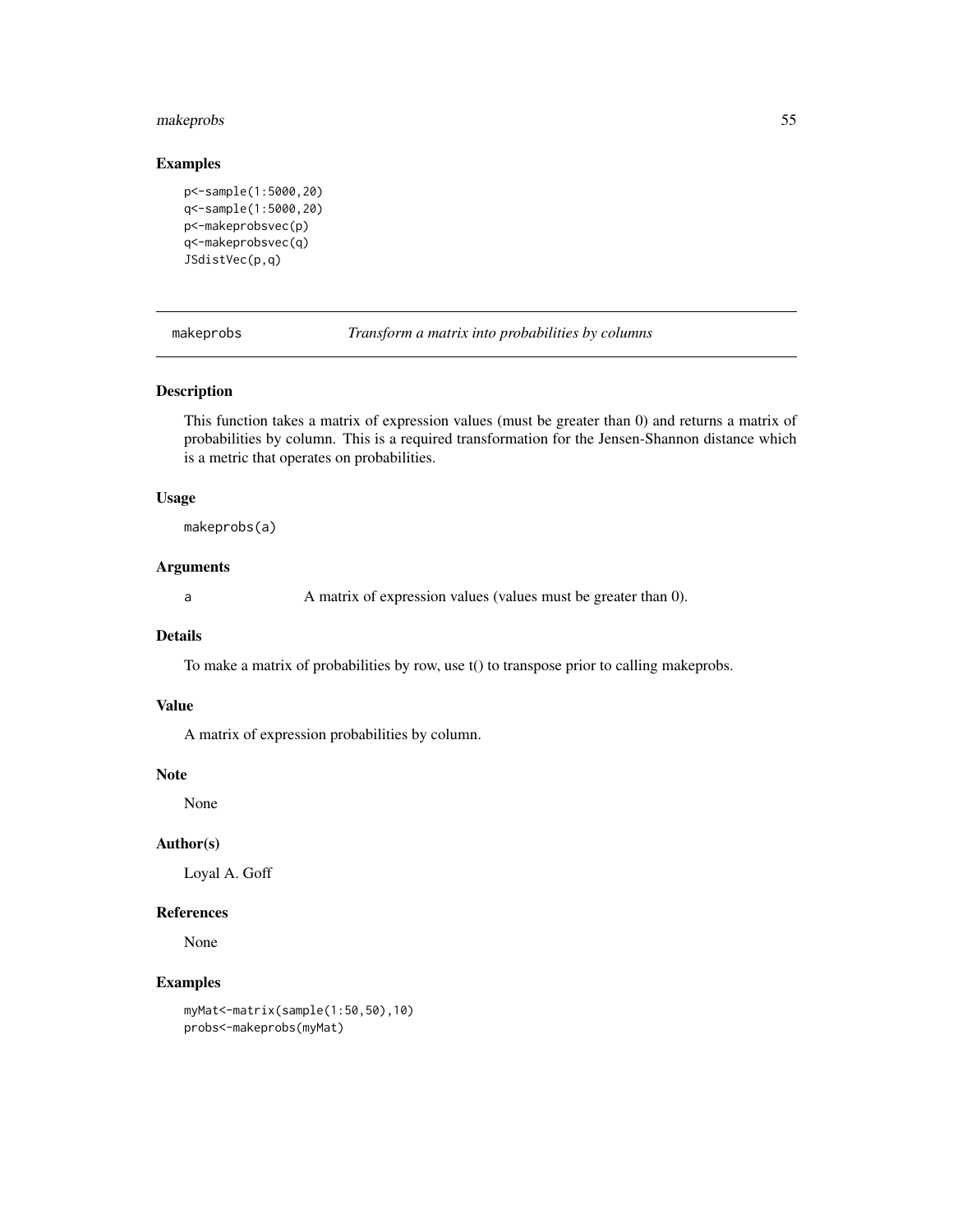<span id="page-55-0"></span>makeprobsvec *makeprobsvec*

# Description

Sums a vector of numerics and divides by the sum

# Usage

```
makeprobsvec(p)
```
# Arguments

p A vector of numerics

# Details

None

# Value

A vector of probabilities

## Note

Should not be called directly by user.

# Author(s)

Loyal A. Goff

# References

None

## Examples

```
p<-sample(1:5000,20)
makeprobsvec(p)
```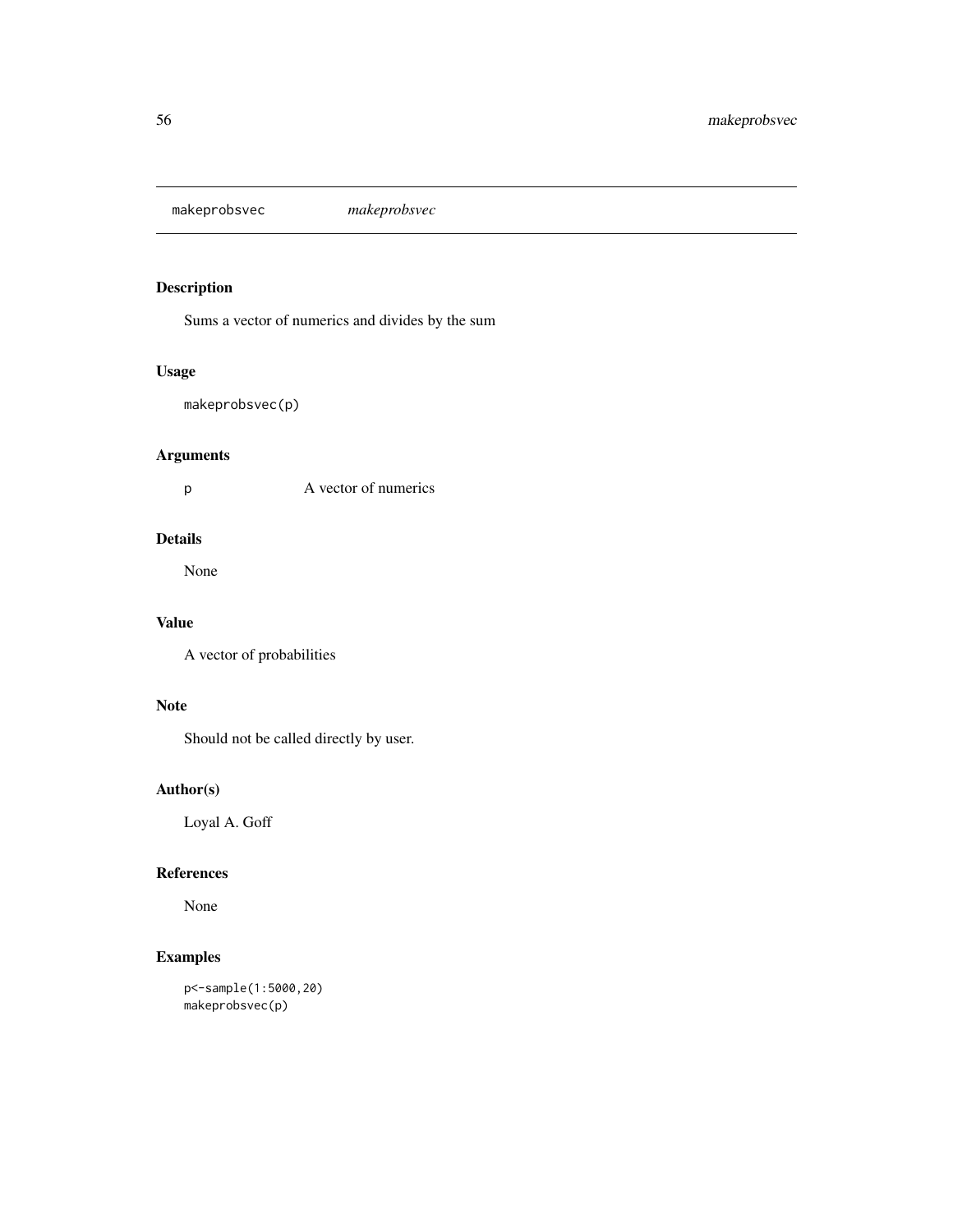<span id="page-56-0"></span>MAplot *MAplot*

# Description

Creates an M vs A plot (Avg intensity vs log ratio) for a given pair of conditions across all fpkms

# Usage

```
## S4 method for signature 'CuffData'
MAplot(object,x,y,logMode=T,pseudocount=1,smooth=FALSE,useCount=FALSE)
```
# Arguments

| object      | An object of class 'CuffData'.                                                                             |
|-------------|------------------------------------------------------------------------------------------------------------|
| X           | Sample name from 'samples' table for comparison                                                            |
| У           | Sample name from 'samples' table for comparison                                                            |
| logMode     | A logical argument to log10-transform FPKM values prior to plotting.                                       |
| pseudocount | Value to be added to FPKM for appropriate log transformation and clustering.<br>(Avoids zero-based errors) |
| smooth      | Logical argument whether or not to draw a smoothed line fit through data.                                  |
| useCount    | Logical argument whether or not to use mean counts instead of FPKM values.                                 |

# Details

None

## Value

Returns a ggplot MvsA plot object.

# Note

None

# Author(s)

Loyal A. Goff and Cole Trapnell

# References

None.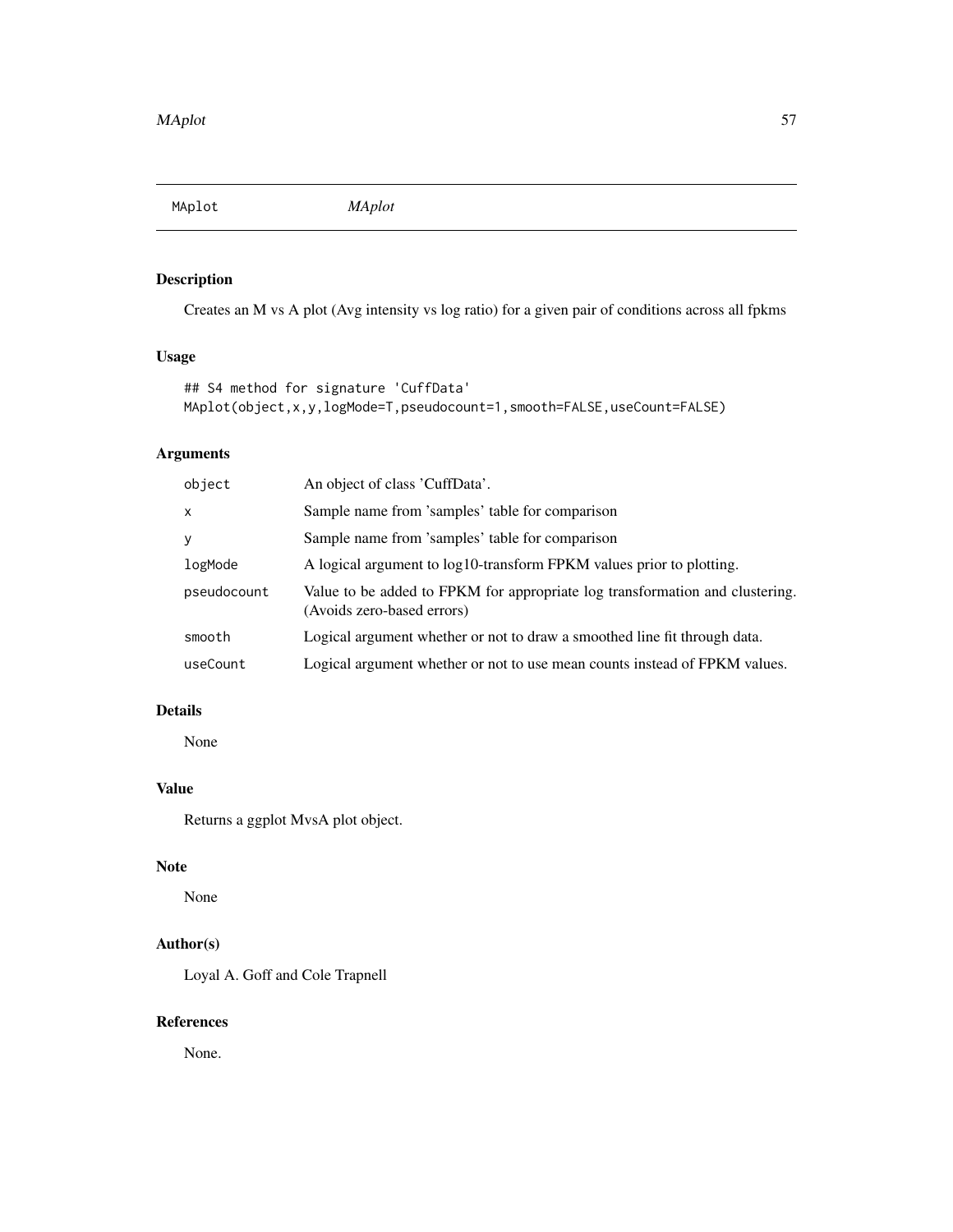## Examples

```
a<-readCufflinks(system.file("extdata", package="cummeRbund")) #Create CuffSet object from sample data
genes<-a@genes #Create CuffData object for all 'genes'
d<-MAplot(genes,'hESC','Fibroblasts') #Create csDensity plot
d #Render plot
```
PINK1 *PINK1*

# Description

A sample 'CuffGene' dataset

# Usage

data(sampleData)

# Format

PINK1 is a CuffGene object (extends CuffFeature) with all sample gene-, isoform-, TSS-, and CDS-level data for the gene 'PINK1'.

# Details

Sample CuffGene data for gene 'PINK1'

#### Source

None

# References

None

## Examples

data(sampleData) PINK1

<span id="page-57-0"></span>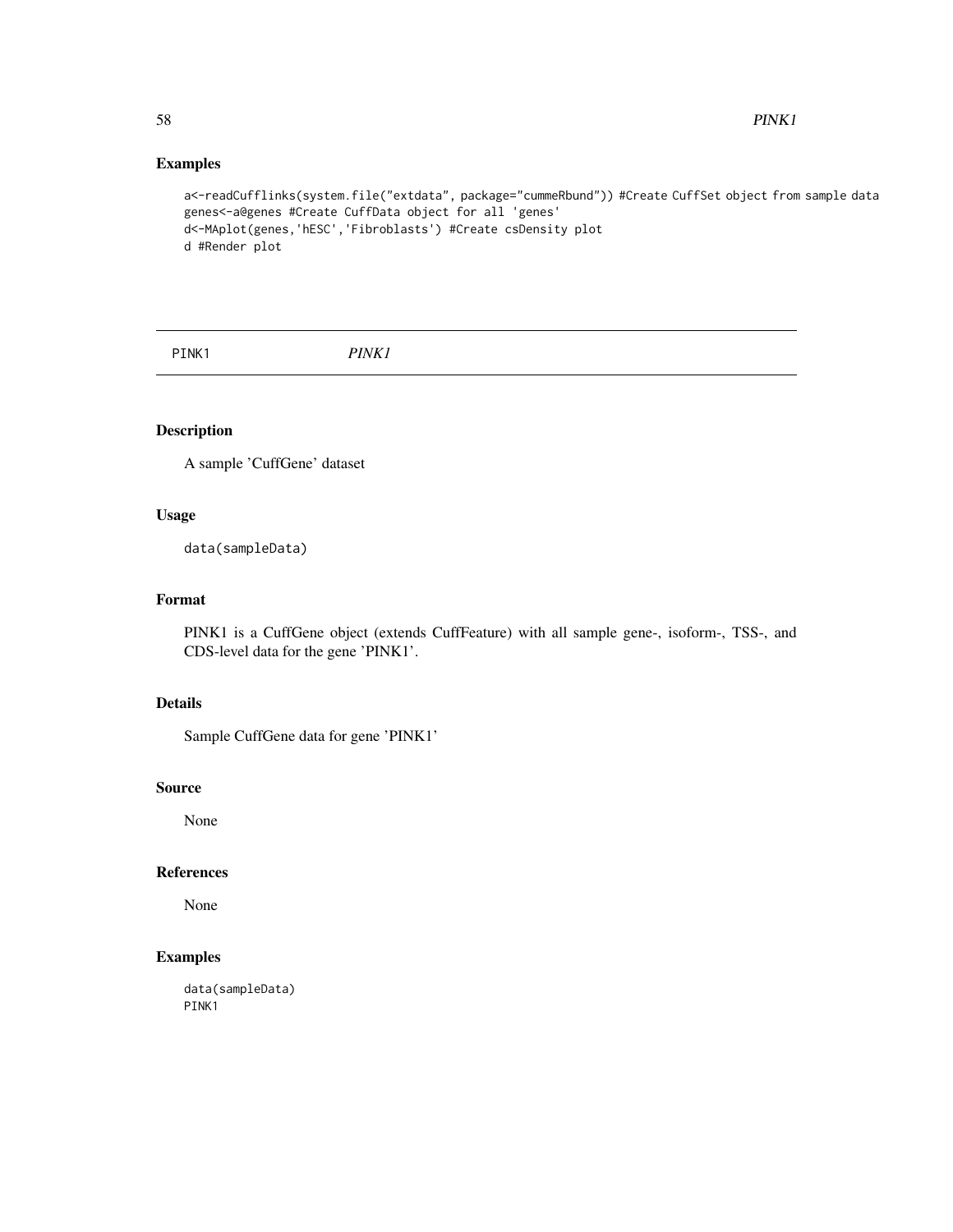<span id="page-58-0"></span>

## Description

A collection of ggplot2 visualizations for quality control assessment of cuffdiff output.

- fpkmSCVPlot: A measure of cross-replicate variability, the squared coefficient of variation is a normalized measure of variance between empirical repicate FPKM values per condition, across the range of FPKM estimates.

#### Usage

## S4 method for signature 'CuffData' fpkmSCVPlot(object,FPKMLowerBound=1, showPool = FALSE)

## Arguments

| object   | An object of class CuffData.                                                                                                                                                |
|----------|-----------------------------------------------------------------------------------------------------------------------------------------------------------------------------|
|          | FPKMLowerBound A lower limit cutoff for FPKM values from which a fit of squared Coefficient of<br>variation (default: 1)                                                    |
| showPool | Logical argument whether to display variability across all replicates indepen-<br>dent of condition (TRUE) or the cross-replicate variability for each condition<br>(FALSE) |

## Details

None

# Value

A ggplot2 plot object with a geom\_box layer.

# Note

None

#### Author(s)

Loyal A. Goff

#### References

None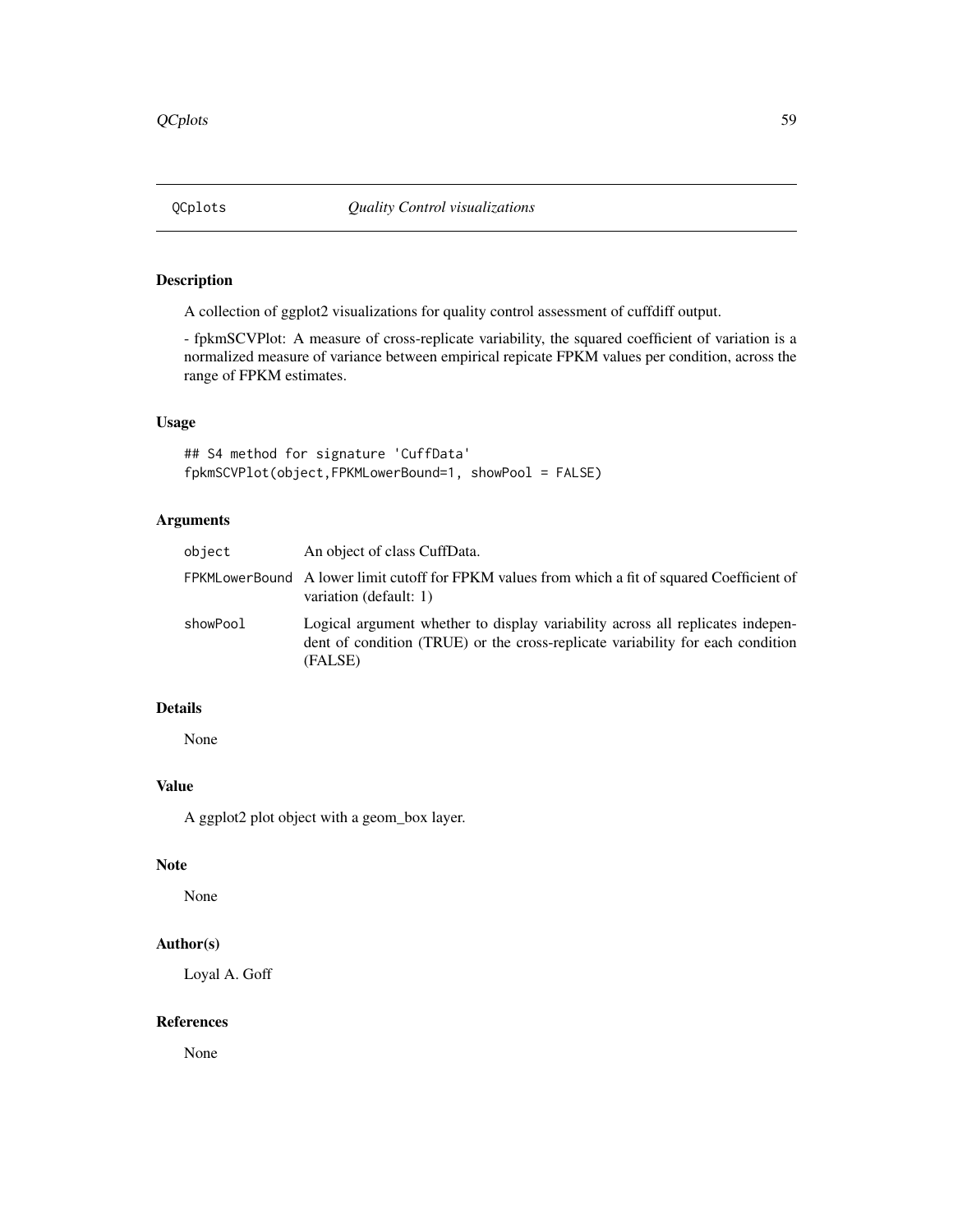#### Examples

```
a<-readCufflinks(system.file("extdata", package="cummeRbund")) #Read cufflinks data and create CuffSet object
genes<-a@genes #CuffData object for all genes
csBoxplot(genes)
```
readCufflinks *readCufflinks*

#### Description

This initializes the backend SQLite table and provides a DB connection for all downstream data analysis.

#### Usage

```
readCufflinks(dir = getwd(), dbFile = "cuffData.db", gtfFile = NULL,
runInfoFile = "run.info", repTableFile = "read_groups.info",
geneFPKM = "genes.fpkm_tracking", geneDiff = "gene_exp.diff", geneCount="genes.count_tracking", geneRe
isoformFPKM = "isoforms.fpkm_tracking", isoformDiff = "isoform_exp.diff", isoformCount="isoforms.coun
TSSFPKM = "tss_groups.fpkm_tracking", TSSDiff = "tss_group_exp.diff", TSSCount="tss_groups.count_trac
CDSFPKM = "cds.fpkm_tracking", CDSExpDiff = "cds_exp.diff", CDSCount="cds.count_tracking", CDSRep="cds
CDSDiff = "cds.diff",
promoterFile = "promoters.diff",
splicingFile = "splicing.diff",
varModelFile = "var_model.info",
driver = "SQLite",
genome = NULL,
rebuild = FALSE, verbose = FALSE, ...)
```
#### Arguments

| dir          | Directory in which all CuffDiff output files can be located. Defaults to current<br>working directory.            |
|--------------|-------------------------------------------------------------------------------------------------------------------|
| dbFile       | Name of backend database. Default is 'cuffData.db'                                                                |
| gtfFile      | Path to gtf file used in cuffdiff analysis. This file will be parsed to retrieve<br>transcript model information. |
| runInfoFile  | run.info file                                                                                                     |
| repTableFile | read groups.info file                                                                                             |
| geneFPKM     | genes.fpkm_tracking file                                                                                          |
| geneDiff     | gene_exp.diff file                                                                                                |
| geneCount    | genes.count_tracking file                                                                                         |
| geneRep      | genes.read_group_tracking file                                                                                    |
| isoformFPKM  | isoforms.fpkm_tracking file                                                                                       |
| isoformDiff  | isoform_exp.diff file                                                                                             |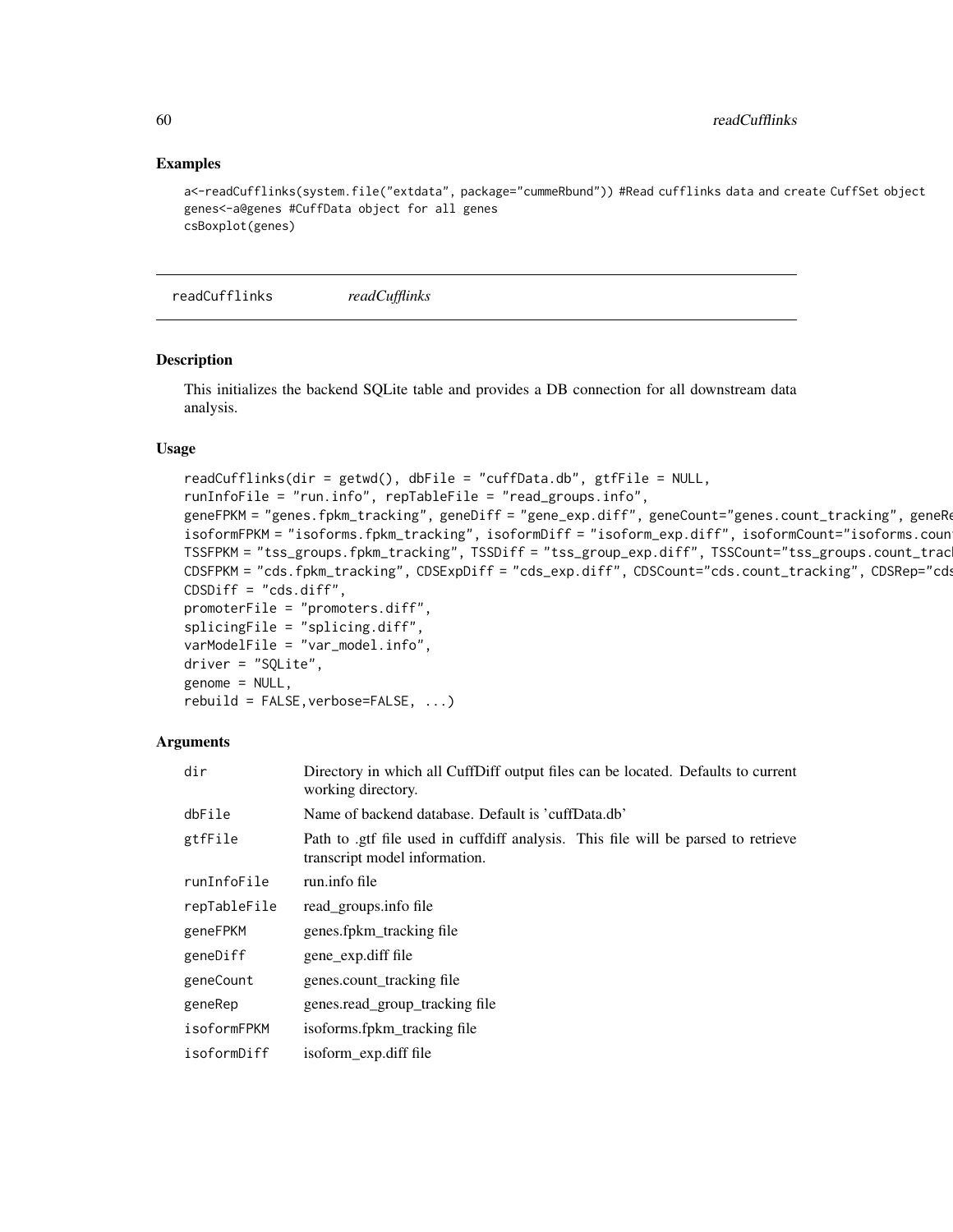#### readCufflinks 61

| isoformCount   | isoforms.count_tracking file                                                                              |
|----------------|-----------------------------------------------------------------------------------------------------------|
| isoformRep     | isoform.read_group_tracking file                                                                          |
| <b>TSSFPKM</b> | tss_groups.fpkm_tracking file                                                                             |
| TSSDiff        | tss_group_exp.diff file                                                                                   |
| TSSCount       | tss_groups.count_tracking file                                                                            |
| <b>TSSRep</b>  | tss_groups.read_group_tracking file                                                                       |
| <b>CDSFPKM</b> | cds.fpkm_tracking file                                                                                    |
| CDSExpDiff     | cds_exp.diff file                                                                                         |
| CDSCount       | cds.count_tracking file                                                                                   |
| CDSRep         | cds.read_group_tracking file                                                                              |
| CDSDiff        | cds.diff file (distribution tests on CDS)                                                                 |
| promoterFile   | promoters.diff file (distribution tests on promoters)                                                     |
| splicingFile   | splicing.diff (distribution tests on isoforms)                                                            |
| varModelFile   | varModel.info (emitted in cuffdiff $>= v2.1$ )                                                            |
| driver         | Driver for backend database. (Currently only "SQLite" is supported).                                      |
| genome         | A character string indicating to which genome build the .gtf annotations belong<br>(e.g. 'hg19' or 'mm9') |
| rebuild        | A logical argument to rebuild database backend.                                                           |
| verbose        | A logical argument for super verbose reporting (As if it wasn't enough already!)                          |
| $\cdots$       | Additional arguments to readCufflinks                                                                     |

#### Details

This is the initialization function for the cummeRbund package. It creates the SQLite backend database, populates the data, and provides a connection object for all future interactions with the dataset. Once the initial build is complete, this function will default to using the database for all future sessions. IMPORTANT: - Each R session should begin with a call to readCufflinks to re-open the connection to the database. - Should any connectivity issues to the database arise, another call to readCufflinks should create a new connection object and repair any issue. - The database can always be rebuild (using rebuild=TRUE) from the original CuffDiff output files.

#### Value

A CuffSet object. A 'pointer' class that allows interaction with cufflinks/cuffdiff data via a SQLite database backend.

## Note

None.

#### Author(s)

Loyal A. Goff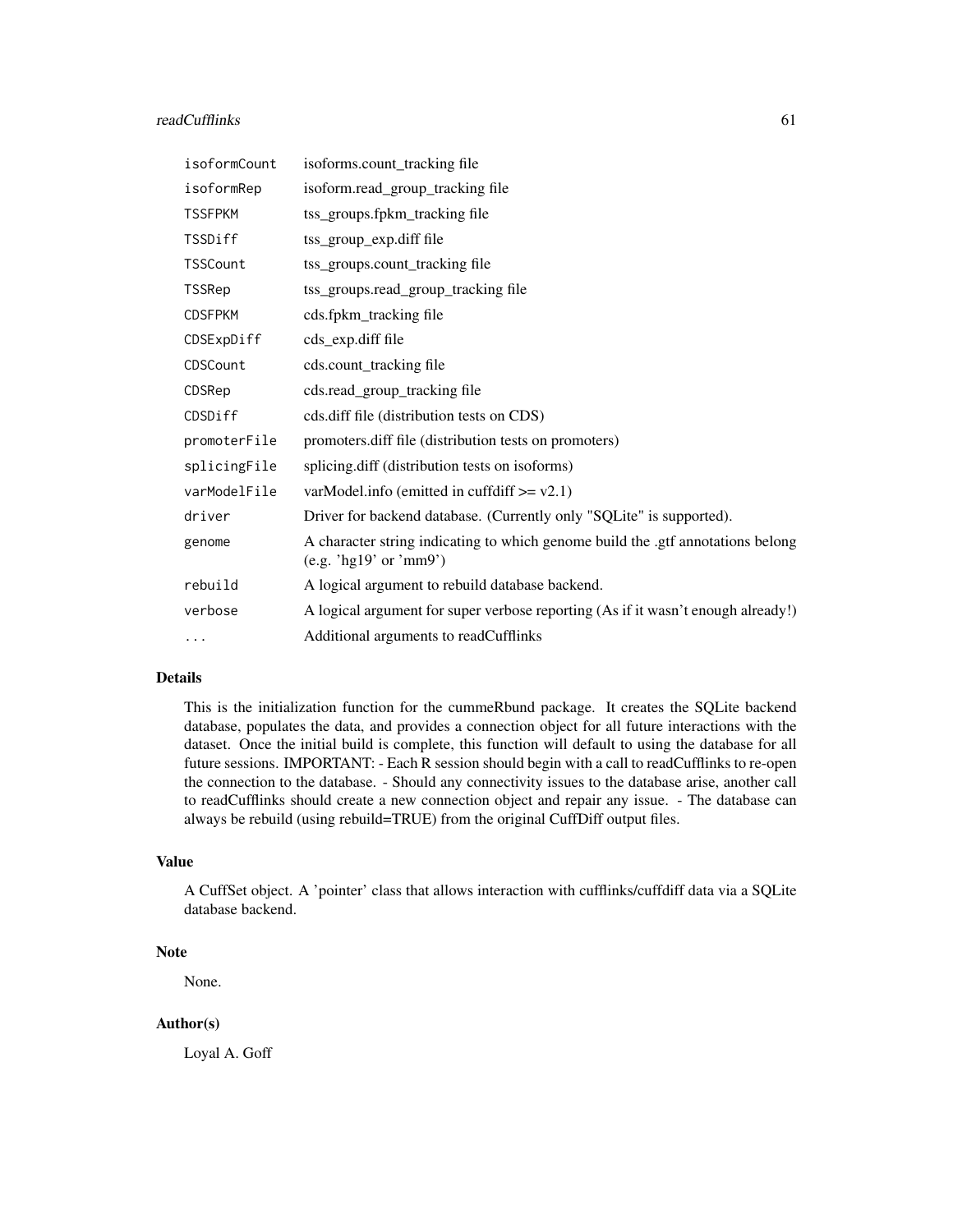## 62 repFpkm-methods

#### References

None.

## Examples

a<-readCufflinks(system.file("extdata", package="cummeRbund")) #Read cufflinks data in sample directory and creat

repFpkm-methods *Retrieve FPKM values*

# Description

Returns a data.frame from @repFpkm slot

## Details

Returns a data.frame of replicate FPKM values and associated statistics.

# Value

A data.frame of replicate-level FPKM values and associated statistics for a set of features.

#### Methods

```
signature(object = "CuffData")
signature(object = "CuffFeature")
signature(object = "CuffFeatureSet")
```
#### Note

None

#### Author(s)

Loyal A. Goff

#### References

None

## Examples

data(sampleData) repFpkm(PINK1)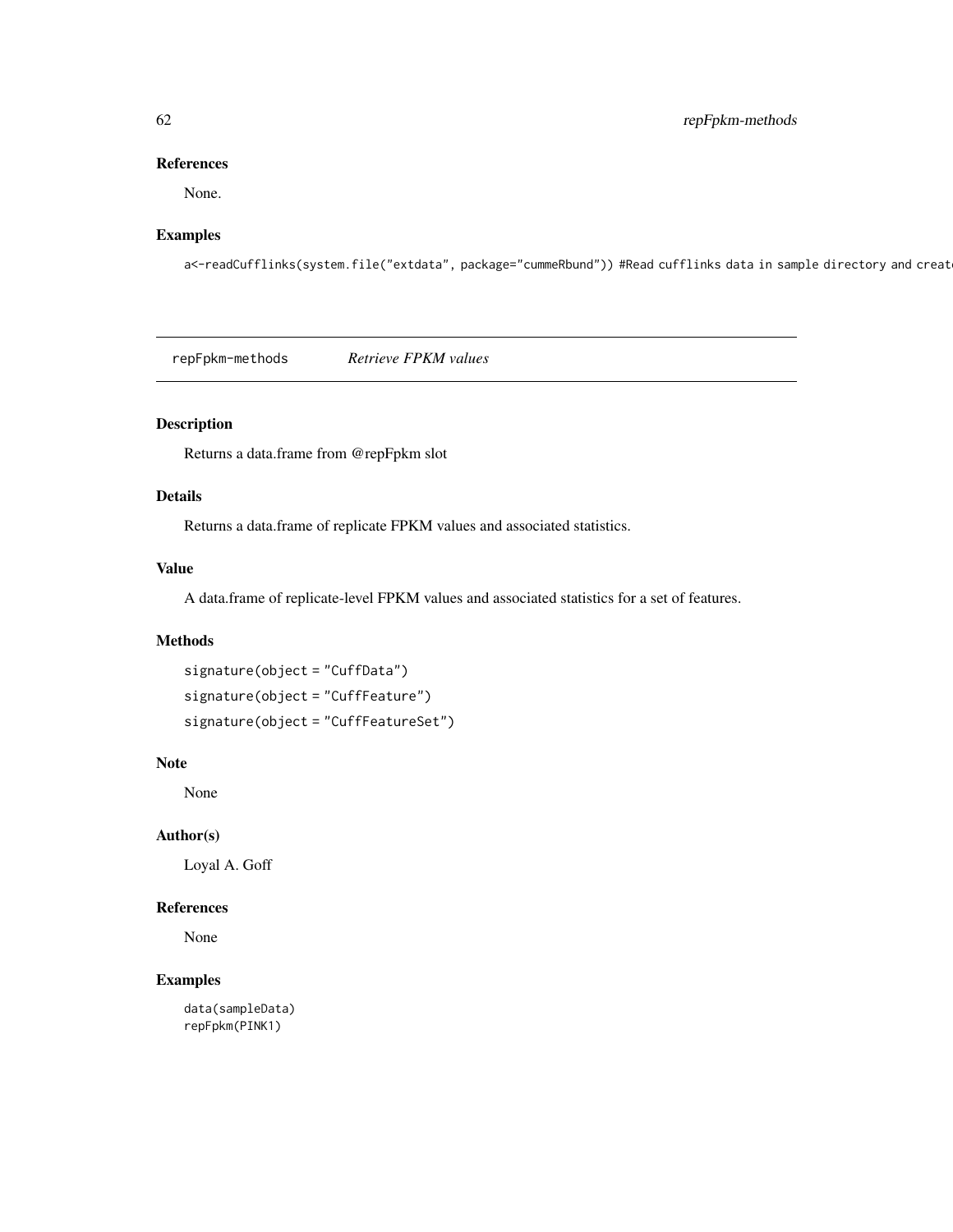## Description

Returns a list of replicate names from a CuffData or CuffFeatureSet object

# Usage

```
## S4 method for signature 'CuffData'
replicates(object)
```
# Arguments

object An object of class ('CuffSet','CuffData')

## Details

None

## Value

A list of replicate sample names

#### Note

None

## Author(s)

Loyal A. Goff

#### References

None

# See Also

None

## Examples

a<-readCufflinks(system.file("extdata", package="cummeRbund")) #Create CuffSet object replicates(a@genes)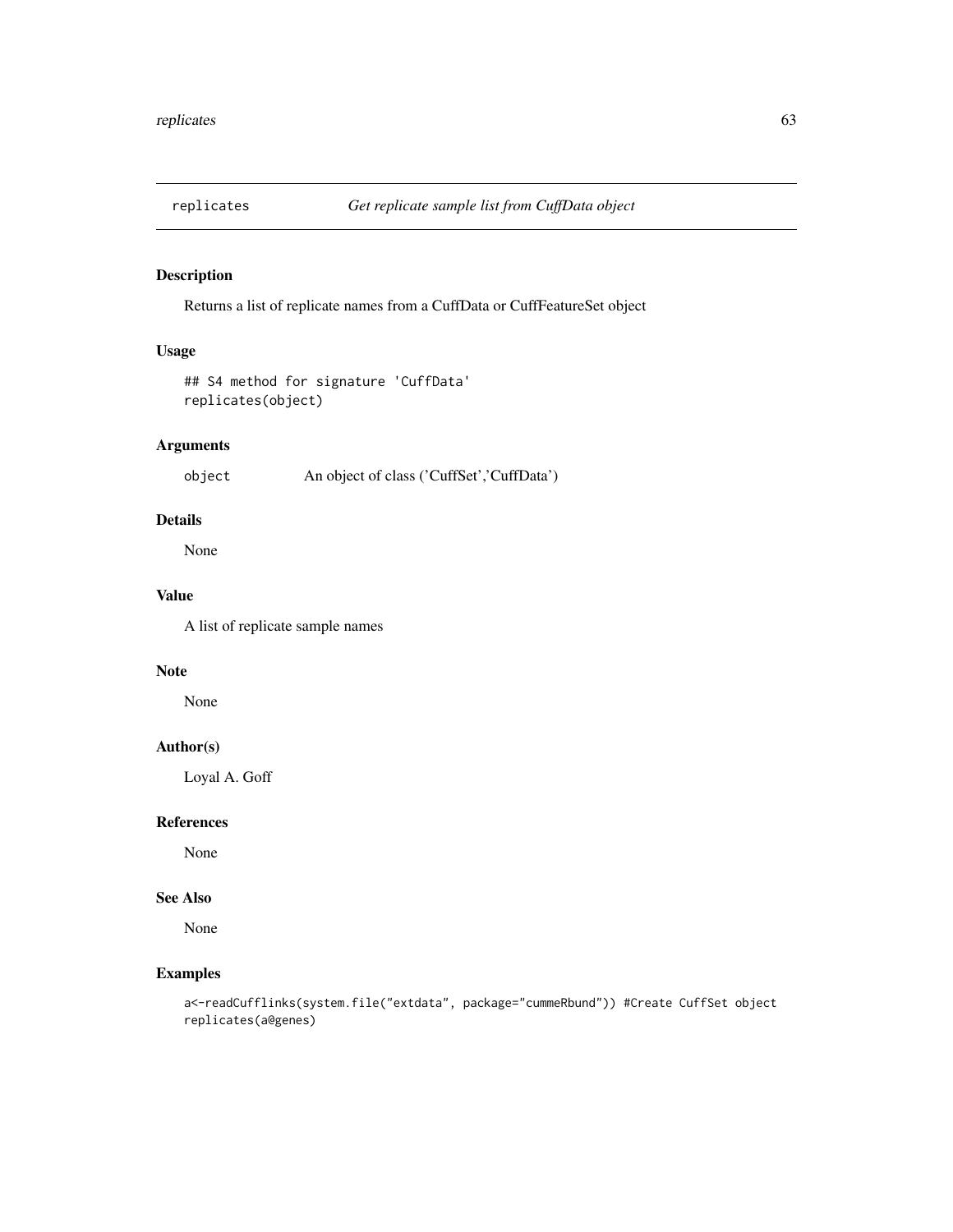## Description

Returns a data.frame of cuffdiff run parameters and information

# Usage

```
## S4 method for signature 'CuffSet'
runInfo(object)
```
# Arguments

object An object of class ('CuffSet')

#### Details

None

## Value

A data.frame of run parameters

## Note

None

## Author(s)

Loyal A. Goff

# References

None

# See Also

None

## Examples

a<-readCufflinks(system.file("extdata", package="cummeRbund")) #Create CuffSet object runInfo(a)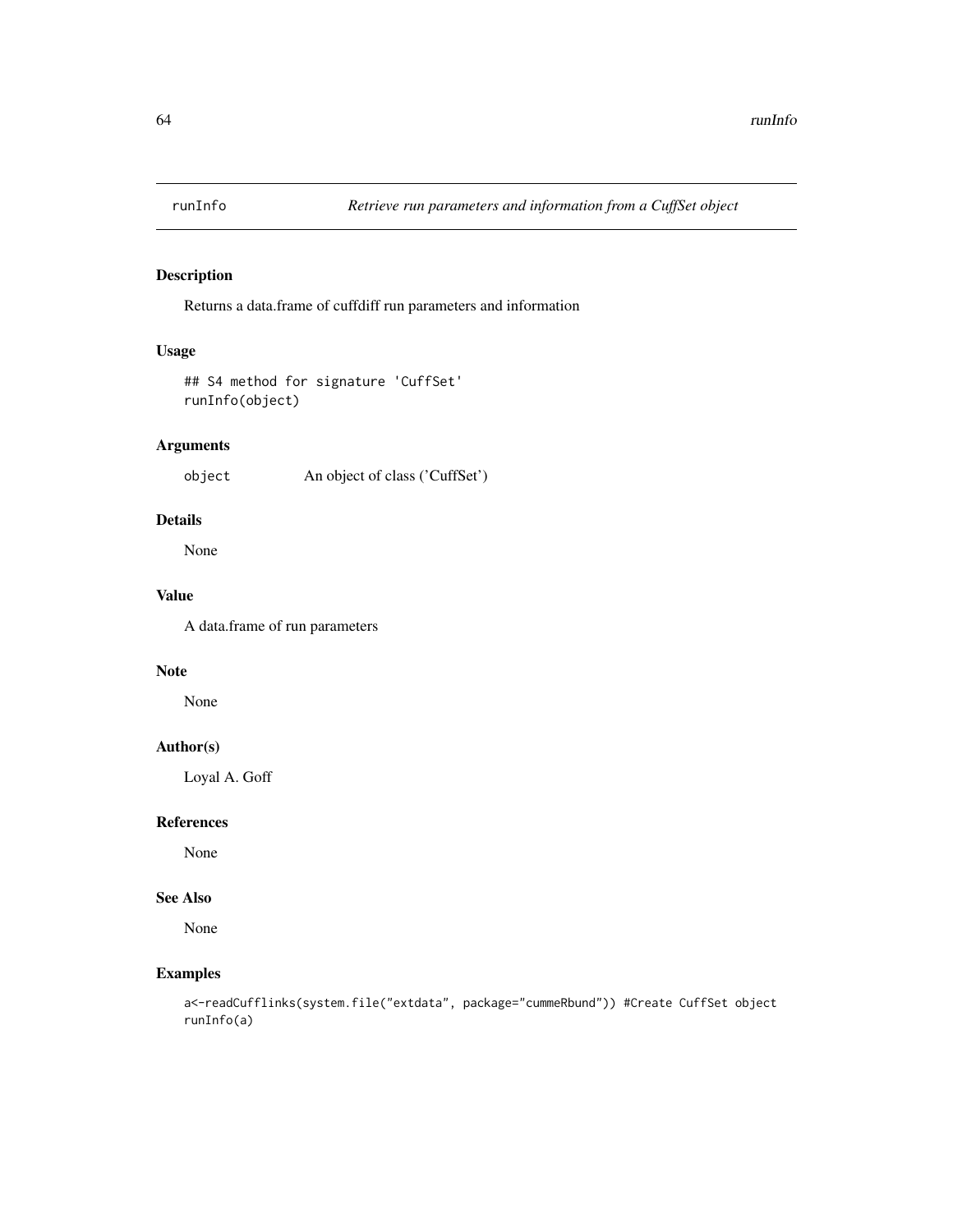<span id="page-64-0"></span>sampleGeneSet *sampleGeneSet*

## Description

A sample CuffGeneSet data set for 20 genes.

#### Usage

data(sampleData)

## Format

sampleGeneSet is a CuffGeneSet (extends CuffFeatureSet) object containing all sample gene-, isoform-, TSS-, and CDS-level data for 20 different genes. These data were derived from a toy set of hESC-vs-iPSC-vs-Fibroblast RNA-Seq expression data.

# Details

None

#### Source

None

## References

None

# Examples

data(sampleData)

sampleIDs *sampleIDs*

## Description

A vector of gene\_ids used to create 'sampleGeneSet' example

#### Usage

data(sampleData)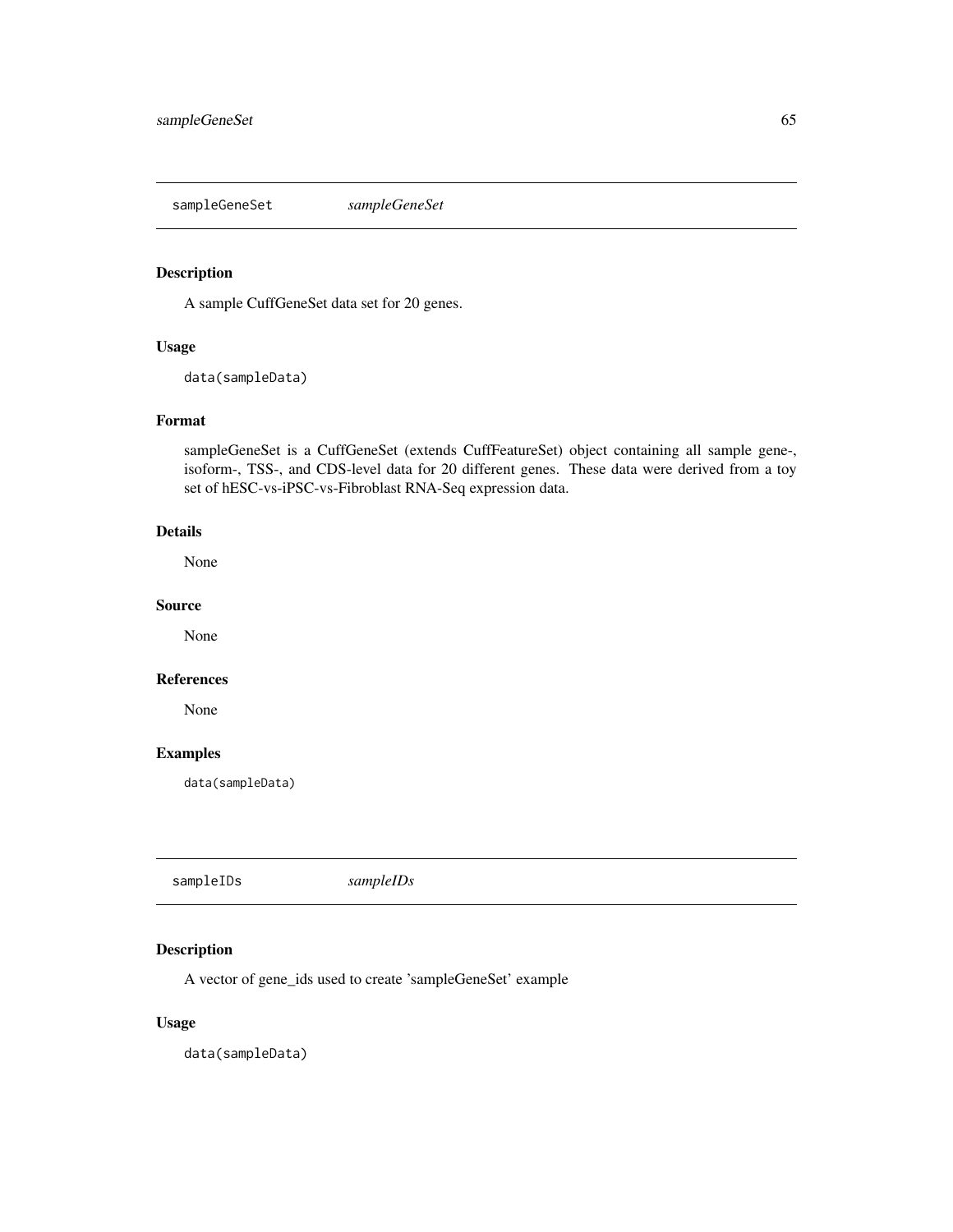66 samples and the samples of the samples of the samples of the samples of the samples of the samples of the samples

# Format

The format is: chr "sampleIDs"

#### Details

None

## Source

None

## References

None

# Examples

data(sampleData)

samples *Get sample list from CuffData object*

# Description

Returns a list of sample names from a CuffData or CuffFeatureSet object

## Usage

```
## S4 method for signature 'CuffData'
samples(object)
```
## Arguments

object An object of class ('CuffData','CuffFeatureSet','CuffFeature')

#### Details

None

# Value

A list of sample names

#### Note

None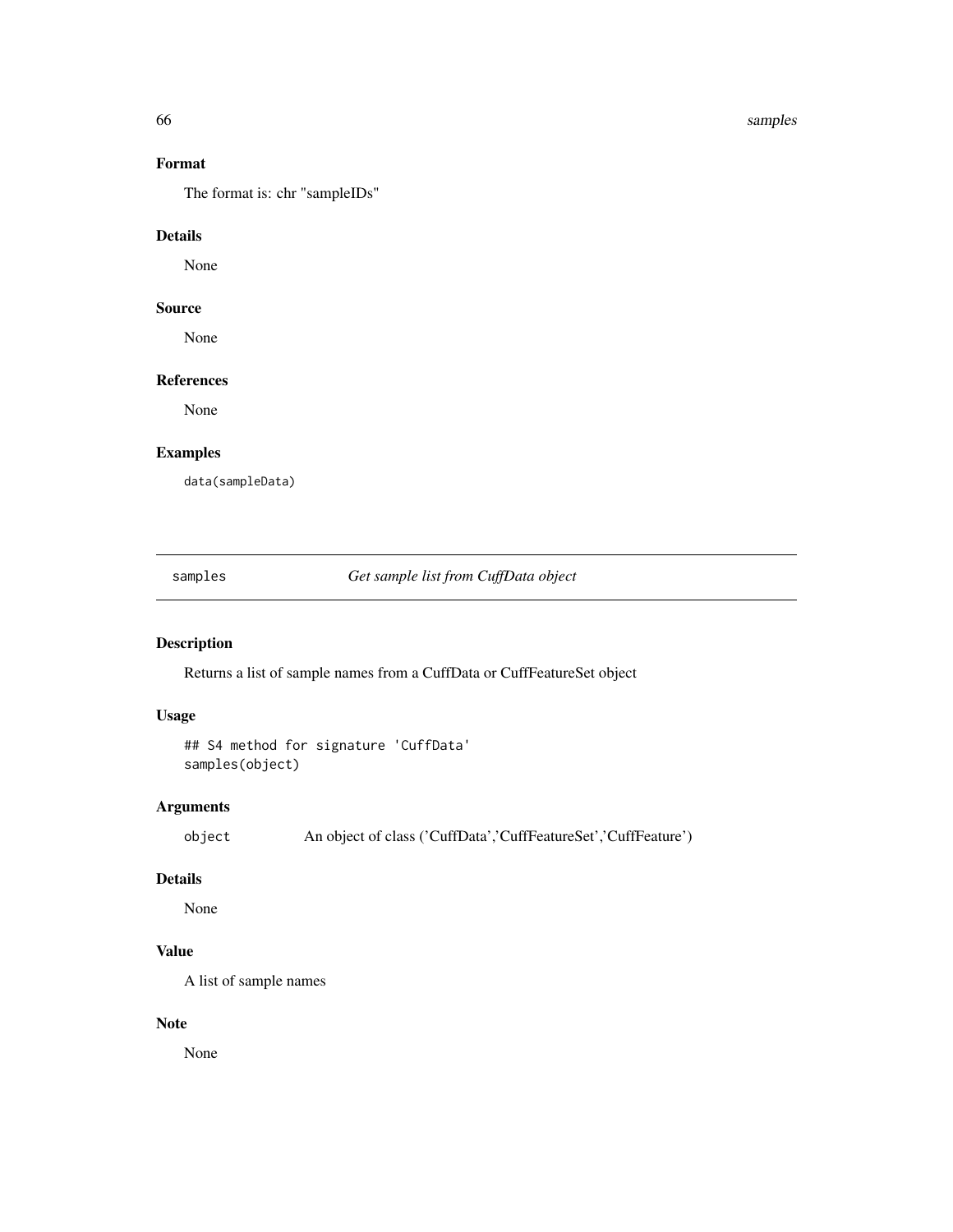shannon.entropy 67

#### Author(s)

Loyal A. Goff

#### References

None

# See Also

None

# Examples

```
a<-readCufflinks(system.file("extdata", package="cummeRbund")) #Create CuffSet object
samples(a@genes)
```
shannon.entropy *Shannon entropy*

## Description

Calculates the Shannon entropy for a probability distribution

## Usage

```
shannon.entropy(p)
```
#### Arguments

 $p \rightarrow A$  vector of probabilities (must sum to  $\sim 1$ )

#### Details

None

#### Value

Returns a numeric value for the Shannon entropy of the supplied probability distribution

# Note

None

# Author(s)

Loyal A. Goff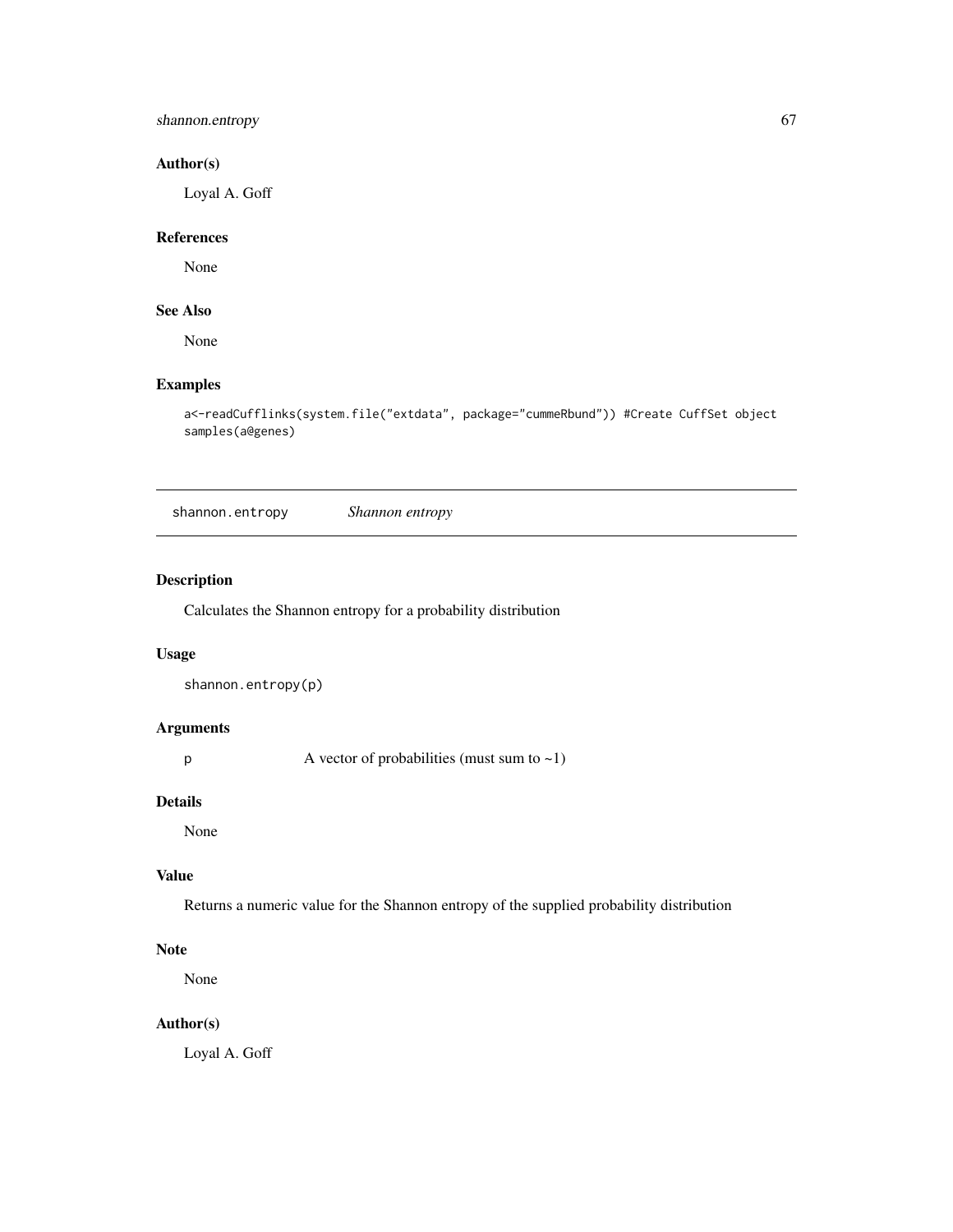#### References

None

#### Examples

```
x<-sample(1:500,50)
p<-x/sum(x)shannon.entropy(p)
```
sigMatrix *sigMatrix*

## Description

Returns a ggplot2 plot object representing a matrix of significant features. This is a useful synopsis of all significant pairwise comparisons within the dataset.

## Usage

```
## S4 method for signature 'CuffSet'
sigMatrix(object,alpha=0.05,level='genes',orderByDist=FALSE)
```
## Arguments

| object      | An object of class CuffSet.                                                                                                                      |
|-------------|--------------------------------------------------------------------------------------------------------------------------------------------------|
| alpha       | An alpha value by which to filter multiple-testing corrected q-values to deter-<br>mine significance                                             |
| level       | Feature level to be queried for significance (must be one of c('genes','isoforms','TSS','CDS')                                                   |
| orderByDist | Logical. If TRUE then samples are re-ordered based on JS-distance from one<br>another (fairly useless unless you have a specific need for this). |

#### Details

Creates a matrix plot to illustrate the number of significant features of type 'level' at a given alpha from a cuffdiff run.

#### Value

A ggplot2 plot object

# Note

None

# Author(s)

Loyal A. Goff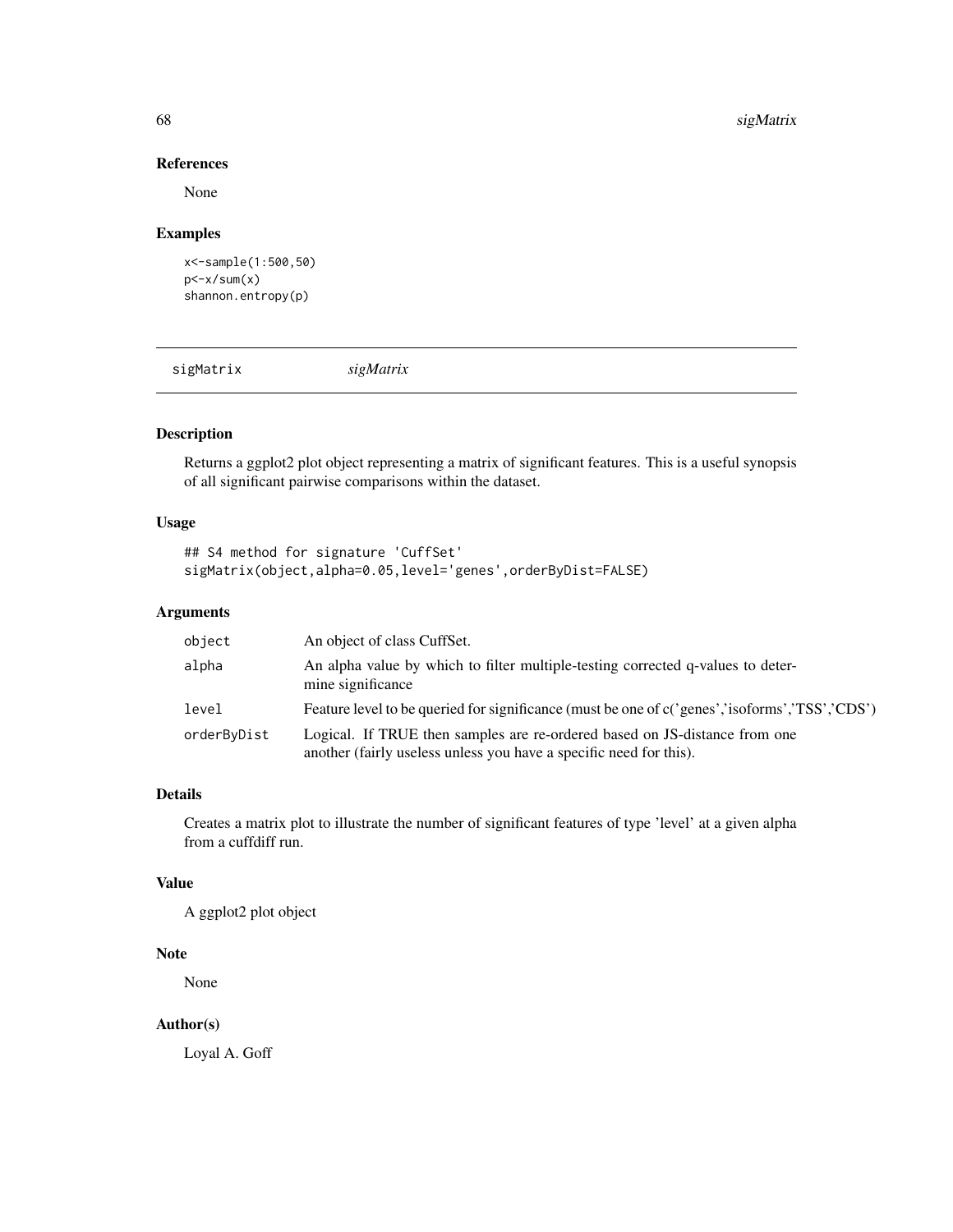#### sigMatrix 69

# References

None

# Examples

```
a<-readCufflinks(system.file("extdata", package="cummeRbund")) #Create CuffSet object from sample data
d<-sigMatrix(a) #Create csDensity plot
d #Render plot
```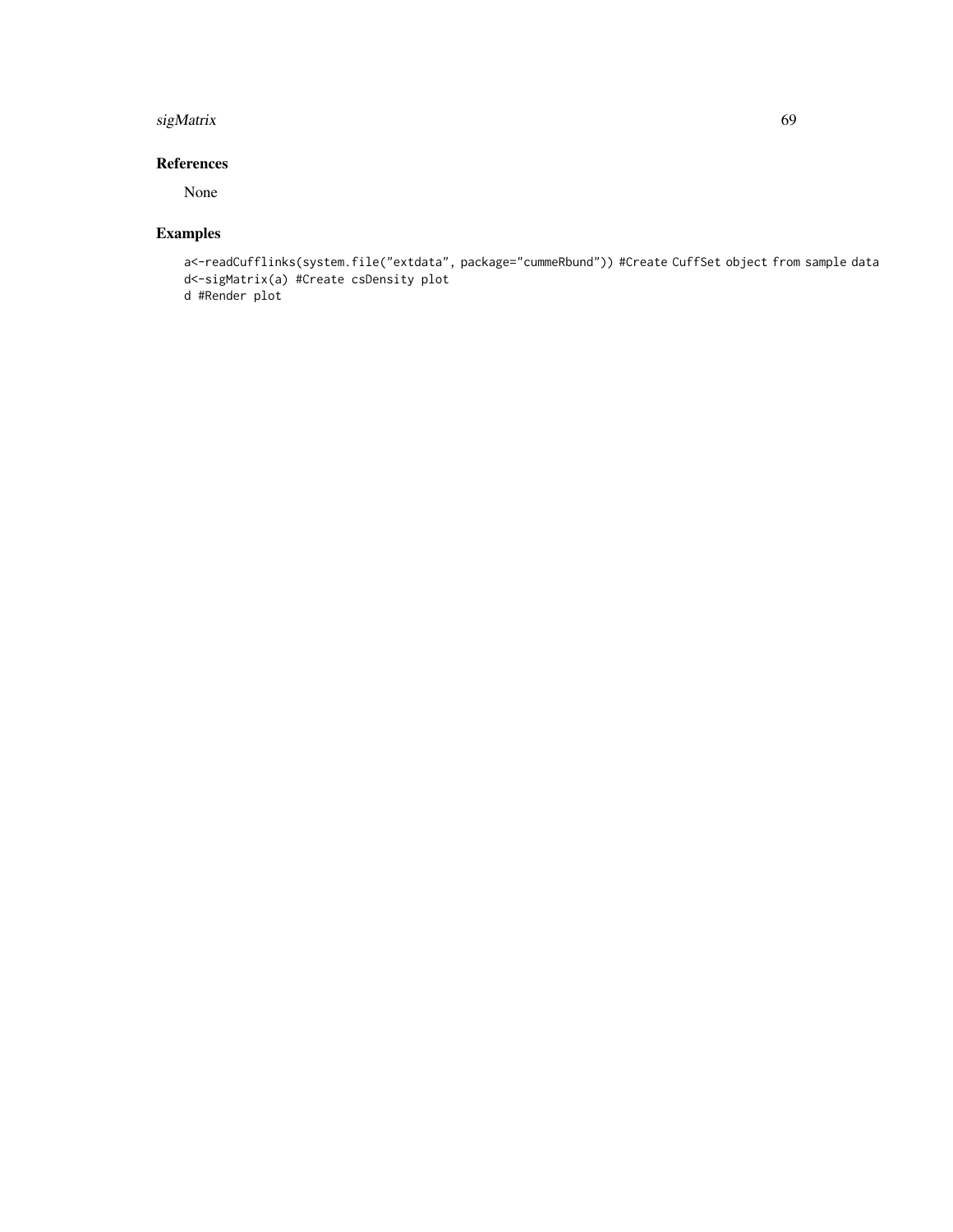# **Index**

∗ JS JSdist, [52](#page-51-0) JSdistFromP, [53](#page-52-0) ∗ Jensen-Shannon csDistHeat, [14](#page-13-0) JSdist, [52](#page-51-0) JSdistFromP, [53](#page-52-0) ∗ classes CuffData-class, [20](#page-19-0) CuffDist-class, [21](#page-20-0) CuffFeature-class, [22](#page-21-0) CuffFeatureSet-class, [24](#page-23-0) CuffGene-class, [25](#page-24-0) CuffGeneSet-class, [27](#page-26-0) CuffSet-class, [28](#page-27-0) ∗ datasets csCluster, [10](#page-9-0) csSpecificity, [18](#page-17-0) PINK1, [58](#page-57-0) sampleGeneSet, [65](#page-64-0) sampleIDs, [65](#page-64-0) ∗ distance csDistHeat, [14](#page-13-0) JSdist, [52](#page-51-0) JSdistFromP, [53](#page-52-0) ∗ heatmap csDendro, [12](#page-11-0) csDistHeat, [14](#page-13-0) csHeatmap, [15](#page-14-0) MAplot, [57](#page-56-0) ∗ metric JSdist, [52](#page-51-0) JSdistFromP, [53](#page-52-0) ∗ package cummeRbund-package, [3](#page-2-0) [,CuffSet-method *(*CuffSet-class*)*, [28](#page-27-0) addFeatures, [5](#page-4-0) addFeatures,CuffData-method

*(*addFeatures*)*, [5](#page-4-0)

addFeatures,CuffSet-method *(*addFeatures*)*, [5](#page-4-0) annotation *(*CuffFeatureSet-class*)*, [24](#page-23-0) annotation,CuffData-method *(*CuffData-class*)*, [20](#page-19-0) annotation,CuffFeature-method *(*CuffFeature-class*)*, [22](#page-21-0) annotation,CuffFeatureSet-method *(*CuffFeatureSet-class*)*, [24](#page-23-0) CDS *(*CuffSet-class*)*, [28](#page-27-0) CDS,CuffGene-method *(*CuffGene-class*)*, [25](#page-24-0) CDS,CuffGeneSet-method *(*CuffGeneSet-class*)*, [27](#page-26-0) CDS,CuffSet-method *(*CuffSet-class*)*, [28](#page-27-0) conditions *(*CuffSet-class*)*, [28](#page-27-0) conditions,CuffSet-method *(*CuffSet-class*)*, [28](#page-27-0) count *(*count-methods*)*, [7](#page-6-0) count,CuffData-method *(*count-methods*)*, [7](#page-6-0) count,CuffFeature-method *(*count-methods*)*, [7](#page-6-0) count,CuffFeatureSet-method *(*count-methods*)*, [7](#page-6-0) count-methods, [7](#page-6-0) countMatrix, [8](#page-7-0) countMatrix,CuffData-method *(*countMatrix*)*, [8](#page-7-0) countMatrix,CuffFeatureSet-method *(*countMatrix*)*, [8](#page-7-0) csBoxplot, [9](#page-8-0) csBoxplot,CuffData-method *(*csBoxplot*)*, [9](#page-8-0) csCluster, [10](#page-9-0) csCluster,CuffFeatureSet-method *(*csCluster*)*, [10](#page-9-0) csClusterPlot, [11](#page-10-0) csDendro, [12](#page-11-0) csDendro,CuffData-method *(*csDendro*)*, [12](#page-11-0) csDendro,CuffFeatureSet-method *(*csDendro*)*, [12](#page-11-0)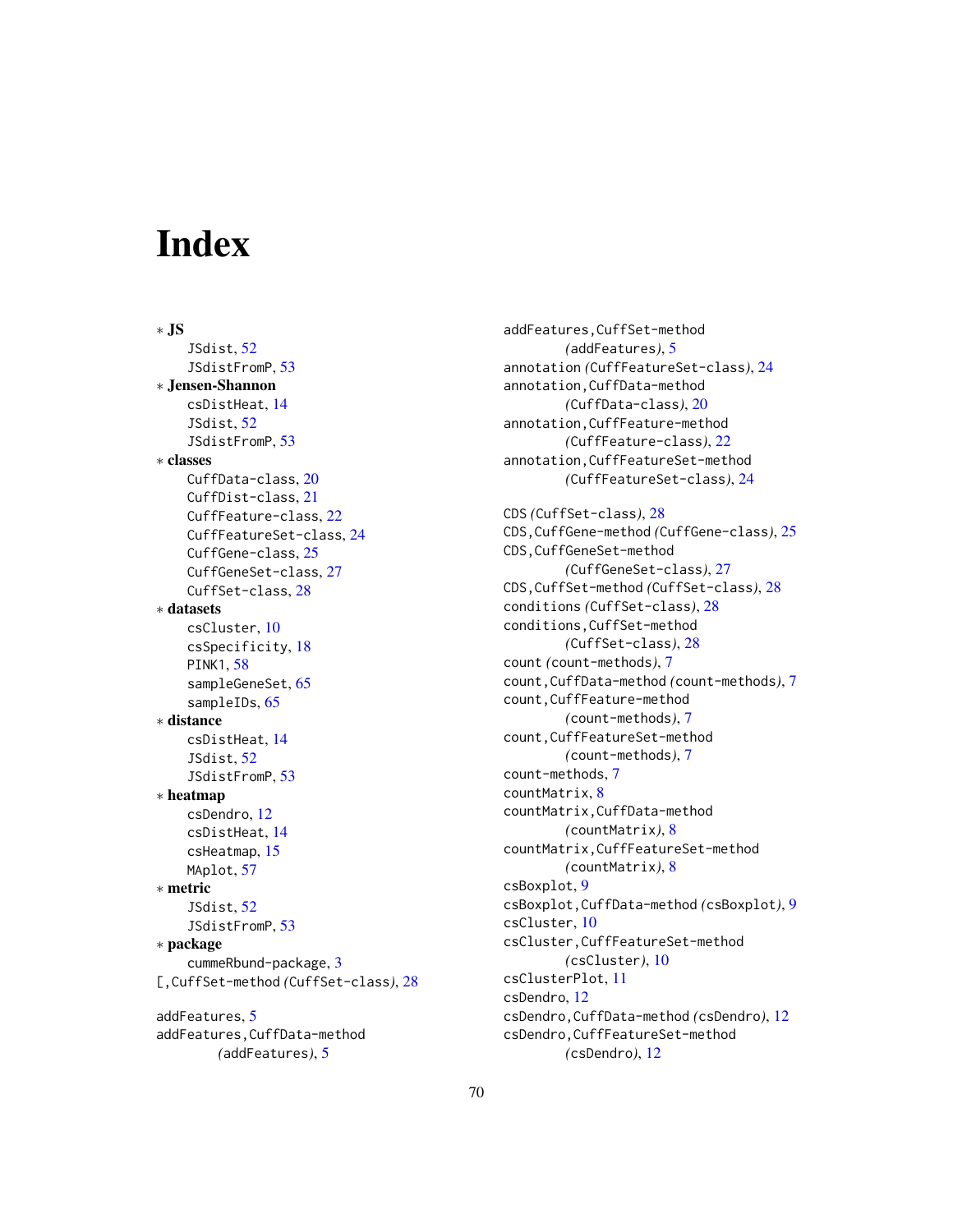#### $I<sub>N</sub>$  in  $I<sub>1</sub>$  is  $I<sub>2</sub>$  in  $I<sub>3</sub>$  in  $I<sub>4</sub>$  in  $I<sub>5</sub>$  in  $I<sub>6</sub>$  in  $I<sub>7</sub>$  in  $I<sub>8</sub>$  in  $I<sub>9</sub>$  in  $I<sub>9</sub>$  in  $I<sub>9</sub>$  in  $I<sub>9</sub>$  in  $I<sub>9</sub>$  in  $I<sub>9</sub>$  in  $I<sub>9</sub>$  i

csDensity, [13](#page-12-0) csDensity,CuffData-method *(*csDensity*)*, [13](#page-12-0) csDensity,CuffFeatureSet-method *(*csDensity*)*, [13](#page-12-0) csDistHeat, [14](#page-13-0) csDistHeat,CuffData-method *(*csDistHeat*)*, [14](#page-13-0) csDistHeat,CuffFeatureSet-method *(*csDistHeat*)*, [14](#page-13-0) csFoldChangeHeatmap *(*csHeatmap*)*, [15](#page-14-0) csFoldChangeHeatmap,CuffFeatureSet-method *(*csHeatmap*)*, [15](#page-14-0) csHeatmap, [15](#page-14-0) csHeatmap,CuffFeatureSet-method *(*csHeatmap*)*, [15](#page-14-0) csNMF *(*Exploratory Analysis*)*, [34](#page-33-0) csNMF,CuffData-method *(*Exploratory Analysis*)*, [34](#page-33-0) csNMF,CuffFeatureSet-method *(*Exploratory Analysis*)*, [34](#page-33-0) csPie *(*CuffGene-class*)*, [25](#page-24-0) csPie,CuffGene-method *(*CuffGene-class*)*,  $25$ csScatter, [17](#page-16-0) csScatter,CuffData-method *(*csScatter*)*, [17](#page-16-0) csScatter,CuffFeatureSet-method *(*csScatter*)*, [17](#page-16-0) csScatterMatrix *(*csScatter*)*, [17](#page-16-0) csScatterMatrix,CuffData-method *(*csScatter*)*, [17](#page-16-0) csSpecificity, [18](#page-17-0) csSpecificity,CuffData-method *(*csSpecificity*)*, [18](#page-17-0) csSpecificity,CuffFeatureSet-method *(*csSpecificity*)*, [18](#page-17-0) csVolcano, [19](#page-18-0) csVolcano,CuffData-method *(*csVolcano*)*, [19](#page-18-0) csVolcano,CuffFeatureSet-method *(*csVolcano*)*, [19](#page-18-0) csVolcanoMatrix *(*csVolcano*)*, [19](#page-18-0) csVolcanoMatrix,CuffData-method *(*csVolcano*)*, [19](#page-18-0) CuffData-class, [20](#page-19-0) CuffDist-class, [21](#page-20-0) CuffFeature, *[25,](#page-24-0) [26](#page-25-0)*

CuffFeature-class, [22](#page-21-0) CuffFeatureSet, *[27,](#page-26-0) [28](#page-27-0)* CuffFeatureSet-class, [24](#page-23-0) CuffGene, *[23](#page-22-0)* CuffGene-class, [25](#page-24-0) CuffGeneSet, *[25](#page-24-0)* CuffGeneSet-class, [27](#page-26-0) CuffSet-class, [28](#page-27-0) cummeRbund *(*cummeRbund-package*)*, [3](#page-2-0) cummeRbund-package, [3](#page-2-0) DB *(*CuffSet-class*)*, [28](#page-27-0) DB,CuffData-method *(*CuffData-class*)*, [20](#page-19-0) DB,CuffDist-method *(*CuffDist-class*)*, [21](#page-20-0) DB,CuffSet-method *(*CuffSet-class*)*, [28](#page-27-0) diffData, [30](#page-29-0) diffData,CuffData-method *(*diffData*)*, [30](#page-29-0) diffData,CuffFeature-method *(*CuffFeature-class*)*, [22](#page-21-0) diffData,CuffFeatureSet-method *(*CuffFeatureSet-class*)*, [24](#page-23-0) diffTable *(*diffData*)*, [30](#page-29-0) diffTable,CuffData-method *(*diffData*)*, [30](#page-29-0) diffTable,CuffFeatureSet-method *(*diffData*)*, [30](#page-29-0) dim,CuffData-method *(*CuffData-class*)*, [20](#page-19-0) dim,CuffDist-method *(*CuffDist-class*)*, [21](#page-20-0) Dimensionality Reduction, [31](#page-30-0) dispersionPlot, [32](#page-31-0) dispersionPlot,CuffData-method *(*dispersionPlot*)*, [32](#page-31-0) dispersionPlot,CuffSet-method *(*dispersionPlot*)*, [32](#page-31-0) distValues, [33](#page-32-0) distValues,CuffDist-method *(*distValues*)*, [33](#page-32-0)

Exploratory Analysis, [34](#page-33-0) expressionBarplot, [35](#page-34-0) expressionBarplot,CuffFeature-method *(*expressionBarplot*)*, [35](#page-34-0) expressionBarplot,CuffFeatureSet-method *(*expressionBarplot*)*, [35](#page-34-0) expressionPlot, [37](#page-36-0) expressionPlot,CuffFeature-method *(*expressionPlot*)*, [37](#page-36-0) expressionPlot,CuffFeatureSet-method *(*expressionPlot*)*, [37](#page-36-0)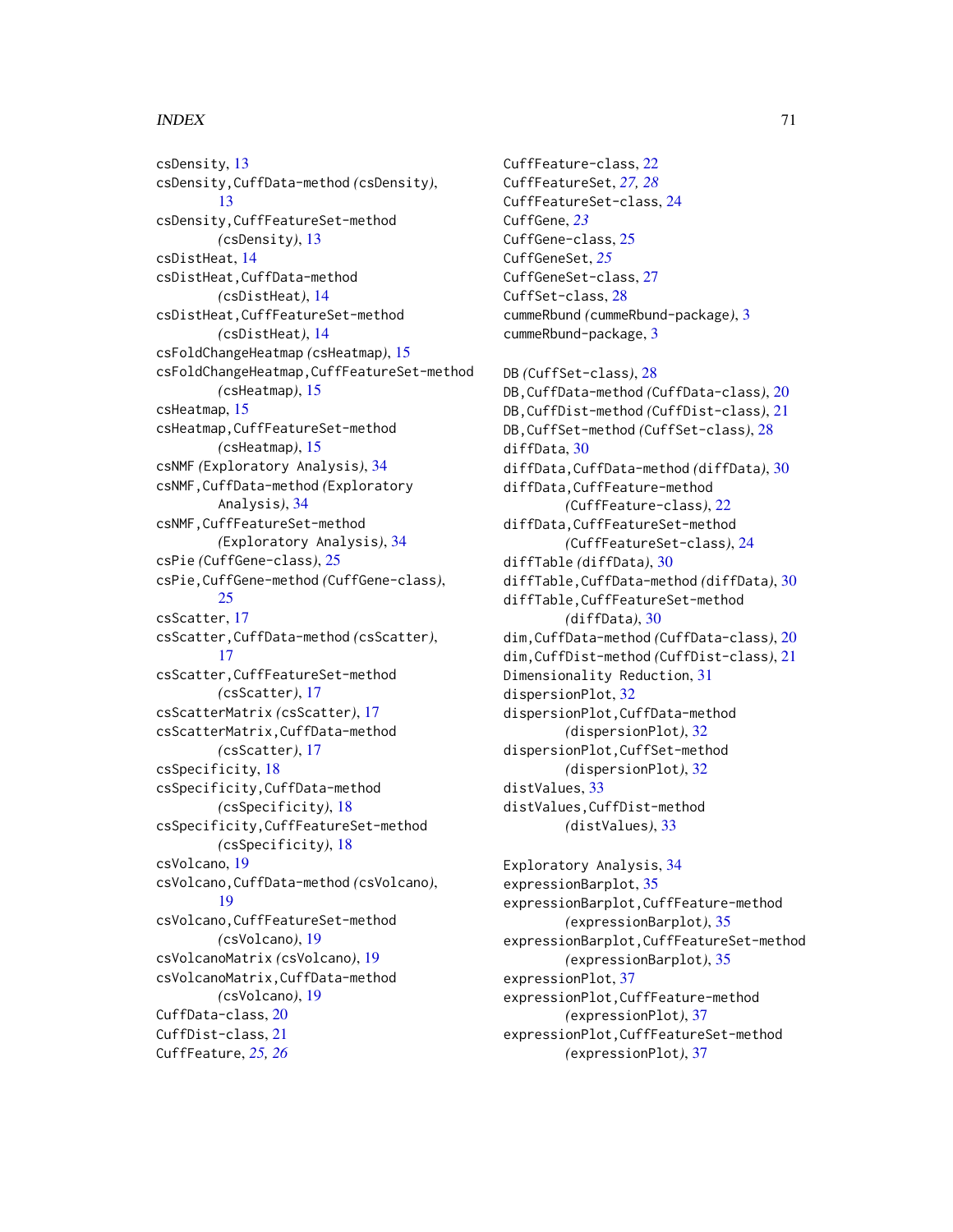featureNames, [38](#page-37-0) featureNames,CuffData-method *(*featureNames*)*, [38](#page-37-0) featureNames,CuffFeatureSet-method *(*CuffFeatureSet-class*)*, [24](#page-23-0) features, [39](#page-38-0) features,CuffFeatureSet-method *(*CuffFeatureSet-class*)*, [24](#page-23-0) features,CuffGene-method *(*features*)*, [39](#page-38-0) findGene, [40](#page-39-0) findGene,CuffSet-method *(*findGene*)*, [40](#page-39-0) findSimilar, [41](#page-40-0) findSimilar,CuffSet-method *(*findSimilar*)*, [41](#page-40-0) fpkm *(*fpkm-methods*)*, [42](#page-41-0) fpkm,CuffData-method *(*fpkm-methods*)*, [42](#page-41-0) fpkm,CuffFeature-method *(*fpkm-methods*)*, [42](#page-41-0) fpkm,CuffFeatureSet-method *(*fpkm-methods*)*, [42](#page-41-0) fpkm-methods, [42](#page-41-0) fpkmMatrix, [43](#page-42-0) fpkmMatrix,CuffData-method *(*fpkmMatrix*)*, [43](#page-42-0) fpkmMatrix,CuffFeature-method *(*CuffFeature-class*)*, [22](#page-21-0) fpkmMatrix,CuffFeatureSet-method *(*fpkmMatrix*)*, [43](#page-42-0) fpkmSCVPlot *(*QCplots*)*, [59](#page-58-0) fpkmSCVPlot,CuffData-method *(*QCplots*)*, [59](#page-58-0) genePlot *(*CuffGene-class*)*, [25](#page-24-0) genePlot,CuffGene-method *(*CuffGene-class*)*, [25](#page-24-0)

genes *(*CuffSet-class*)*, [28](#page-27-0) genes,CuffGene-method *(*CuffGene-class*)*, [25](#page-24-0) genes,CuffGeneSet-method *(*CuffGeneSet-class*)*, [27](#page-26-0) genes,CuffSet-method *(*CuffSet-class*)*, [28](#page-27-0) getFeatures, [44](#page-43-0) getFeatures,CuffData-method *(*CuffData-class*)*, [20](#page-19-0) getFeatures,CuffSet-method *(*getFeatures*)*, [44](#page-43-0) getGene, [45](#page-44-0) getGene,CuffSet-method *(*getGene*)*, [45](#page-44-0) getGeneId, [46](#page-45-0)

getGeneId,CuffSet-method *(*getGeneId*)*, [46](#page-45-0) getGenes, [47](#page-46-0) getGenes,CuffSet-method *(*getGenes*)*, [47](#page-46-0) getLevels, [48](#page-47-0) getLevels,CuffData-method *(*getLevels*)*, [48](#page-47-0) getLevels,CuffSet-method *(*getLevels*)*, [48](#page-47-0) getRepLevels, [49](#page-48-0) getRepLevels,CuffData-method *(*getRepLevels*)*, [49](#page-48-0) getRepLevels,CuffSet-method *(*getRepLevels*)*, [49](#page-48-0) getSig, [50](#page-49-0) getSig,CuffSet-method *(*getSig*)*, [50](#page-49-0) getSigTable, [51](#page-50-0) getSigTable,CuffSet-method *(*getSigTable*)*, [51](#page-50-0) isoforms *(*CuffSet-class*)*, [28](#page-27-0) isoforms,CuffGene-method *(*CuffGene-class*)*, [25](#page-24-0) isoforms,CuffGeneSet-method

*(*CuffGeneSet-class*)*, [27](#page-26-0) isoforms,CuffSet-method *(*CuffSet-class*)*, [28](#page-27-0)

```
JSdist, 52
JSdistFromP, 53
JSdistVec, 54
```
length,CuffFeature-method *(*CuffFeature-class*)*, [22](#page-21-0) length,CuffFeatureSet-method *(*CuffFeatureSet-class*)*, [24](#page-23-0) length,CuffGene-method *(*CuffGene-class*)*, [25](#page-24-0)

makeGeneRegionTrack *(*CuffGene-class*)*, [25](#page-24-0) makeGeneRegionTrack,CuffGene-method *(*CuffGene-class*)*, [25](#page-24-0) makeprobs, [55](#page-54-0) makeprobsvec, [56](#page-55-0) makeRnk *(*CuffData-class*)*, [20](#page-19-0) makeRnk,CuffData-method *(*CuffData-class*)*, [20](#page-19-0) MAplot, [57](#page-56-0) MAplot,CuffData-method *(*MAplot*)*, [57](#page-56-0) MDSplot *(*Dimensionality Reduction*)*, [31](#page-30-0) MDSplot,CuffData-method *(*Dimensionality Reduction*)*, [31](#page-30-0)